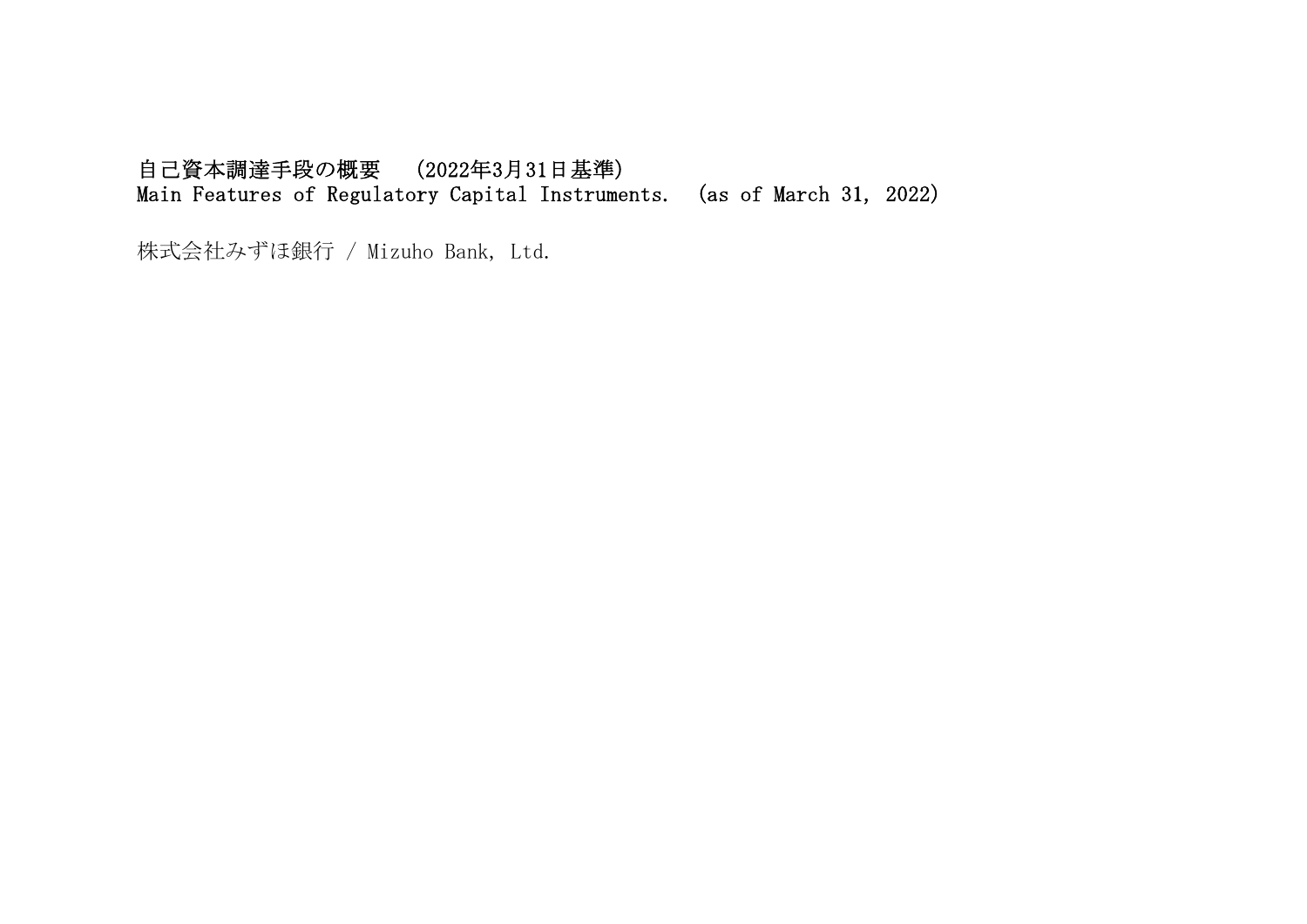|        |                                                                                                                                                                                                                       | 普通株                                                                       | 非支配株主持分                                                                                       | 永久劣後ローン (FG#3)                                                                                                                                                                         |
|--------|-----------------------------------------------------------------------------------------------------------------------------------------------------------------------------------------------------------------------|---------------------------------------------------------------------------|-----------------------------------------------------------------------------------------------|----------------------------------------------------------------------------------------------------------------------------------------------------------------------------------------|
|        | 発行者/Issuer                                                                                                                                                                                                            | みずほ銀行/Mizuho Bank                                                         | みずほキャピタル、Mizuho ASEAN Investement LP、他<br>/Mizuho Capital, Mizuho ASEAN Investement LP, other | みずほ銀行/Mizuho Bank                                                                                                                                                                      |
|        | 識別のために付された番号、記号その他の符号/Unique identifier                                                                                                                                                                               |                                                                           |                                                                                               |                                                                                                                                                                                        |
|        | 準拠法/Governing law(s) of the instrument                                                                                                                                                                                | 日本法/Japanese Law                                                          | 日本法/Japanese Law                                                                              | 日本法/Japanese Law                                                                                                                                                                       |
|        | 規制上の取扱い/Regulatory treatment                                                                                                                                                                                          |                                                                           |                                                                                               |                                                                                                                                                                                        |
|        | 2022年3月30日までの期間における自己資本に係る基礎項目の額への算入に係る取扱い<br>Transitional Basel III rules                                                                                                                                            | 普通株式等Tier1資本に係る基礎項目の額<br>/Common Equity Tier 1 Capital (CET1 Capital)     | 普通株式等Tier1資本に係る基礎項目の額、他<br>/Common Equity Tier 1 Capital (CET1 Capital), Other                | その他Tier1資本に係る基礎項目の額/Additional Tier 1 Capital                                                                                                                                          |
|        | 2022年3月31日以降における自己資本に係る基礎項目の額への算入に係る取扱い<br>Post-transitional Basel III rules                                                                                                                                          | 普通株式等Tier1資本に係る基礎項目の額<br>/Common Equity Tier 1 Capital (CET1 Capital)     | 普通株式等Tier1資本に係る基礎項目の額、他<br>/Common Equity Tier 1 Capital (CET1 Capital), Other                | その他Tier1資本に係る基礎項目の額/Additional Tier 1 Capital                                                                                                                                          |
|        | 自己資本比率の算出において自己資本に算入する者<br>/Eligible at solo/group/group&solo                                                                                                                                                         | みずほ銀行/Mizuho Bank                                                         | みずほフィナンシャルグループ、みずほ銀行<br>/Mizuho Financial Group, Mizuho Bank                                  | みずほ銀行/Mizuho Bank                                                                                                                                                                      |
|        | 銘柄、名称又は種類/Instrument type                                                                                                                                                                                             | 普通株式/Common Stock                                                         | 普通株式/Common Stock                                                                             | 永久劣後ローン<br>/Perpetual Subordinated Loan                                                                                                                                                |
|        | 自己資本に係る基礎項目の額に算入された額(単位:百万円)(注1)<br>Amount recognised in regulatory capital(JPY mn) (1)                                                                                                                               |                                                                           |                                                                                               |                                                                                                                                                                                        |
|        | 連結自己資本比率/Consolidated capital ratio                                                                                                                                                                                   | ¥6,714,890                                                                | ¥11,581                                                                                       | ¥230,000                                                                                                                                                                               |
|        | 単体自己資本比率/Non-Consolidated capital ratio                                                                                                                                                                               | ¥6, 021, 490                                                              | $\overline{\phantom{m}}$                                                                      | ¥230,000                                                                                                                                                                               |
| -9     | 額面総額(単位:百万通貨単位)/Par value of instrument(mn)                                                                                                                                                                           |                                                                           |                                                                                               | ¥230,000                                                                                                                                                                               |
| 10     | 表示される科目の区分/Accounting classification                                                                                                                                                                                  |                                                                           |                                                                                               |                                                                                                                                                                                        |
|        | 連結貸借対照表/Consolidated balance sheet                                                                                                                                                                                    | 株主資本/Shareholders' Equity                                                 | 非支配株主持分/Non-Controlling Interests                                                             | 負債/Liability                                                                                                                                                                           |
|        | 単体貸借対照表/Non-Consolidated balance sheet                                                                                                                                                                                | 株主資本/Shareholders' Equity                                                 |                                                                                               | 負債/Liability                                                                                                                                                                           |
| 11     | 発行日/Original date of issuance                                                                                                                                                                                         |                                                                           |                                                                                               | 2016/7/22                                                                                                                                                                              |
|        | 12 償還期限の有無/Perpetual or dated                                                                                                                                                                                         | なし/Perpetual                                                              | なし/Perpetual                                                                                  | なし/Perpetual                                                                                                                                                                           |
| 13     | その日付/Original maturity date                                                                                                                                                                                           | $\sim$                                                                    | $\overline{\phantom{a}}$                                                                      | $\sim$                                                                                                                                                                                 |
| 14     | 償還等を可能とする特約の有無/Issuer call subject to prior supervisory approval                                                                                                                                                      | なし/No                                                                     | なし/No                                                                                         | あり/Yes                                                                                                                                                                                 |
|        |                                                                                                                                                                                                                       |                                                                           |                                                                                               |                                                                                                                                                                                        |
| 15     | 初回償還可能日及びその償還金額<br>/Optional call date, contingent call dates and redemption amount                                                                                                                                   |                                                                           |                                                                                               | 2026/12/15、 元本全額償還/ at par                                                                                                                                                             |
|        | 特別早期償還特約の対象となる事由及びその償還金額<br>/Contingent call dates and redemption amount                                                                                                                                              |                                                                           |                                                                                               | 税務事由または資本事由:元本全額償還<br>Tax event or regulatory event at par                                                                                                                             |
| 16     | 任意償還可能日のうち初回償還可能日以外のものに関する概要<br>/Subsequent call dates if annlicable                                                                                                                                                  |                                                                           |                                                                                               | 初回償還可能日以降の各利払日<br>/Each interest payment date after first call date                                                                                                                    |
|        | 剰余金の配当又は利息の支払/Coupons / dividends                                                                                                                                                                                     |                                                                           |                                                                                               |                                                                                                                                                                                        |
| 17     | 配当率又は利率の種別/Fixed or floating dividend/coupon                                                                                                                                                                          |                                                                           |                                                                                               | 固定から変動/Fixed to Floating                                                                                                                                                               |
| 18     | 配当率又は利率/Coupon rate and any related index                                                                                                                                                                             |                                                                           |                                                                                               | $(\pm 2)/(2)$                                                                                                                                                                          |
| 19     | 配当等停止条項の有無/Existence of a dividend stopper                                                                                                                                                                            | なし/No                                                                     |                                                                                               | あり/Yes                                                                                                                                                                                 |
| $20\,$ | 剰余金の配当又は利息の支払いの停止に係る発行者の裁量の有無<br>/Fully discretionary, partially discretionary or mandatory                                                                                                                           | 完全裁量/Fully discretionary                                                  | $\overline{\phantom{0}}$                                                                      | 完全裁量/Fully discretionary                                                                                                                                                               |
| $21\,$ | ステップ・アップ金利等に係る特約その他の償還等を行う蓋然性<br>を高める特約の有無/Existence of step up or other incentive to redeem                                                                                                                          | なし/No                                                                     | $\frac{1}{2}$                                                                                 | なし/No                                                                                                                                                                                  |
| 22     | 未配当の剰余金又は未払いの利息に係る累積の有無/Noncumulative or cumulative                                                                                                                                                                   | なし/Noncumulative                                                          | $\qquad \qquad -$                                                                             | なし/Noncumulative                                                                                                                                                                       |
| 23     | 他の種類の資本調達手段への転換に係る特約の有無/Convertible or non-convertible                                                                                                                                                                | なし/Non-convertible                                                        | $\hspace{0.1mm}-\hspace{0.1mm}$                                                               | なし/Non-convertible                                                                                                                                                                     |
| 24     | 転換が生じる場合/If convertible, conversion trigger (s)                                                                                                                                                                       |                                                                           |                                                                                               |                                                                                                                                                                                        |
| $25\,$ | 転換の範囲/If convertible, fully or partially                                                                                                                                                                              | $\overline{\phantom{a}}$                                                  |                                                                                               | $\overline{\phantom{m}}$                                                                                                                                                               |
| 26     | 転換の比率/If convertible, conversion rate                                                                                                                                                                                 |                                                                           |                                                                                               |                                                                                                                                                                                        |
| $27\,$ | 転換に係る発行者の裁量の有無/If convertible, mandatory or optional conversion                                                                                                                                                       | $\sim$                                                                    | $\frac{1}{2}$                                                                                 | $\equiv$                                                                                                                                                                               |
| $28\,$ | 転換に際して交付される資本調達手段の種類                                                                                                                                                                                                  |                                                                           | $\equiv$                                                                                      |                                                                                                                                                                                        |
| 29     | /If convertible, specify instrument type convertible into<br>転換に際して交付される資本調達手段の発行者                                                                                                                                    |                                                                           | $\frac{1}{2}$                                                                                 |                                                                                                                                                                                        |
|        | /If convertible, specify issuer of instrument it converts into                                                                                                                                                        |                                                                           |                                                                                               |                                                                                                                                                                                        |
|        | 30 元本の削減に係る特約の有無/Write-down feature                                                                                                                                                                                   | なし/No                                                                     |                                                                                               | あり/Yes                                                                                                                                                                                 |
| 31     | 元本の削減が生じる場合/If write-down, write-down trigger(s)                                                                                                                                                                      |                                                                           |                                                                                               | みずほ銀行が報告または公表する単体普通株式等Tier1比率または<br>連結普通株式等Tier1比率が5.125%を下回った場合等<br>/Mizuho Bank's non-consolidated CET1 capital ratio or<br>consolidated CET1 capital ratio fallen below 5.125% etc. |
|        | 元本の削減が生じる範囲/If write-down, full or partial                                                                                                                                                                            |                                                                           |                                                                                               | 全部削減または一部削減/Full or Partial                                                                                                                                                            |
| 33     | 元本回復特約の有無/If write-down, permanent or temporary                                                                                                                                                                       |                                                                           |                                                                                               | あり/Temporary                                                                                                                                                                           |
| 34     | その概要/If temporary write-down, description of write-up mechanism                                                                                                                                                       |                                                                           |                                                                                               | 金融庁その他の監督当局との協議のうえ決定する額/Amount to be<br>determined by Mizuho Bank after discussion with the JFSA and<br>any other relevant Japanese governmental organizations.                        |
| 34a    | 劣後性の手段/Type of subordination                                                                                                                                                                                          |                                                                           |                                                                                               | 契約上の劣後/Contractual                                                                                                                                                                     |
| 35     | 残余財産の分配又は倒産手続きにおける債務の弁済若しくは変更について優先的内容を有す<br>る他の種類の資本調達手段又はその他外部TLAC調達手段のうち、最も劣後的内容を有するも<br>のの名称又は種類/Position in subordination hierarchy in liquidation (specify<br>instrument type immediately senior to instrument) | 永久劣後債務 (その他Tier1)<br>/Perpetual Subordinated obligation(Additional Tierl) |                                                                                               | 劣後債務 (Tier2) /Subordinated Obligation (Tier2)                                                                                                                                          |
| -36    | 非充足資本要件の有無/Non-compliant transitioned features                                                                                                                                                                        | なし/No                                                                     |                                                                                               | なし/No                                                                                                                                                                                  |
| 37     | 非充足資本要件の内容/If yes, specify non-compliant features                                                                                                                                                                     |                                                                           |                                                                                               |                                                                                                                                                                                        |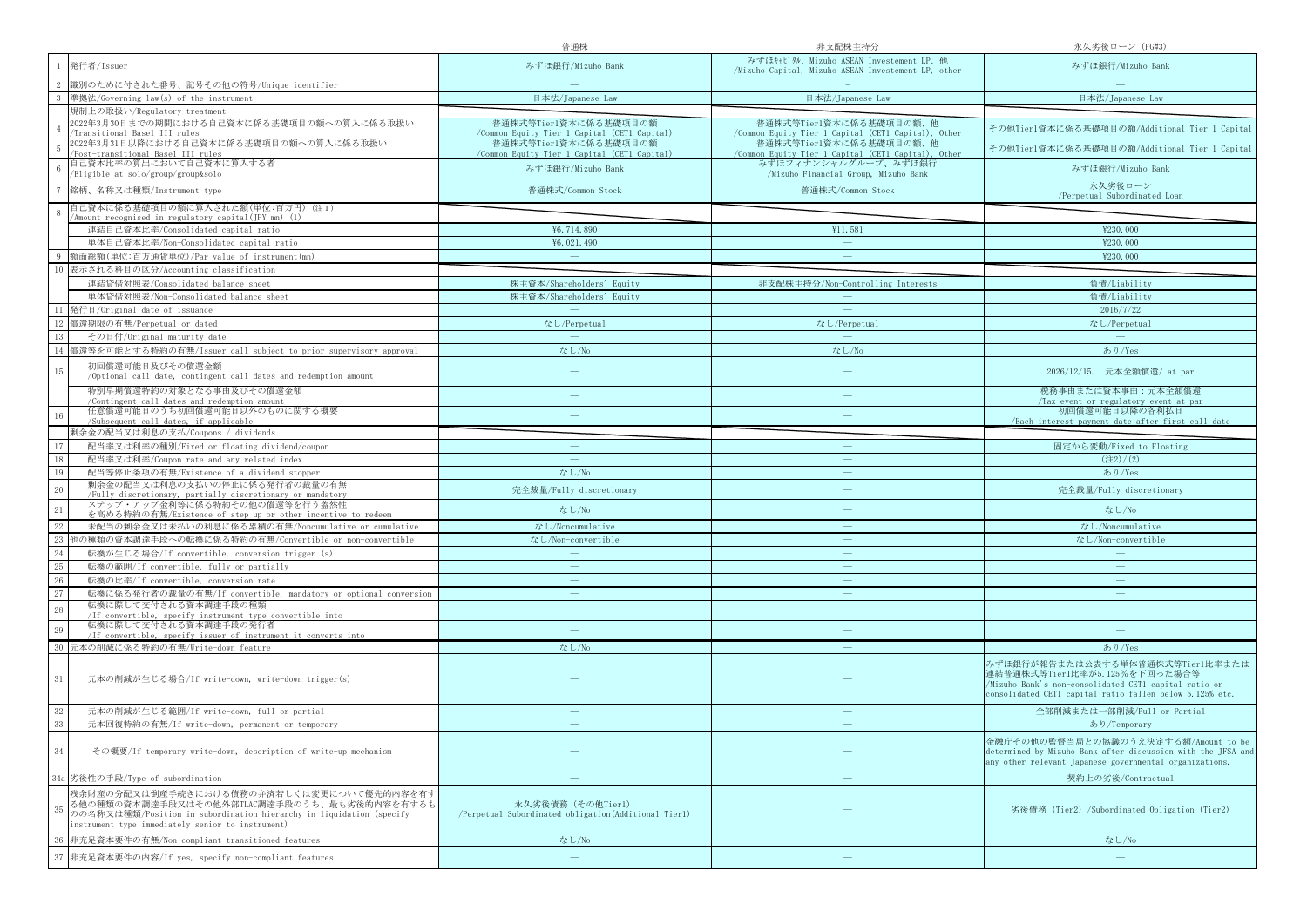|                                                                                                                                                                                                                             | 永久劣後ローン (FG#4)                                                                                                                                                                         | 永久劣後ローン (FG#5)                                                                                                                                                                         | 永久劣後ローン (FG#6)                                                                                                                                                                                                                                    |
|-----------------------------------------------------------------------------------------------------------------------------------------------------------------------------------------------------------------------------|----------------------------------------------------------------------------------------------------------------------------------------------------------------------------------------|----------------------------------------------------------------------------------------------------------------------------------------------------------------------------------------|---------------------------------------------------------------------------------------------------------------------------------------------------------------------------------------------------------------------------------------------------|
| 発行者/Issuer                                                                                                                                                                                                                  | みずほ銀行/Mizuho Bank                                                                                                                                                                      | みずほ銀行/Mizuho Bank                                                                                                                                                                      | みずほ銀行/Mizuho Bank                                                                                                                                                                                                                                 |
| 識別のために付された番号、記号その他の符号/Unique identifier                                                                                                                                                                                     |                                                                                                                                                                                        |                                                                                                                                                                                        |                                                                                                                                                                                                                                                   |
| 準拠法/Governing law(s) of the instrument                                                                                                                                                                                      | 日本法/Japanese Law                                                                                                                                                                       | 日本法/Japanese Law                                                                                                                                                                       | 日本法/Japanese Law                                                                                                                                                                                                                                  |
| 規制上の取扱い/Regulatory treatment                                                                                                                                                                                                |                                                                                                                                                                                        |                                                                                                                                                                                        |                                                                                                                                                                                                                                                   |
| 2022年3月30日までの期間における自己資本に係る基礎項目の額への算入に係る取扱い<br>Transitional Basel III rules                                                                                                                                                  |                                                                                                                                                                                        | その他Tier1資本に係る基礎項目の額/Additional Tier 1 Capital   その他Tier1資本に係る基礎項目の額/Additional Tier 1 Capital   その他Tier1資本に係る基礎項目の額/Additional Tier 1 Capital                                          |                                                                                                                                                                                                                                                   |
| 2022年3月31日以降における自己資本に係る基礎項目の額への算入に係る取扱い<br>Post-transitional Basel III rules                                                                                                                                                |                                                                                                                                                                                        | その他Tier1資本に係る基礎項目の額/Additional Tier 1 Capital   その他Tier1資本に係る基礎項目の額/Additional Tier 1 Capital   その他Tier1資本に係る基礎項目の額/Additional Tier 1 Capital                                          |                                                                                                                                                                                                                                                   |
| 自己資本比率の算出において自己資本に算入する者<br>Eligible at solo/group/group&solo                                                                                                                                                                | みずほ銀行/Mizuho Bank                                                                                                                                                                      | みずほ銀行/Mizuho Bank                                                                                                                                                                      | みずほ銀行/Mizuho Bank                                                                                                                                                                                                                                 |
| 銘柄、名称又は種類/Instrument type                                                                                                                                                                                                   | 永久劣後ローン<br>/Perpetual Subordinated Loan                                                                                                                                                | 永久劣後ローン<br>/Perpetual Subordinated Loan                                                                                                                                                | 永久劣後ローン<br>/Perpetual Subordinated Loan                                                                                                                                                                                                           |
| 自己資本に係る基礎項目の額に算入された額(単位:百万円)(注1)<br>'Amount recognised in regulatory capital(JPY mn) (1)                                                                                                                                    |                                                                                                                                                                                        |                                                                                                                                                                                        |                                                                                                                                                                                                                                                   |
| 連結自己資本比率/Consolidated capital ratio                                                                                                                                                                                         | ¥235,000                                                                                                                                                                               | ¥225,000                                                                                                                                                                               | ¥195,000                                                                                                                                                                                                                                          |
| 単体自己資本比率/Non-Consolidated capital ratio                                                                                                                                                                                     | ¥235,000                                                                                                                                                                               | ¥225,000                                                                                                                                                                               | ¥195,000                                                                                                                                                                                                                                          |
| 額面総額(単位:百万通貨単位)/Par value of instrument(mn)                                                                                                                                                                                 | ¥235,000                                                                                                                                                                               | ¥225,000                                                                                                                                                                               | ¥195,000                                                                                                                                                                                                                                          |
| 表示される科目の区分/Accounting classification                                                                                                                                                                                        |                                                                                                                                                                                        |                                                                                                                                                                                        |                                                                                                                                                                                                                                                   |
| 連結貸借対照表/Consolidated balance sheet                                                                                                                                                                                          | 負債/Liability                                                                                                                                                                           | 負債/Liability                                                                                                                                                                           | 負債/Liability                                                                                                                                                                                                                                      |
| 単体貸借対照表/Non-Consolidated balance sheet                                                                                                                                                                                      | 負債/Liability                                                                                                                                                                           | 負債/Liability                                                                                                                                                                           | 負債/Liability                                                                                                                                                                                                                                      |
| 発行日/Original date of issuance                                                                                                                                                                                               | 2017/7/21                                                                                                                                                                              | 2017/7/21                                                                                                                                                                              | 2018/7/20                                                                                                                                                                                                                                         |
| 償還期限の有無/Perpetual or dated                                                                                                                                                                                                  | なし/Perpetual                                                                                                                                                                           | なし/Perpetual                                                                                                                                                                           | なし/Perpetual                                                                                                                                                                                                                                      |
| その日付/Original maturity date                                                                                                                                                                                                 | $\equiv$                                                                                                                                                                               | $\equiv$                                                                                                                                                                               | $\equiv$                                                                                                                                                                                                                                          |
| 償還等を可能とする特約の有無/Issuer call subject to prior supervisory approval                                                                                                                                                            | あり/Yes                                                                                                                                                                                 | あり/Yes                                                                                                                                                                                 | あり/Yes                                                                                                                                                                                                                                            |
| 初回償還可能日及びその償還金額<br>15<br>/Optional call date, contingent call dates and redemption amount                                                                                                                                   | 2022/12/15、 元本全額償還/ at par                                                                                                                                                             | 2027/12/15、 元本全額償還/ at par                                                                                                                                                             | 2023/12/15、 元本全額償還/ at par                                                                                                                                                                                                                        |
| 特別早期償還特約の対象となる事由及びその償還金額                                                                                                                                                                                                    | 税務事由または資本事由:元本全額償還                                                                                                                                                                     | 税務事由または資本事由:元本全額償還                                                                                                                                                                     | 税務事由または資本事由:元本全額償還                                                                                                                                                                                                                                |
| /Contingent call dates and redemption amount<br>任意償還可能日のうち初回償還可能日以外のものに関する概要                                                                                                                                                | /Tax event or regulatory event at par                                                                                                                                                  | /Tax event or regulatory event at par<br>初回僧還可能日以降の各利払日                                                                                                                                | /Tax event or regulatory event at par                                                                                                                                                                                                             |
| /Subsequent call dates, if applicable                                                                                                                                                                                       | 初回償還可能日以降の各利払日<br>/Each interest navment date after first call date                                                                                                                    | /Each interest payment date after first call date                                                                                                                                      | 初回償還可能日以降の各利払日<br>/Each interest payment date after first call date                                                                                                                                                                               |
| 剰余金の配当又は利息の支払/Coupons / dividends                                                                                                                                                                                           |                                                                                                                                                                                        |                                                                                                                                                                                        |                                                                                                                                                                                                                                                   |
| 配当率又は利率の種別/Fixed or floating dividend/coupon                                                                                                                                                                                | 固定から変動/Fixed to Floating                                                                                                                                                               | 固定から変動/Fixed to Floating                                                                                                                                                               | 固定から変動/Fixed to Floating                                                                                                                                                                                                                          |
| 配当率又は利率/Coupon rate and any related index                                                                                                                                                                                   | (22)/(2)                                                                                                                                                                               | $(\pm 2)/(2)$                                                                                                                                                                          | $(\pm 2) / (2)$                                                                                                                                                                                                                                   |
| 19<br>配当等停止条項の有無/Existence of a dividend stopper                                                                                                                                                                            | あり/Yes                                                                                                                                                                                 | あり/Yes                                                                                                                                                                                 | あり/Yes                                                                                                                                                                                                                                            |
| 剰余金の配当又は利息の支払いの停止に係る発行者の裁量の有無<br>$20\,$<br>/Fully discretionary, partially discretionary or mandatory                                                                                                                       | 完全裁量/Fully discretionary                                                                                                                                                               | 完全裁量/Fully discretionary                                                                                                                                                               | 完全裁量/Fully discretionary                                                                                                                                                                                                                          |
| ステップ・アップ金利等に係る特約その他の償還等を行う蓋然性<br>21<br>を高める特約の有無/Existence of step up or other incentive to redeem                                                                                                                          | なし/No                                                                                                                                                                                  | なし/No                                                                                                                                                                                  | なし/No                                                                                                                                                                                                                                             |
| 未配当の剰余金又は未払いの利息に係る累積の有無/Noncumulative or cumulative                                                                                                                                                                         | なし/Noncumulative                                                                                                                                                                       | なし/Noncumulative                                                                                                                                                                       | なし/Noncumulative                                                                                                                                                                                                                                  |
| 也の種類の資本調達手段への転換に係る特約の有無/Convertible or non-convertible                                                                                                                                                                      | なし/Non-convertible                                                                                                                                                                     | なし/Non-convertible                                                                                                                                                                     | なし/Non-convertible                                                                                                                                                                                                                                |
| 転換が生じる場合/If convertible, conversion trigger (s)<br>24                                                                                                                                                                       |                                                                                                                                                                                        |                                                                                                                                                                                        |                                                                                                                                                                                                                                                   |
| 25<br>転換の範囲/If convertible, fully or partially                                                                                                                                                                              |                                                                                                                                                                                        | $\overline{\phantom{m}}$                                                                                                                                                               | $\overline{\phantom{0}}$                                                                                                                                                                                                                          |
| $26\,$<br>転換の比率/If convertible, conversion rate                                                                                                                                                                             | $\overline{\phantom{m}}$                                                                                                                                                               | $\overline{\phantom{m}}$                                                                                                                                                               | $\overline{\phantom{m}}$                                                                                                                                                                                                                          |
| 27<br>転換に係る発行者の裁量の有無/If convertible, mandatory or optional conversion                                                                                                                                                       |                                                                                                                                                                                        |                                                                                                                                                                                        |                                                                                                                                                                                                                                                   |
| 転換に際して交付される資本調達手段の種類<br>$28\,$                                                                                                                                                                                              |                                                                                                                                                                                        | $\overline{\phantom{m}}$                                                                                                                                                               |                                                                                                                                                                                                                                                   |
| /If convertible, specify instrument type convertible into<br>転換に際して交付される資本調達手段の発行者<br>29                                                                                                                                    |                                                                                                                                                                                        |                                                                                                                                                                                        |                                                                                                                                                                                                                                                   |
| /If convertible, specify issuer of instrument it converts into<br>元本の削減に係る特約の有無/Write-down feature                                                                                                                          | あり/Yes                                                                                                                                                                                 | あり/Yes                                                                                                                                                                                 | あり/Yes                                                                                                                                                                                                                                            |
|                                                                                                                                                                                                                             |                                                                                                                                                                                        |                                                                                                                                                                                        |                                                                                                                                                                                                                                                   |
| $31\,$<br>元本の削減が生じる場合/If write-down, write-down trigger(s)                                                                                                                                                                  | みずほ銀行が報告または公表する単体普通株式等Tier1比率または<br>連結普通株式等Tier1比率が5.125%を下回った場合等<br>/Mizuho Bank's non-consolidated CET1 capital ratio or<br>consolidated CET1 capital ratio fallen below 5.125% etc. | みずほ銀行が報告または公表する単体普通株式等Tier1比率または<br>連結普通株式等Tier1比率が5.125%を下回った場合等<br>/Mizuho Bank's non-consolidated CET1 capital ratio or<br>consolidated CET1 capital ratio fallen below 5.125% etc. | みずほ銀行が報告または公表する単体普通株式等Tier1比率または<br>連結普通株式等Tier1比率が5.125%を下回った場合等<br>/Mizuho Bank's non-consolidated CET1 capital ratio or<br>consolidated CET1 capital ratio fallen below 5.125% etc.                                                            |
| 元本の削減が生じる範囲/If write-down, full or partial                                                                                                                                                                                  | 全部削減または一部削減/Full or Partial                                                                                                                                                            | 全部削減または一部削減/Full or Partial                                                                                                                                                            | 全部削減または一部削減/Full or Partial                                                                                                                                                                                                                       |
| 元本回復特約の有無/If write-down, permanent or temporary                                                                                                                                                                             | あり/Temporary                                                                                                                                                                           | あり/Temporary                                                                                                                                                                           | あり/Temporary                                                                                                                                                                                                                                      |
| 34<br>その概要/If temporary write-down, description of write-up mechanism                                                                                                                                                       | any other relevant Japanese governmental organizations.                                                                                                                                | 金融庁その他の監督当局との協議のうえ決定する額/Amount to be  金融庁その他の監督当局との協議のうえ決定する額/Amount to be  金融庁その他の監督当局との協議のうえ決定する額/Amount to be<br>any other relevant Japanese governmental organizations.            | determined by Mizuho Bank after discussion with the JFSA and determined by Mizuho Bank after discussion with the JFSA and determined by Mizuho Bank after discussion with the JFSA and<br>any other relevant Japanese governmental organizations. |
| 劣後性の手段/Type of subordination<br>34a                                                                                                                                                                                         | 契約上の劣後/Contractual                                                                                                                                                                     | 契約上の劣後/Contractual                                                                                                                                                                     | 契約上の劣後/Contractual                                                                                                                                                                                                                                |
| 残余財産の分配又は倒産手続きにおける債務の弁済若しくは変更について優先的内容を有す<br>る他の種類の資本調達手段又はその他外部TLAC調達手段のうち、最も劣後的内容を有するも<br>35<br>のの名称又は種類/Position in subordination hierarchy in liquidation (specify<br>instrument type immediately senior to instrument) | 劣後債務 (Tier2) /Subordinated Obligation (Tier2)                                                                                                                                          | 劣後債務 (Tier2) /Subordinated Obligation (Tier2)                                                                                                                                          | 劣後債務 (Tier2) /Subordinated Obligation (Tier2)                                                                                                                                                                                                     |
| 非充足資本要件の有無/Non-compliant transitioned features                                                                                                                                                                              | なし/No                                                                                                                                                                                  | なし/No                                                                                                                                                                                  | なし/No                                                                                                                                                                                                                                             |
| 非充足資本要件の内容/If yes, specify non-compliant features<br>37                                                                                                                                                                     | $\overline{\phantom{m}}$                                                                                                                                                               | $\overline{\phantom{m}}$                                                                                                                                                               |                                                                                                                                                                                                                                                   |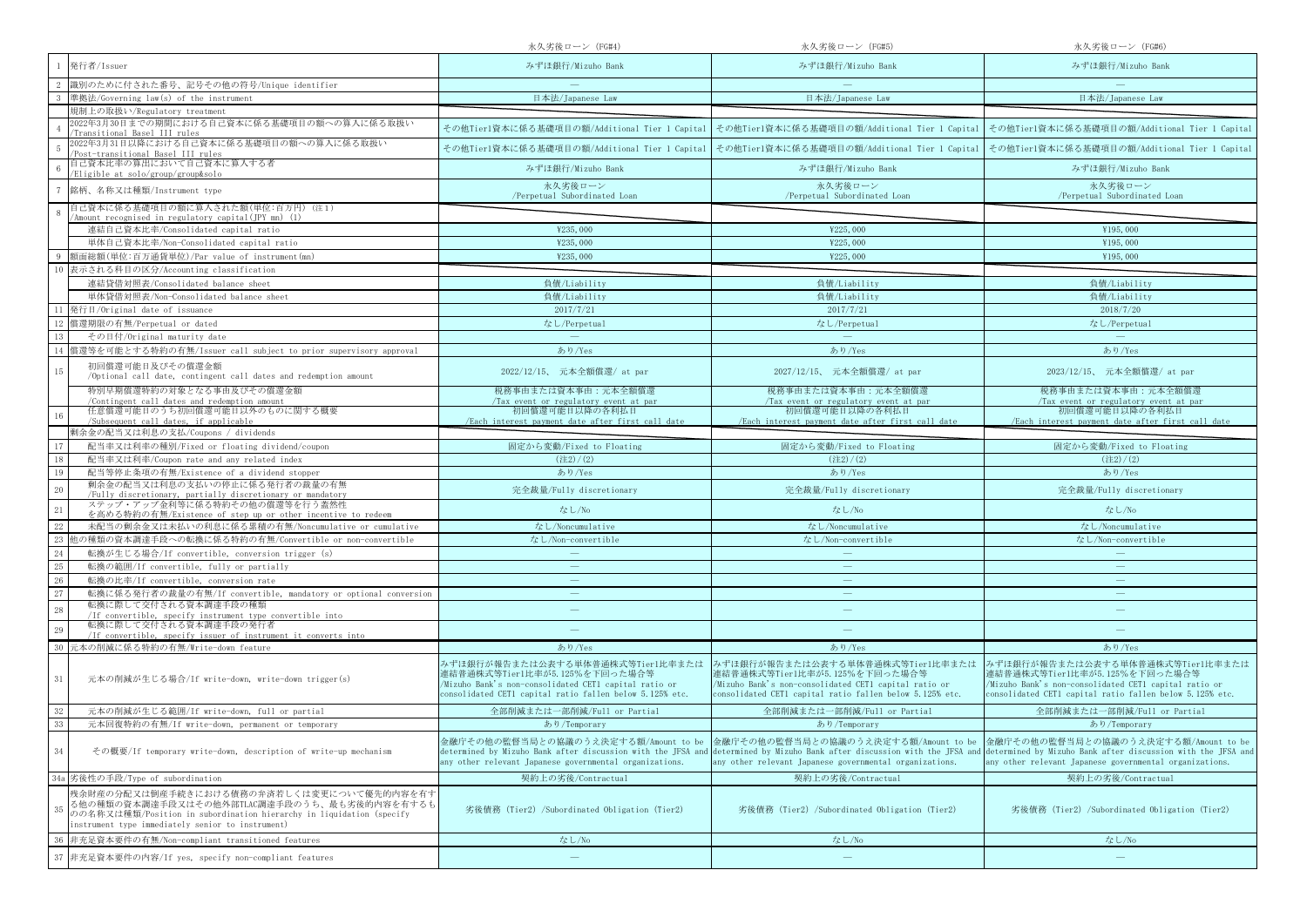|                                                                                                                                                                                                                             | 永久劣後ローン (FG#7)                                                                                                                                                                         | 永久劣後ローン (FG#8)                                                                                                                                                                         | 永久劣後ローン (FG#9)                                                                                                                                                                                                                                    |
|-----------------------------------------------------------------------------------------------------------------------------------------------------------------------------------------------------------------------------|----------------------------------------------------------------------------------------------------------------------------------------------------------------------------------------|----------------------------------------------------------------------------------------------------------------------------------------------------------------------------------------|---------------------------------------------------------------------------------------------------------------------------------------------------------------------------------------------------------------------------------------------------|
| 発行者/Issuer                                                                                                                                                                                                                  | みずほ銀行/Mizuho Bank                                                                                                                                                                      | みずほ銀行/Mizuho Bank                                                                                                                                                                      | みずほ銀行/Mizuho Bank                                                                                                                                                                                                                                 |
| 識別のために付された番号、記号その他の符号/Unique identifier                                                                                                                                                                                     |                                                                                                                                                                                        |                                                                                                                                                                                        |                                                                                                                                                                                                                                                   |
| 準拠法/Governing law(s) of the instrument                                                                                                                                                                                      | 日本法/Japanese Law                                                                                                                                                                       | 日本法/Japanese Law                                                                                                                                                                       | 日本法/Japanese Law                                                                                                                                                                                                                                  |
| 規制上の取扱い/Regulatory treatment                                                                                                                                                                                                |                                                                                                                                                                                        |                                                                                                                                                                                        |                                                                                                                                                                                                                                                   |
| 2022年3月30日までの期間における自己資本に係る基礎項目の額への算入に係る取扱い<br>Transitional Basel III rules                                                                                                                                                  |                                                                                                                                                                                        | その他Tier1資本に係る基礎項目の額/Additional Tier 1 Capital   その他Tier1資本に係る基礎項目の額/Additional Tier 1 Capital   その他Tier1資本に係る基礎項目の額/Additional Tier 1 Capital                                          |                                                                                                                                                                                                                                                   |
| 2022年3月31日以降における自己資本に係る基礎項目の額への算入に係る取扱い<br>Post-transitional Basel III rules                                                                                                                                                |                                                                                                                                                                                        | その他Tier1資本に係る基礎項目の額/Additional Tier 1 Capital   その他Tier1資本に係る基礎項目の額/Additional Tier 1 Capital   その他Tier1資本に係る基礎項目の額/Additional Tier 1 Capital                                          |                                                                                                                                                                                                                                                   |
| 自己資本比率の算出において自己資本に算入する者<br>Eligible at solo/group/group&solo                                                                                                                                                                | みずほ銀行/Mizuho Bank                                                                                                                                                                      | みずほ銀行/Mizuho Bank                                                                                                                                                                      | みずほ銀行/Mizuho Bank                                                                                                                                                                                                                                 |
| 銘柄、名称又は種類/Instrument type                                                                                                                                                                                                   | 永久劣後ローン<br>/Perpetual Subordinated Loan                                                                                                                                                | 永久劣後ローン<br>/Perpetual Subordinated Loan                                                                                                                                                | 永久劣後ローン<br>/Perpetual Subordinated Loan                                                                                                                                                                                                           |
| 自己資本に係る基礎項目の額に算入された額(単位:百万円)(注1)<br>'Amount recognised in regulatory capital(JPY mn) (1)                                                                                                                                    |                                                                                                                                                                                        |                                                                                                                                                                                        |                                                                                                                                                                                                                                                   |
| 連結自己資本比率/Consolidated capital ratio                                                                                                                                                                                         | ¥155,000                                                                                                                                                                               | ¥140,000                                                                                                                                                                               | ¥95,000                                                                                                                                                                                                                                           |
| 単体自己資本比率/Non-Consolidated capital ratio                                                                                                                                                                                     | ¥155,000                                                                                                                                                                               | ¥140,000                                                                                                                                                                               | ¥95,000                                                                                                                                                                                                                                           |
| 額面総額(単位:百万通貨単位)/Par value of instrument(mn)                                                                                                                                                                                 | ¥155,000                                                                                                                                                                               | ¥140,000                                                                                                                                                                               | ¥95,000                                                                                                                                                                                                                                           |
| 表示される科目の区分/Accounting classification                                                                                                                                                                                        |                                                                                                                                                                                        |                                                                                                                                                                                        |                                                                                                                                                                                                                                                   |
| 連結貸借対照表/Consolidated balance sheet                                                                                                                                                                                          | 負債/Liability                                                                                                                                                                           | 負債/Liability                                                                                                                                                                           | 負債/Liability                                                                                                                                                                                                                                      |
| 単体貸借対照表/Non-Consolidated balance sheet                                                                                                                                                                                      | 負債/Liability                                                                                                                                                                           | 負債/Liability                                                                                                                                                                           | 負債/Liability                                                                                                                                                                                                                                      |
| 発行日/Original date of issuance                                                                                                                                                                                               | 2018/7/20                                                                                                                                                                              | 2019/7/19                                                                                                                                                                              | 2019/7/19                                                                                                                                                                                                                                         |
| 償還期限の有無/Perpetual or dated                                                                                                                                                                                                  | なし/Perpetual                                                                                                                                                                           | なし/Perpetual                                                                                                                                                                           | なし/Perpetual                                                                                                                                                                                                                                      |
| その日付/Original maturity date                                                                                                                                                                                                 | $\equiv$                                                                                                                                                                               | $\equiv$                                                                                                                                                                               | $\equiv$                                                                                                                                                                                                                                          |
| 償還等を可能とする特約の有無/Issuer call subject to prior supervisory approval                                                                                                                                                            | あり/Yes                                                                                                                                                                                 | あり/Yes                                                                                                                                                                                 | あり/Yes                                                                                                                                                                                                                                            |
| 初回償還可能日及びその償還金額<br>15<br>/Optional call date, contingent call dates and redemption amount                                                                                                                                   | 2028/12/15、 元本全額償還/ at par                                                                                                                                                             | 2024/12/15、 元本全額償還/ at par                                                                                                                                                             | 2029/12/15、 元本全額償還/ at par                                                                                                                                                                                                                        |
| 特別早期償還特約の対象となる事由及びその償還金額                                                                                                                                                                                                    | 税務事由または資本事由:元本全額償還                                                                                                                                                                     | 税務事由または資本事由:元本全額償還                                                                                                                                                                     | 税務事由または資本事由:元本全額償還                                                                                                                                                                                                                                |
| /Contingent call dates and redemption amount                                                                                                                                                                                | /Tax event or regulatory event at par                                                                                                                                                  | /Tax event or regulatory event at par<br>初回僧還可能日以降の各利払日                                                                                                                                | /Tax event or regulatory event at par                                                                                                                                                                                                             |
| 任意償還可能日のうち初回償還可能日以外のものに関する概要<br>/Subsequent call dates, if applicable                                                                                                                                                       | 初回償還可能日以降の各利払日<br>/Each interest navment date after first call date                                                                                                                    | /Each interest payment date after first call date                                                                                                                                      | 初回償還可能日以降の各利払日<br>/Each interest payment date after first call date                                                                                                                                                                               |
| 剰余金の配当又は利息の支払/Coupons / dividends                                                                                                                                                                                           |                                                                                                                                                                                        |                                                                                                                                                                                        |                                                                                                                                                                                                                                                   |
| 配当率又は利率の種別/Fixed or floating dividend/coupon                                                                                                                                                                                | 固定から変動/Fixed to Floating                                                                                                                                                               | 固定から変動/Fixed to Floating                                                                                                                                                               | 固定から変動/Fixed to Floating                                                                                                                                                                                                                          |
| 配当率又は利率/Coupon rate and any related index                                                                                                                                                                                   | (22)/(2)                                                                                                                                                                               | $(\pm 2)/(2)$                                                                                                                                                                          | $(\pm 2) / (2)$                                                                                                                                                                                                                                   |
| 19<br>配当等停止条項の有無/Existence of a dividend stopper                                                                                                                                                                            | あり/Yes                                                                                                                                                                                 | あり/Yes                                                                                                                                                                                 | あり/Yes                                                                                                                                                                                                                                            |
| 剰余金の配当又は利息の支払いの停止に係る発行者の裁量の有無<br>$20\,$<br>/Fully discretionary, partially discretionary or mandatory                                                                                                                       | 完全裁量/Fully discretionary                                                                                                                                                               | 完全裁量/Fully discretionary                                                                                                                                                               | 完全裁量/Fully discretionary                                                                                                                                                                                                                          |
| ステップ・アップ金利等に係る特約その他の償還等を行う蓋然性<br>21<br>を高める特約の有無/Existence of step up or other incentive to redeem                                                                                                                          | なし/No                                                                                                                                                                                  | なし/No                                                                                                                                                                                  | なし/No                                                                                                                                                                                                                                             |
| 未配当の剰余金又は未払いの利息に係る累積の有無/Noncumulative or cumulative                                                                                                                                                                         | なし/Noncumulative                                                                                                                                                                       | なし/Noncumulative                                                                                                                                                                       | なし/Noncumulative                                                                                                                                                                                                                                  |
| 也の種類の資本調達手段への転換に係る特約の有無/Convertible or non-convertible                                                                                                                                                                      | なし/Non-convertible                                                                                                                                                                     | なし/Non-convertible                                                                                                                                                                     | なし/Non-convertible                                                                                                                                                                                                                                |
| 転換が生じる場合/If convertible, conversion trigger (s)<br>24                                                                                                                                                                       |                                                                                                                                                                                        |                                                                                                                                                                                        |                                                                                                                                                                                                                                                   |
| 25<br>転換の範囲/If convertible, fully or partially                                                                                                                                                                              |                                                                                                                                                                                        | $\overline{\phantom{m}}$                                                                                                                                                               | $\overline{\phantom{0}}$                                                                                                                                                                                                                          |
| $26\,$<br>転換の比率/If convertible, conversion rate                                                                                                                                                                             | $\overline{\phantom{m}}$                                                                                                                                                               | $\overline{\phantom{m}}$                                                                                                                                                               | $\overline{\phantom{m}}$                                                                                                                                                                                                                          |
| 27<br>転換に係る発行者の裁量の有無/If convertible, mandatory or optional conversion                                                                                                                                                       |                                                                                                                                                                                        |                                                                                                                                                                                        |                                                                                                                                                                                                                                                   |
| 転換に際して交付される資本調達手段の種類<br>$28\,$<br>/If convertible, specify instrument type convertible into                                                                                                                                 |                                                                                                                                                                                        | $\overline{\phantom{m}}$                                                                                                                                                               |                                                                                                                                                                                                                                                   |
| 転換に際して交付される資本調達手段の発行者<br>29<br>/If convertible, specify issuer of instrument it converts into                                                                                                                               |                                                                                                                                                                                        |                                                                                                                                                                                        |                                                                                                                                                                                                                                                   |
| 元本の削減に係る特約の有無/Write-down feature                                                                                                                                                                                            | あり/Yes                                                                                                                                                                                 | あり/Yes                                                                                                                                                                                 | あり/Yes                                                                                                                                                                                                                                            |
| $31\,$<br>元本の削減が生じる場合/If write-down, write-down trigger(s)                                                                                                                                                                  | みずほ銀行が報告または公表する単体普通株式等Tier1比率または<br>連結普通株式等Tier1比率が5.125%を下回った場合等<br>/Mizuho Bank's non-consolidated CET1 capital ratio or<br>consolidated CET1 capital ratio fallen below 5.125% etc. | みずほ銀行が報告または公表する単体普通株式等Tier1比率または<br>連結普通株式等Tier1比率が5.125%を下回った場合等<br>/Mizuho Bank's non-consolidated CET1 capital ratio or<br>consolidated CET1 capital ratio fallen below 5.125% etc. | みずほ銀行が報告または公表する単体普通株式等Tier1比率または<br>連結普通株式等Tier1比率が5.125%を下回った場合等<br>/Mizuho Bank's non-consolidated CET1 capital ratio or<br>consolidated CET1 capital ratio fallen below 5.125% etc.                                                            |
| 元本の削減が生じる範囲/If write-down, full or partial                                                                                                                                                                                  | 全部削減または一部削減/Full or Partial                                                                                                                                                            | 全部削減または一部削減/Full or Partial                                                                                                                                                            | 全部削減または一部削減/Full or Partial                                                                                                                                                                                                                       |
| 元本回復特約の有無/If write-down, permanent or temporary                                                                                                                                                                             | あり/Temporary                                                                                                                                                                           | あり/Temporary                                                                                                                                                                           | あり/Temporary                                                                                                                                                                                                                                      |
| 34<br>その概要/If temporary write-down, description of write-up mechanism                                                                                                                                                       | any other relevant Japanese governmental organizations.                                                                                                                                | 金融庁その他の監督当局との協議のうえ決定する額/Amount to be  金融庁その他の監督当局との協議のうえ決定する額/Amount to be  金融庁その他の監督当局との協議のうえ決定する額/Amount to be<br>any other relevant Japanese governmental organizations.            | determined by Mizuho Bank after discussion with the JFSA and determined by Mizuho Bank after discussion with the JFSA and determined by Mizuho Bank after discussion with the JFSA and<br>any other relevant Japanese governmental organizations. |
| 劣後性の手段/Type of subordination<br>34a                                                                                                                                                                                         | 契約上の劣後/Contractual                                                                                                                                                                     | 契約上の劣後/Contractual                                                                                                                                                                     | 契約上の劣後/Contractual                                                                                                                                                                                                                                |
| 残余財産の分配又は倒産手続きにおける債務の弁済若しくは変更について優先的内容を有す<br>る他の種類の資本調達手段又はその他外部TLAC調達手段のうち、最も劣後的内容を有するも<br>35<br>のの名称又は種類/Position in subordination hierarchy in liquidation (specify<br>instrument type immediately senior to instrument) | 劣後債務 (Tier2) /Subordinated Obligation (Tier2)                                                                                                                                          | 劣後債務 (Tier2) /Subordinated Obligation (Tier2)                                                                                                                                          | 劣後債務 (Tier2) /Subordinated Obligation (Tier2)                                                                                                                                                                                                     |
| 非充足資本要件の有無/Non-compliant transitioned features                                                                                                                                                                              | なし/No                                                                                                                                                                                  | なし/No                                                                                                                                                                                  | なし/No                                                                                                                                                                                                                                             |
| 非充足資本要件の内容/If yes, specify non-compliant features<br>37                                                                                                                                                                     | $\overline{\phantom{m}}$                                                                                                                                                               | $\overline{\phantom{m}}$                                                                                                                                                               |                                                                                                                                                                                                                                                   |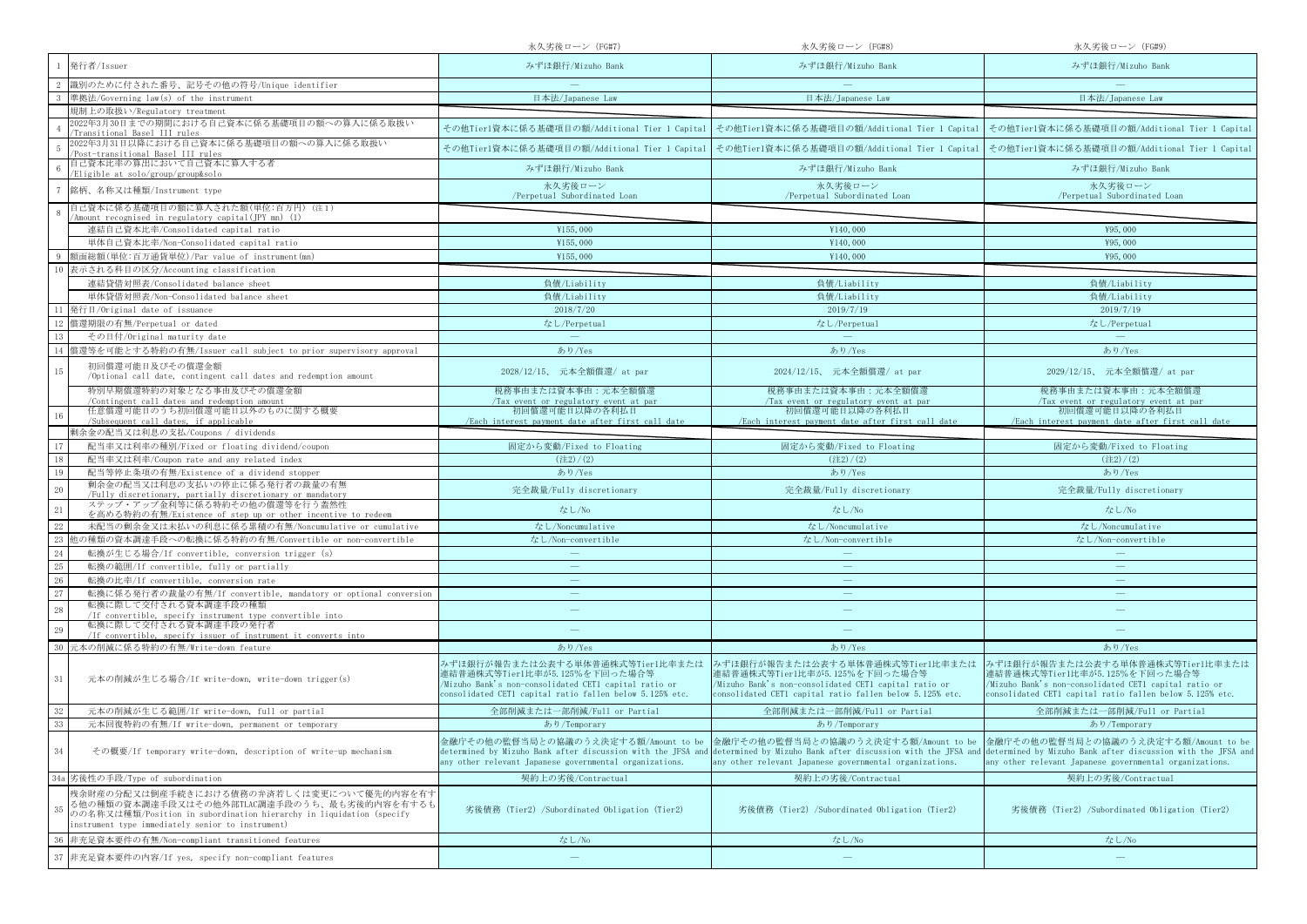|                                                                                                                                                                                                                             | 永久劣後ローン (FG#10)                                                                                                                                                                        | 永久劣後ローン (FG#11)                                                                                                                                                                        | 永久劣後ローン (FG#12)                                                                                                                                                                                                                                   |
|-----------------------------------------------------------------------------------------------------------------------------------------------------------------------------------------------------------------------------|----------------------------------------------------------------------------------------------------------------------------------------------------------------------------------------|----------------------------------------------------------------------------------------------------------------------------------------------------------------------------------------|---------------------------------------------------------------------------------------------------------------------------------------------------------------------------------------------------------------------------------------------------|
| 発行者/Issuer                                                                                                                                                                                                                  | みずほ銀行/Mizuho Bank                                                                                                                                                                      | みずほ銀行/Mizuho Bank                                                                                                                                                                      | みずほ銀行/Mizuho Bank                                                                                                                                                                                                                                 |
| 識別のために付された番号、記号その他の符号/Unique identifier                                                                                                                                                                                     |                                                                                                                                                                                        |                                                                                                                                                                                        |                                                                                                                                                                                                                                                   |
| 準拠法/Governing law(s) of the instrument                                                                                                                                                                                      | 日本法/Japanese Law                                                                                                                                                                       | 日本法/Japanese Law                                                                                                                                                                       | 日本法/Japanese Law                                                                                                                                                                                                                                  |
| 規制上の取扱い/Regulatory treatment                                                                                                                                                                                                |                                                                                                                                                                                        |                                                                                                                                                                                        |                                                                                                                                                                                                                                                   |
| 2022年3月30日までの期間における自己資本に係る基礎項目の額への算入に係る取扱い<br>Transitional Basel III rules                                                                                                                                                  |                                                                                                                                                                                        | その他Tier1資本に係る基礎項目の額/Additional Tier 1 Capital   その他Tier1資本に係る基礎項目の額/Additional Tier 1 Capital   その他Tier1資本に係る基礎項目の額/Additional Tier 1 Capital                                          |                                                                                                                                                                                                                                                   |
| 2022年3月31日以降における自己資本に係る基礎項目の額への算入に係る取扱い<br>Post-transitional Basel III rules                                                                                                                                                |                                                                                                                                                                                        | その他Tier1資本に係る基礎項目の額/Additional Tier 1 Capital   その他Tier1資本に係る基礎項目の額/Additional Tier 1 Capital   その他Tier1資本に係る基礎項目の額/Additional Tier 1 Capital                                          |                                                                                                                                                                                                                                                   |
| 自己資本比率の算出において自己資本に算入する者<br>Eligible at solo/group/group&solo                                                                                                                                                                | みずほ銀行/Mizuho Bank                                                                                                                                                                      | みずほ銀行/Mizuho Bank                                                                                                                                                                      | みずほ銀行/Mizuho Bank                                                                                                                                                                                                                                 |
| 銘柄、名称又は種類/Instrument type                                                                                                                                                                                                   | 永久劣後ローン<br>/Perpetual Subordinated Loan                                                                                                                                                | 永久劣後ローン<br>/Perpetual Subordinated Loan                                                                                                                                                | 永久劣後ローン<br>/Perpetual Subordinated Loan                                                                                                                                                                                                           |
| 自己資本に係る基礎項目の額に算入された額(単位:百万円)(注1)<br>(Amount recognised in regulatory capital(IPY mn) (1)                                                                                                                                    |                                                                                                                                                                                        |                                                                                                                                                                                        |                                                                                                                                                                                                                                                   |
| 連結自己資本比率/Consolidated capital ratio                                                                                                                                                                                         | ¥163,000                                                                                                                                                                               | ¥44,000                                                                                                                                                                                | ¥87,000                                                                                                                                                                                                                                           |
| 単体自己資本比率/Non-Consolidated capital ratio                                                                                                                                                                                     | ¥163,000                                                                                                                                                                               | ¥44,000                                                                                                                                                                                | ¥87,000                                                                                                                                                                                                                                           |
| 額面総額(単位:百万通貨単位)/Par value of instrument(mn)                                                                                                                                                                                 | ¥163,000                                                                                                                                                                               | ¥44,000                                                                                                                                                                                | ¥87,000                                                                                                                                                                                                                                           |
| 表示される科目の区分/Accounting classification                                                                                                                                                                                        |                                                                                                                                                                                        |                                                                                                                                                                                        |                                                                                                                                                                                                                                                   |
| 連結貸借対照表/Consolidated balance sheet                                                                                                                                                                                          | 負債/Liability                                                                                                                                                                           | 負債/Liability                                                                                                                                                                           | 負債/Liability                                                                                                                                                                                                                                      |
| 単体貸借対照表/Non-Consolidated balance sheet                                                                                                                                                                                      | 負債/Liability                                                                                                                                                                           | 負債/Liability                                                                                                                                                                           | 負債/Liability                                                                                                                                                                                                                                      |
| 発行日/Original date of issuance                                                                                                                                                                                               | 2020/7/21                                                                                                                                                                              | 2020/7/21                                                                                                                                                                              | 2020/12/24                                                                                                                                                                                                                                        |
| 償還期限の有無/Perpetual or dated                                                                                                                                                                                                  | なし/Perpetual                                                                                                                                                                           | なし/Perpetual                                                                                                                                                                           | なし/Perpetual                                                                                                                                                                                                                                      |
| その日付/Original maturity date                                                                                                                                                                                                 | $\equiv$                                                                                                                                                                               | $\equiv$                                                                                                                                                                               | $\equiv$                                                                                                                                                                                                                                          |
| 償還等を可能とする特約の有無/Issuer call subject to prior supervisory approval                                                                                                                                                            | あり/Yes                                                                                                                                                                                 | あり/Yes                                                                                                                                                                                 | あり/Yes                                                                                                                                                                                                                                            |
| 初回償還可能日及びその償還金額<br>15<br>/Optional call date, contingent call dates and redemption amount                                                                                                                                   | 2025/12/15、 元本全額償還/ at par                                                                                                                                                             | 2030/12/15、 元本全額償還/ at par                                                                                                                                                             | 2026/6/15、 元本全額償還/ at par                                                                                                                                                                                                                         |
| 特別早期償還特約の対象となる事由及びその償還金額                                                                                                                                                                                                    | 税務事由または資本事由:元本全額償還                                                                                                                                                                     | 税務事由または資本事由:元本全額償還                                                                                                                                                                     | 税務事由または資本事由:元本全額償還                                                                                                                                                                                                                                |
| /Contingent call dates and redemption amount                                                                                                                                                                                | /Tax event or regulatory event at par                                                                                                                                                  | Tax event or regulatory event at par                                                                                                                                                   | /Tax event or regulatory event at par                                                                                                                                                                                                             |
| 任意償還可能日のうち初回償還可能日以外のものに関する概要<br>/Subsequent call dates, if applicable                                                                                                                                                       | 初回償還可能日以降の各利払日<br>/Each interest navment date after first call date                                                                                                                    | 初回僧還可能日以降の各利払日<br>/Each interest payment date after first call date                                                                                                                    | 初回償還可能日以降の各利払日<br>/Each interest payment date after first call date                                                                                                                                                                               |
| 剰余金の配当又は利息の支払/Coupons / dividends                                                                                                                                                                                           |                                                                                                                                                                                        |                                                                                                                                                                                        |                                                                                                                                                                                                                                                   |
| 配当率又は利率の種別/Fixed or floating dividend/coupon                                                                                                                                                                                | 固定から変動/Fixed to Floating                                                                                                                                                               | 固定から変動/Fixed to Floating                                                                                                                                                               | 固定から変動/Fixed to Floating                                                                                                                                                                                                                          |
| 配当率又は利率/Coupon rate and any related index                                                                                                                                                                                   | (22)/(2)                                                                                                                                                                               | $(\pm 2)/(2)$                                                                                                                                                                          | $(\pm 2) / (2)$                                                                                                                                                                                                                                   |
| 19<br>配当等停止条項の有無/Existence of a dividend stopper                                                                                                                                                                            | あり/Yes                                                                                                                                                                                 | あり/Yes                                                                                                                                                                                 | あり/Yes                                                                                                                                                                                                                                            |
| 剰余金の配当又は利息の支払いの停止に係る発行者の裁量の有無<br>$20\,$<br>/Fully discretionary, partially discretionary or mandatory                                                                                                                       | 完全裁量/Fully discretionary                                                                                                                                                               | 完全裁量/Fully discretionary                                                                                                                                                               | 完全裁量/Fully discretionary                                                                                                                                                                                                                          |
| ステップ・アップ金利等に係る特約その他の償還等を行う蓋然性<br>21<br>を高める特約の有無/Existence of step up or other incentive to redeem                                                                                                                          | なし/No                                                                                                                                                                                  | なし/No                                                                                                                                                                                  | なし/No                                                                                                                                                                                                                                             |
| 未配当の剰余金又は未払いの利息に係る累積の有無/Noncumulative or cumulative                                                                                                                                                                         | なし/Noncumulative                                                                                                                                                                       | なし/Noncumulative                                                                                                                                                                       | なし/Noncumulative                                                                                                                                                                                                                                  |
| 也の種類の資本調達手段への転換に係る特約の有無/Convertible or non-convertible                                                                                                                                                                      | なし/Non-convertible                                                                                                                                                                     | なし/Non-convertible                                                                                                                                                                     | なし/Non-convertible                                                                                                                                                                                                                                |
| 転換が生じる場合/If convertible, conversion trigger (s)<br>24                                                                                                                                                                       |                                                                                                                                                                                        |                                                                                                                                                                                        |                                                                                                                                                                                                                                                   |
| 25<br>転換の範囲/If convertible, fully or partially                                                                                                                                                                              |                                                                                                                                                                                        | $\overline{\phantom{m}}$                                                                                                                                                               | $\overline{\phantom{0}}$                                                                                                                                                                                                                          |
| $26\,$<br>転換の比率/If convertible, conversion rate                                                                                                                                                                             | $\overline{\phantom{m}}$                                                                                                                                                               | $\overline{\phantom{m}}$                                                                                                                                                               | $\overline{\phantom{m}}$                                                                                                                                                                                                                          |
| 27<br>転換に係る発行者の裁量の有無/If convertible, mandatory or optional conversion                                                                                                                                                       |                                                                                                                                                                                        |                                                                                                                                                                                        |                                                                                                                                                                                                                                                   |
| 転換に際して交付される資本調達手段の種類<br>$28\,$<br>/If convertible, specify instrument type convertible into                                                                                                                                 |                                                                                                                                                                                        | $\overline{\phantom{m}}$                                                                                                                                                               |                                                                                                                                                                                                                                                   |
| 転換に際して交付される資本調達手段の発行者<br>29<br>/If convertible, specify issuer of instrument it converts into                                                                                                                               |                                                                                                                                                                                        |                                                                                                                                                                                        |                                                                                                                                                                                                                                                   |
| 元本の削減に係る特約の有無/Write-down feature                                                                                                                                                                                            | あり/Yes                                                                                                                                                                                 | あり/Yes                                                                                                                                                                                 | あり/Yes                                                                                                                                                                                                                                            |
| $31\,$<br>元本の削減が生じる場合/If write-down, write-down trigger(s)                                                                                                                                                                  | みずほ銀行が報告または公表する単体普通株式等Tier1比率または<br>連結普通株式等Tier1比率が5.125%を下回った場合等<br>/Mizuho Bank's non-consolidated CET1 capital ratio or<br>consolidated CET1 capital ratio fallen below 5.125% etc. | みずほ銀行が報告または公表する単体普通株式等Tier1比率または<br>連結普通株式等Tier1比率が5.125%を下回った場合等<br>/Mizuho Bank's non-consolidated CET1 capital ratio or<br>consolidated CET1 capital ratio fallen below 5.125% etc. | みずほ銀行が報告または公表する単体普通株式等Tier1比率または<br>連結普通株式等Tier1比率が5.125%を下回った場合等<br>/Mizuho Bank's non-consolidated CET1 capital ratio or<br>consolidated CET1 capital ratio fallen below 5.125% etc.                                                            |
| 元本の削減が生じる範囲/If write-down, full or partial                                                                                                                                                                                  | 全部削減または一部削減/Full or Partial                                                                                                                                                            | 全部削減または一部削減/Full or Partial                                                                                                                                                            | 全部削減または一部削減/Full or Partial                                                                                                                                                                                                                       |
| 元本回復特約の有無/If write-down, permanent or temporary                                                                                                                                                                             | あり/Temporary                                                                                                                                                                           | あり/Temporary                                                                                                                                                                           | あり/Temporary                                                                                                                                                                                                                                      |
| 34<br>その概要/If temporary write-down, description of write-up mechanism                                                                                                                                                       | any other relevant Japanese governmental organizations.                                                                                                                                | 金融庁その他の監督当局との協議のうえ決定する額/Amount to be  金融庁その他の監督当局との協議のうえ決定する額/Amount to be  金融庁その他の監督当局との協議のうえ決定する額/Amount to be<br>any other relevant Japanese governmental organizations.            | determined by Mizuho Bank after discussion with the JFSA and determined by Mizuho Bank after discussion with the JFSA and determined by Mizuho Bank after discussion with the JFSA and<br>any other relevant Japanese governmental organizations. |
| 劣後性の手段/Type of subordination<br>34a                                                                                                                                                                                         | 契約上の劣後/Contractual                                                                                                                                                                     | 契約上の劣後/Contractual                                                                                                                                                                     | 契約上の劣後/Contractual                                                                                                                                                                                                                                |
| 残余財産の分配又は倒産手続きにおける債務の弁済若しくは変更について優先的内容を有す<br>る他の種類の資本調達手段又はその他外部TLAC調達手段のうち、最も劣後的内容を有するも<br>35<br>のの名称又は種類/Position in subordination hierarchy in liquidation (specify<br>instrument type immediately senior to instrument) | 劣後債務 (Tier2) /Subordinated Obligation (Tier2)                                                                                                                                          | 劣後債務 (Tier2) /Subordinated Obligation (Tier2)                                                                                                                                          | 劣後債務 (Tier2) /Subordinated Obligation (Tier2)                                                                                                                                                                                                     |
| 非充足資本要件の有無/Non-compliant transitioned features                                                                                                                                                                              | なし/No                                                                                                                                                                                  | なし/No                                                                                                                                                                                  | なし/No                                                                                                                                                                                                                                             |
| 非充足資本要件の内容/If yes, specify non-compliant features<br>37                                                                                                                                                                     | $\overline{\phantom{m}}$                                                                                                                                                               | $\overline{\phantom{m}}$                                                                                                                                                               |                                                                                                                                                                                                                                                   |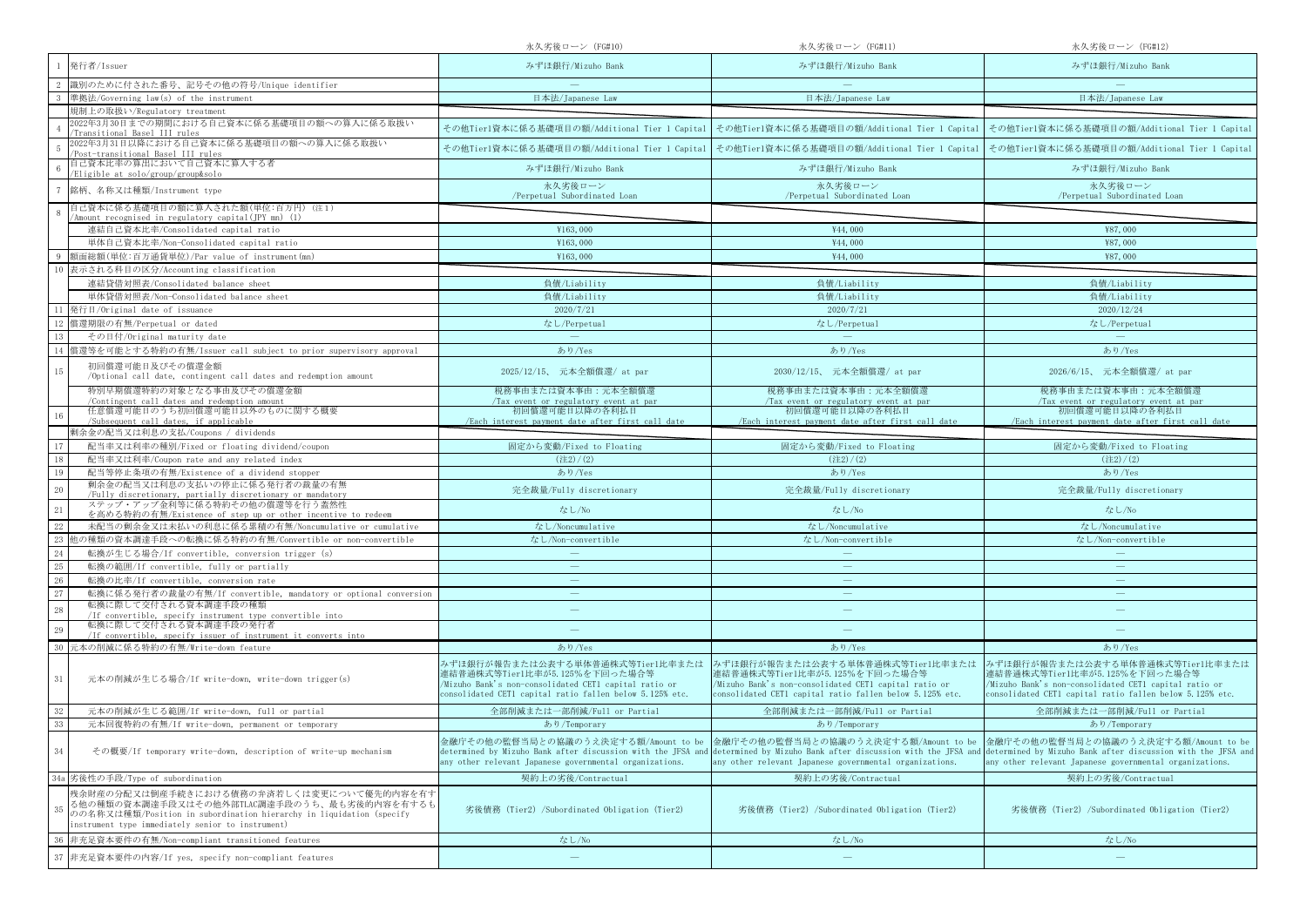|                                                                                                                                                                                                                             | 永久劣後ローン (FG#13)                                                                                                                                                                        | 永久劣後ローン(FG_200930)                                                                                                                                                                     | 劣後ローン (FG#1)                                               |
|-----------------------------------------------------------------------------------------------------------------------------------------------------------------------------------------------------------------------------|----------------------------------------------------------------------------------------------------------------------------------------------------------------------------------------|----------------------------------------------------------------------------------------------------------------------------------------------------------------------------------------|------------------------------------------------------------|
| 発行者/Issuer                                                                                                                                                                                                                  | みずほ銀行/Mizuho Bank                                                                                                                                                                      | みずほ銀行/Mizuho Bank                                                                                                                                                                      | みずほ銀行/Mizuho Bank                                          |
| 識別のために付された番号、記号その他の符号/Unique identifier                                                                                                                                                                                     |                                                                                                                                                                                        |                                                                                                                                                                                        |                                                            |
| 準拠法/Governing law(s) of the instrument                                                                                                                                                                                      | 日本法/Japanese Law                                                                                                                                                                       | 日本法/Japanese Law                                                                                                                                                                       | 日本法/Japanese Law                                           |
| 規制上の取扱い/Regulatory treatment                                                                                                                                                                                                |                                                                                                                                                                                        |                                                                                                                                                                                        |                                                            |
| 2022年3月30日までの期間における自己資本に係る基礎項目の額への算入に係る取扱い<br>Transitional Basel III rules                                                                                                                                                  | その他Tier1資本に係る基礎項目の額/Additional Tier 1 Capital                                                                                                                                          | その他Tier1資本に係る基礎項目の額/Additional Tier 1 Capital                                                                                                                                          | Tier2資本に係る基礎項目の額/Tier 2 Capital                            |
| 2022年3月31日以降における自己資本に係る基礎項目の額への算入に係る取扱い<br>Post-transitional Basel III rules                                                                                                                                                | その他Tier1資本に係る基礎項目の額/Additional Tier 1 Capital                                                                                                                                          | その他Tier1資本に係る基礎項目の額/Additional Tier 1 Capital                                                                                                                                          | Tier2資本に係る基礎項目の額/Tier 2 Capital                            |
| 自己資本比率の算出において自己資本に算入する者<br>Eligible at solo/group/group&solo                                                                                                                                                                | みずほ銀行/Mizuho Bank                                                                                                                                                                      | みずほ銀行/Mizuho Bank                                                                                                                                                                      | みずほ銀行/Mizuho Bank                                          |
| 銘柄、名称又は種類/Instrument type                                                                                                                                                                                                   | 永久劣後ローン<br>/Perpetual Subordinated Loan                                                                                                                                                | 永久劣後ローン<br>/Perpetual Subordinated Loan                                                                                                                                                | 劣後ローン/Subordinated Loan                                    |
| 自己資本に係る基礎項目の額に算入された額(単位:百万円)(注1)                                                                                                                                                                                            |                                                                                                                                                                                        |                                                                                                                                                                                        |                                                            |
| 'Amount recognised in regulatory capital(JPY mn) (1)                                                                                                                                                                        | ¥44,000                                                                                                                                                                                |                                                                                                                                                                                        |                                                            |
| 連結自己資本比率/Consolidated capital ratio                                                                                                                                                                                         |                                                                                                                                                                                        | ¥30,000                                                                                                                                                                                | ¥36,694                                                    |
| 単体自己資本比率/Non-Consolidated capital ratio                                                                                                                                                                                     | ¥44,000                                                                                                                                                                                | ¥30,000                                                                                                                                                                                | ¥36,694                                                    |
| 額面総額(単位:百万通貨単位)/Par value of instrument(mn)                                                                                                                                                                                 | ¥44,000                                                                                                                                                                                | ¥30,000                                                                                                                                                                                | ¥80,000                                                    |
| 表示される科目の区分/Accounting classification<br>10                                                                                                                                                                                  |                                                                                                                                                                                        |                                                                                                                                                                                        |                                                            |
| 連結貸借対照表/Consolidated balance sheet                                                                                                                                                                                          | 負債/Liability                                                                                                                                                                           | 負債/Liability                                                                                                                                                                           | 負債/Liability                                               |
| 単体貸借対照表/Non-Consolidated balance sheet                                                                                                                                                                                      | 負債/Liability                                                                                                                                                                           | 負債/Liability                                                                                                                                                                           | 負債/Liability                                               |
| 発行日/Original date of issuance                                                                                                                                                                                               | 2020/12/24                                                                                                                                                                             | 2020/9/30                                                                                                                                                                              | 2014/7/16                                                  |
| 償還期限の有無/Perpetual or dated<br>12                                                                                                                                                                                            | なし/Perpetual                                                                                                                                                                           | なし/Perpetual                                                                                                                                                                           | あり/Dated                                                   |
| その日付/Original maturity date                                                                                                                                                                                                 |                                                                                                                                                                                        | $\overline{\phantom{m}}$                                                                                                                                                               | 2024/7/16                                                  |
| 償還等を可能とする特約の有無/Issuer call subject to prior supervisory approval                                                                                                                                                            | あり/Yes                                                                                                                                                                                 | あり/Yes                                                                                                                                                                                 | あり/Yes                                                     |
| 初回償還可能日及びその償還金額<br>15<br>/Optional call date, contingent call dates and redemption amount                                                                                                                                   | 2032/12/15、 元本全額償還/ at par                                                                                                                                                             | 2025/12/15、 元本全額償還/ at par                                                                                                                                                             |                                                            |
| 特別早期償還特約の対象となる事由及びその償還金額                                                                                                                                                                                                    | 税務事由または資本事由:元本全額償還                                                                                                                                                                     | 税務事由または資本事由:元本全額償還                                                                                                                                                                     | 税務事由または資本事由:元本全額償還                                         |
| /Contingent call dates and redemption amount                                                                                                                                                                                | Tax event or regulatory event at par                                                                                                                                                   | Tax event or regulatory event at par                                                                                                                                                   | /Tax event or regulatory event at par                      |
| 任意償還可能日のうち初回償還可能日以外のものに関する概要<br>/Subsequent call dates, if applicable                                                                                                                                                       | 初回償還可能日以降の各利払日<br>/Each interest payment date after first call date                                                                                                                    | 初回償還可能日以降の各利払日<br>/Each interest payment date after first call date                                                                                                                    |                                                            |
| 剰余金の配当又は利息の支払/Coupons / dividends                                                                                                                                                                                           |                                                                                                                                                                                        |                                                                                                                                                                                        |                                                            |
| 配当率又は利率の種別/Fixed or floating dividend/coupon                                                                                                                                                                                | 固定から変動/Fixed to Floating                                                                                                                                                               | 固定から変動/Fixed to Floating                                                                                                                                                               | 固定/Fixed                                                   |
| 配当率又は利率/Coupon rate and any related index                                                                                                                                                                                   | $(\pm 2) / (2)$                                                                                                                                                                        | $(\pm 2) / (2)$                                                                                                                                                                        | $(\pm 2) / (2)$                                            |
| 19<br>配当等停止条項の有無/Existence of a dividend stopper                                                                                                                                                                            | あり/Yes                                                                                                                                                                                 | あり/Yes                                                                                                                                                                                 | なし/No                                                      |
| 剰余金の配当又は利息の支払いの停止に係る発行者の裁量の有無                                                                                                                                                                                               |                                                                                                                                                                                        |                                                                                                                                                                                        |                                                            |
| $20\,$<br>/Fully discretionary, partially discretionary or mandatory<br>ステップ・アップ金利等に係る特約その他の償還等を行う蓋然性                                                                                                                       | 完全裁量/Fully discretionary                                                                                                                                                               | 完全裁量/Fully discretionary                                                                                                                                                               | 裁量なし/Mandatory                                             |
| 21<br>を高める特約の有無/Existence of step up or other incentive to redeem                                                                                                                                                           | なし/No                                                                                                                                                                                  | なし/No                                                                                                                                                                                  | なし/No                                                      |
| 未配当の剰余金又は未払いの利息に係る累積の有無/Noncumulative or cumulative                                                                                                                                                                         | なし/Noncumulative                                                                                                                                                                       | なし/Noncumulative                                                                                                                                                                       | あり/Cumulative                                              |
| 也の種類の資本調達手段への転換に係る特約の有無/Convertible or non-convertible                                                                                                                                                                      | なし/Non-convertible                                                                                                                                                                     | なし/Non-convertible                                                                                                                                                                     | なし/Non-convertible                                         |
| 転換が生じる場合/If convertible, conversion trigger (s)                                                                                                                                                                             |                                                                                                                                                                                        |                                                                                                                                                                                        |                                                            |
| 25<br>転換の範囲/If convertible, fully or partially                                                                                                                                                                              |                                                                                                                                                                                        | $\sim$                                                                                                                                                                                 | $\sim$                                                     |
| 26<br>転換の比率/If convertible, conversion rate                                                                                                                                                                                 |                                                                                                                                                                                        | $\qquad \qquad -$                                                                                                                                                                      |                                                            |
| $27\,$<br>転換に係る発行者の裁量の有無/If convertible, mandatory or optional conversion                                                                                                                                                   |                                                                                                                                                                                        | $\qquad \qquad -$                                                                                                                                                                      |                                                            |
| 転換に際して交付される資本調達手段の種類<br>$\bf 28$                                                                                                                                                                                            |                                                                                                                                                                                        |                                                                                                                                                                                        |                                                            |
| /If convertible, specify instrument type convertible into<br>転換に際して交付される資本調達手段の発行者                                                                                                                                          |                                                                                                                                                                                        |                                                                                                                                                                                        |                                                            |
| 29<br>/If convertible, specify issuer of instrument it converts into                                                                                                                                                        |                                                                                                                                                                                        |                                                                                                                                                                                        |                                                            |
| 元本の削減に係る特約の有無/Write-down feature                                                                                                                                                                                            | あり/Yes                                                                                                                                                                                 | あり/Yes                                                                                                                                                                                 | あり/Yes                                                     |
| 31<br>元本の削減が生じる場合/If write-down, write-down trigger(s)                                                                                                                                                                      | みずほ銀行が報告または公表する単体普通株式等Tier1比率または<br>連結普通株式等Tier1比率が5.125%を下回った場合等<br>'Mizuho Bank's non-consolidated CET1 capital ratio or<br>consolidated CET1 capital ratio fallen below 5.125% etc. | みずほ銀行が報告または公表する単体普通株式等Tier1比率または<br>連結普通株式等Tier1比率が5.125%を下回った場合等<br>/Mizuho Bank's non-consolidated CET1 capital ratio or<br>consolidated CET1 capital ratio fallen below 5.125% etc. | 実質破綻事由発生時/Non-Viability Event                              |
| 元本の削減が生じる範囲/If write-down, full or partial                                                                                                                                                                                  | 全部削減または一部削減/Full or Partial                                                                                                                                                            | 全部削減または一部削減/Full or Partial                                                                                                                                                            | 常に全部削減/Full                                                |
| 33<br>元本回復特約の有無/If write-down, permanent or temporary                                                                                                                                                                       | あり/Temporary                                                                                                                                                                           | あり/Temporary                                                                                                                                                                           | なし/Permanent                                               |
| 34<br>その概要/If temporary write-down, description of write-up mechanism                                                                                                                                                       | 金融庁その他の監督当局との協議のうえ決定する額/Amount to be  金融庁その他の監督当局との協議のうえ決定する額/Amount to be<br>any other relevant Japanese governmental organizations.                                                  | determined by Mizuho Bank after discussion with the JFSA and determined by Mizuho Bank after discussion with the JFSA and<br>any other relevant Japanese governmental organizations.   |                                                            |
| 34a 劣後性の手段/Type of subordination                                                                                                                                                                                            | 契約上の劣後/Contractual                                                                                                                                                                     | 契約上の劣後/Contractual                                                                                                                                                                     | 契約上の劣後/Contractual                                         |
| 残余財産の分配又は倒産手続きにおける債務の弁済若しくは変更について優先的内容を有す<br>る他の種類の資本調達手段又はその他外部TLAC調達手段のうち、最も劣後的内容を有するも<br>35<br>のの名称又は種類/Position in subordination hierarchy in liquidation (specify<br>instrument type immediately senior to instrument) | 劣後債務 (Tier2) /Subordinated Obligation (Tier2)                                                                                                                                          | 劣後債務 (Tier2) /Subordinated Obligation (Tier2)                                                                                                                                          | その他内部TLAC調達手段<br>/Other internal TLAC-eligible instruments |
| 非充足資本要件の有無/Non-compliant transitioned features                                                                                                                                                                              | なし/No                                                                                                                                                                                  | なし/No                                                                                                                                                                                  | なし/No                                                      |
| 非充足資本要件の内容/If yes, specify non-compliant features<br>37                                                                                                                                                                     |                                                                                                                                                                                        | $\overline{\phantom{m}}$                                                                                                                                                               |                                                            |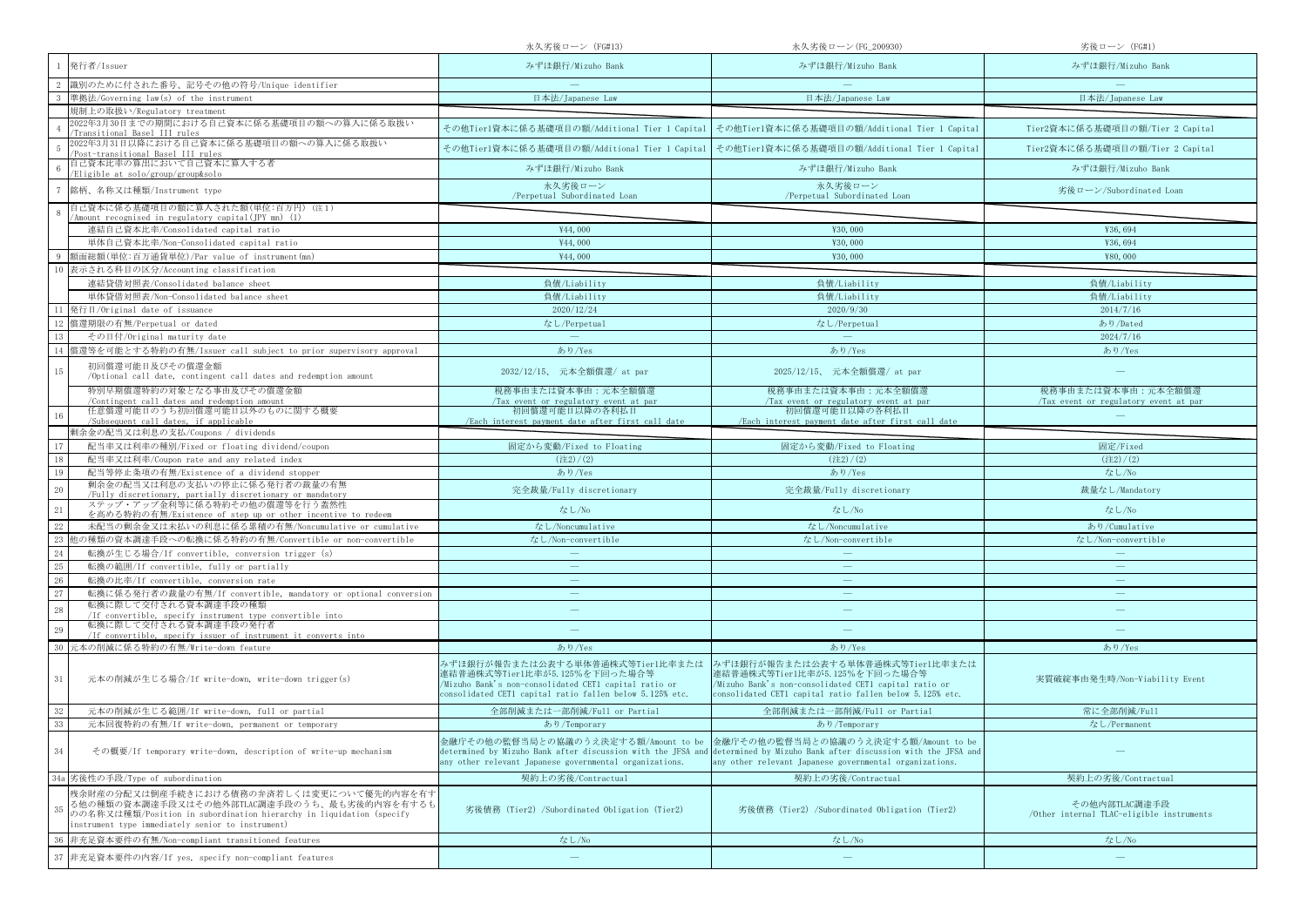|                                                                                                                                                                                                                             | 劣後ローン (FG#3)                                               | 劣後ローン (FG#5)                                                | 劣後ローン(FG#6)                                                |
|-----------------------------------------------------------------------------------------------------------------------------------------------------------------------------------------------------------------------------|------------------------------------------------------------|-------------------------------------------------------------|------------------------------------------------------------|
| 発行者/Issuer                                                                                                                                                                                                                  | みずほ銀行/Mizuho Bank                                          | みずほ銀行/Mizuho Bank                                           | みずほ銀行/Mizuho Bank                                          |
| 識別のために付された番号、記号その他の符号/Unique identifier                                                                                                                                                                                     |                                                            |                                                             |                                                            |
| 準拠法/Governing law(s) of the instrument                                                                                                                                                                                      | 日本法/Japanese Law                                           | 日本法/Japanese Law                                            | 日本法/Japanese Law                                           |
| 規制上の取扱い/Regulatory treatment                                                                                                                                                                                                |                                                            |                                                             |                                                            |
| 2022年3月30日までの期間における自己資本に係る基礎項目の額への算入に係る取扱い<br>Transitional Basel III rules                                                                                                                                                  | Tier2資本に係る基礎項目の額/Tier 2 Capital                            | Tier2資本に係る基礎項目の額/Tier 2 Capital                             | Tier2資本に係る基礎項目の額/Tier 2 Capital                            |
| 2022年3月31日以降における自己資本に係る基礎項目の額への算入に係る取扱い<br>Post-transitional Basel III rules                                                                                                                                                | Tier2資本に係る基礎項目の額/Tier 2 Capital                            | Tier2資本に係る基礎項目の額/Tier 2 Capital                             | Tier2資本に係る基礎項目の額/Tier 2 Capital                            |
| 自己資本比率の算出において自己資本に算入する者<br>Eligible at solo/group/group&solo                                                                                                                                                                | みずほ銀行/Mizuho Bank                                          | みずほ銀行/Mizuho Bank                                           | みずほ銀行/Mizuho Bank                                          |
| 銘柄、名称又は種類/Instrument type                                                                                                                                                                                                   | 劣後ローン/Subordinated Loan                                    | 劣後ローン/Subordinated Loan                                     | 劣後ローン/Subordinated Loan                                    |
| 自己資本に係る基礎項目の額に算入された額(単位:百万円)(注1)<br>'Amount recognised in regulatory capital(IPY mn) (1)                                                                                                                                    |                                                            |                                                             |                                                            |
| 連結自己資本比率/Consolidated capital ratio                                                                                                                                                                                         | ¥13,587                                                    | ¥10,000                                                     | ¥12,869                                                    |
| 単体自己資本比率/Non-Consolidated capital ratio                                                                                                                                                                                     | ¥13,587                                                    | ¥10,000                                                     | ¥12,869                                                    |
| 額面総額(単位:百万通貨単位)/Par value of instrument(mn)                                                                                                                                                                                 | ¥25,000                                                    | ¥10,000                                                     | ¥20,000                                                    |
| 表示される科目の区分/Accounting classification                                                                                                                                                                                        |                                                            |                                                             |                                                            |
| 連結貸借対照表/Consolidated balance sheet                                                                                                                                                                                          | 負債/Liability                                               | 負債/Liability                                                | 負債/Liability                                               |
| 単体貸借対照表/Non-Consolidated balance sheet                                                                                                                                                                                      | 負債/Liability                                               | 負債/Liability                                                | 負債/Liability                                               |
| 発行日/Original date of issuance                                                                                                                                                                                               | 2014/12/18                                                 | 2014/12/18                                                  | 2015/6/18                                                  |
| 償還期限の有無/Perpetual or dated                                                                                                                                                                                                  | あり/Dated                                                   | あり/Dated                                                    | あり/Dated                                                   |
| その日付/Original maturity date                                                                                                                                                                                                 | 2024/12/18                                                 | 2029/12/18                                                  | 2025/6/18                                                  |
| 償還等を可能とする特約の有無/Issuer call subject to prior supervisory approval                                                                                                                                                            | あり/Yes                                                     | あり/Yes                                                      | あり/Yes                                                     |
| 初回償還可能日及びその償還金額<br>15<br>/Optional call date, contingent call dates and redemption amount                                                                                                                                   |                                                            |                                                             |                                                            |
| 特別早期償還特約の対象となる事由及びその償還金額<br>/Contingent call dates and redemption amount                                                                                                                                                    | 税務事由または資本事由:元本全額償還                                         | 税務事由または資本事由:元本全額償還<br>/Tax event or regulatory event at par | 税務事由または資本事由:元本全額償還                                         |
| 任意償還可能日のうち初回償還可能日以外のものに関する概要<br>/Subsequent call dates, if applicable                                                                                                                                                       | Tax event or regulatory event at par                       |                                                             | Tax event or regulatory event at par                       |
| 剰余金の配当又は利息の支払/Coupons / dividends                                                                                                                                                                                           |                                                            |                                                             |                                                            |
| 配当率又は利率の種別/Fixed or floating dividend/coupon                                                                                                                                                                                | 固定/Fixed                                                   | 固定/Fixed                                                    | 固定/Fixed                                                   |
| 配当率又は利率/Coupon rate and any related index                                                                                                                                                                                   | (22)/(2)                                                   | $(\pm 2)/(2)$                                               | (22)/(2)                                                   |
| 配当等停止条項の有無/Existence of a dividend stopper<br>19                                                                                                                                                                            | なし/No                                                      | なし/No                                                       | なし/No                                                      |
| 剰余金の配当又は利息の支払いの停止に係る発行者の裁量の有無<br>20<br>/Fully discretionary, partially discretionary or mandatory                                                                                                                           | 裁量なし/Mandatory                                             | 裁量なし/Mandatory                                              | 裁量なし/Mandatory                                             |
| ステップ・アップ金利等に係る特約その他の償還等を行う蓋然性<br>21<br>を高める特約の有無/Existence of step up or other incentive to redeem                                                                                                                          | なし/No                                                      | なし/No                                                       | なし/No                                                      |
| 未配当の剰余金又は未払いの利息に係る累積の有無/Noncumulative or cumulative                                                                                                                                                                         | あり/Cumulative                                              | あり/Cumulative                                               | あり/Cumulative                                              |
| 23<br>也の種類の資本調達手段への転換に係る特約の有無/Convertible or non-convertible                                                                                                                                                                | なし/Non-convertible                                         | なし/Non-convertible                                          | なし/Non-convertible                                         |
| 24<br>転換が生じる場合/If convertible, conversion trigger (s)                                                                                                                                                                       |                                                            |                                                             |                                                            |
| 25<br>転換の範囲/If convertible, fully or partially                                                                                                                                                                              |                                                            | $\overline{\phantom{m}}$                                    | $\overline{\phantom{0}}$                                   |
| 26<br>転換の比率/If convertible, conversion rate                                                                                                                                                                                 | $\overline{\phantom{m}}$                                   | $\overline{\phantom{m}}$                                    | $\overline{\phantom{m}}$                                   |
| 27<br>転換に係る発行者の裁量の有無/If convertible, mandatory or optional conversion                                                                                                                                                       |                                                            | $\overline{\phantom{0}}$                                    |                                                            |
| 転換に際して交付される資本調達手段の種類<br>28<br>/If convertible, specify instrument type convertible into                                                                                                                                     |                                                            | $\overline{\phantom{m}}$                                    |                                                            |
| 転換に際して交付される資本調達手段の発行者<br>29<br>/If convertible, specify issuer of instrument it converts into                                                                                                                               |                                                            |                                                             |                                                            |
| 元本の削減に係る特約の有無/Write-down feature                                                                                                                                                                                            | あり/Yes                                                     | あり/Yes                                                      | あり/Yes                                                     |
| $31\,$<br>元本の削減が生じる場合/If write-down, write-down trigger(s)                                                                                                                                                                  | 実質破綻事由発生時/Non-Viability Event                              | 実質破綻事由発生時/Non-Viability Event                               | 実質破綻事由発生時/Non-Viability Event                              |
|                                                                                                                                                                                                                             |                                                            |                                                             |                                                            |
| 元本の削減が生じる範囲/If write-down, full or partial                                                                                                                                                                                  | 常に全部削減/Full                                                | 常に全部削減/Full                                                 | 常に全部削減/Full                                                |
| 元本回復特約の有無/If write-down, permanent or temporary                                                                                                                                                                             | なし/Permanent                                               | なし/Permanent                                                | なし/Permanent                                               |
| 34<br>その概要/If temporary write-down, description of write-up mechanism                                                                                                                                                       |                                                            |                                                             |                                                            |
| 劣後性の手段/Type of subordination<br>34a                                                                                                                                                                                         | 契約上の劣後/Contractual                                         | 契約上の劣後/Contractual                                          | 契約上の劣後/Contractual                                         |
| 残余財産の分配又は倒産手続きにおける債務の弁済若しくは変更について優先的内容を有す<br>る他の種類の資本調達手段又はその他外部TLAC調達手段のうち、最も劣後的内容を有するも<br>35<br>のの名称又は種類/Position in subordination hierarchy in liquidation (specify<br>instrument type immediately senior to instrument) | その他内部TLAC調達手段<br>/Other internal TLAC-eligible instruments | その他内部TLAC調達手段<br>/Other internal TLAC-eligible instruments  | その他内部TLAC調達手段<br>/Other internal TLAC-eligible instruments |
| 非充足資本要件の有無/Non-compliant transitioned features                                                                                                                                                                              | なし/No                                                      | なし/No                                                       | なし/No                                                      |
| 非充足資本要件の内容/If yes, specify non-compliant features                                                                                                                                                                           | $\overline{\phantom{m}}$                                   | $\qquad \qquad =$                                           |                                                            |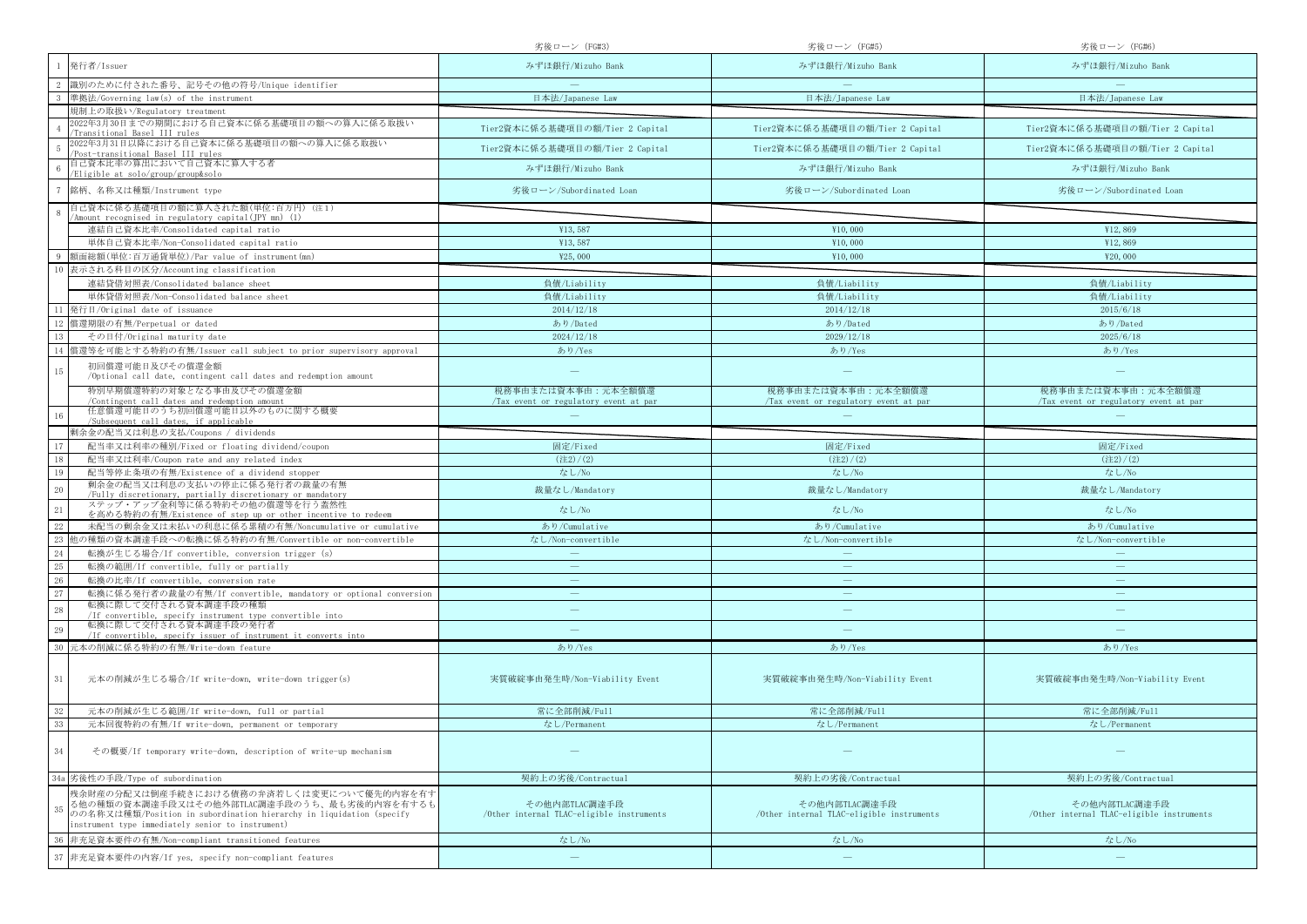|                                                                                                                                                                                                                             | 劣後ローン (FG#8)                                               | 劣後ローン (FG#9)                                               | 劣後ローン (FG#10)                                              |
|-----------------------------------------------------------------------------------------------------------------------------------------------------------------------------------------------------------------------------|------------------------------------------------------------|------------------------------------------------------------|------------------------------------------------------------|
| 発行者/Issuer                                                                                                                                                                                                                  | みずほ銀行/Mizuho Bank                                          | みずほ銀行/Mizuho Bank                                          | みずほ銀行/Mizuho Bank                                          |
| 識別のために付された番号、記号その他の符号/Unique identifier                                                                                                                                                                                     |                                                            |                                                            |                                                            |
| 準拠法/Governing law(s) of the instrument                                                                                                                                                                                      | 日本法/Japanese Law                                           | 日本法/Japanese Law                                           | 日本法/Japanese Law                                           |
| 規制上の取扱い/Regulatory treatment                                                                                                                                                                                                |                                                            |                                                            |                                                            |
| 2022年3月30日までの期間における自己資本に係る基礎項目の額への算入に係る取扱い<br>Transitional Basel III rules                                                                                                                                                  | Tier2資本に係る基礎項目の額/Tier 2 Capital                            | Tier2資本に係る基礎項目の額/Tier 2 Capital                            | Tier2資本に係る基礎項目の額/Tier 2 Capital                            |
| 2022年3月31日以降における自己資本に係る基礎項目の額への算入に係る取扱い<br>Post-transitional Basel III rules                                                                                                                                                | Tier2資本に係る基礎項目の額/Tier 2 Capital                            | Tier2資本に係る基礎項目の額/Tier 2 Capital                            | Tier2資本に係る基礎項目の額/Tier 2 Capital                            |
| 自己資本比率の算出において自己資本に算入する者<br>Eligible at solo/group/group&solo                                                                                                                                                                | みずほ銀行/Mizuho Bank                                          | みずほ銀行/Mizuho Bank                                          | みずほ銀行/Mizuho Bank                                          |
| 銘柄、名称又は種類/Instrument type                                                                                                                                                                                                   | 劣後ローン/Subordinated Loan                                    | 劣後ローン/Subordinated Loan                                    | 劣後ローン/Subordinated Loan                                    |
| 自己資本に係る基礎項目の額に算入された額(単位:百万円)(注1)<br>'Amount recognised in regulatory capital(IPY mn) (1)                                                                                                                                    |                                                            |                                                            |                                                            |
| 連結自己資本比率/Consolidated capital ratio                                                                                                                                                                                         | ¥20,000                                                    | ¥130,807                                                   | ¥78, 161                                                   |
| 単体自己資本比率/Non-Consolidated capital ratio                                                                                                                                                                                     | ¥20,000                                                    | ¥130,807                                                   | ¥78, 161                                                   |
| 額面総額(単位:百万通貨単位)/Par value of instrument(mn)                                                                                                                                                                                 | ¥20,000                                                    | ¥155,000                                                   | ¥81,000                                                    |
| 表示される科目の区分/Accounting classification                                                                                                                                                                                        |                                                            |                                                            |                                                            |
| 連結貸借対照表/Consolidated balance sheet                                                                                                                                                                                          | 負債/Liability                                               | 負債/Liability                                               | 負債/Liability                                               |
| 単体貸借対照表/Non-Consolidated balance sheet                                                                                                                                                                                      | 負債/Liability                                               | 負債/Liability                                               | 負債/Liability                                               |
| 発行日/Original date of issuance                                                                                                                                                                                               | 2015/6/18                                                  | 2016/6/20                                                  | 2017/1/26                                                  |
| 償還期限の有無/Perpetual or dated                                                                                                                                                                                                  | あり/Dated                                                   | あり/Dated                                                   | あり/Dated                                                   |
| その日付/Original maturity date                                                                                                                                                                                                 | 2030/6/18                                                  | 2026/6/19                                                  | 2027/1/26                                                  |
| 償還等を可能とする特約の有無/Issuer call subject to prior supervisory approval                                                                                                                                                            | あり/Yes                                                     | あり/Yes                                                     | あり/Yes                                                     |
| 初回償還可能日及びその償還金額<br>15                                                                                                                                                                                                       |                                                            | $\overline{\phantom{m}}$                                   |                                                            |
| /Optional call date, contingent call dates and redemption amount<br>特別早期償還特約の対象となる事由及びその償還金額                                                                                                                                | 税務事由または資本事由:元本全額償還                                         | 税務事由または資本事由:元本全額償還                                         | 税務事由または資本事由:元本全額償還                                         |
| /Contingent call dates and redemption amount                                                                                                                                                                                | Tax event or regulatory event at par                       | /Tax event or regulatory event at par                      | Tax event or regulatory event at par                       |
| 任意償還可能日のうち初回償還可能日以外のものに関する概要<br>/Subsequent call dates, if applicable                                                                                                                                                       |                                                            |                                                            |                                                            |
| 剰余金の配当又は利息の支払/Coupons / dividends                                                                                                                                                                                           |                                                            |                                                            |                                                            |
| 配当率又は利率の種別/Fixed or floating dividend/coupon                                                                                                                                                                                | 固定/Fixed                                                   | 固定/Fixed                                                   | 固定/Fixed                                                   |
| 配当率又は利率/Coupon rate and any related index                                                                                                                                                                                   | (22)/(2)                                                   | $(\pm 2)/(2)$                                              | (22)/(2)                                                   |
| 配当等停止条項の有無/Existence of a dividend stopper<br>19                                                                                                                                                                            | なし/No                                                      | なし/No                                                      | なし/No                                                      |
| 剰余金の配当又は利息の支払いの停止に係る発行者の裁量の有無<br>20<br>/Fully discretionary, partially discretionary or mandatory                                                                                                                           | 裁量なし/Mandatory                                             | 裁量なし/Mandatory                                             | 裁量なし/Mandatory                                             |
| ステップ・アップ金利等に係る特約その他の償還等を行う蓋然性<br>21<br>を高める特約の有無/Existence of step up or other incentive to redeem                                                                                                                          | なし/No                                                      | なし/No                                                      | なし/No                                                      |
| 未配当の剰余金又は未払いの利息に係る累積の有無/Noncumulative or cumulative                                                                                                                                                                         | あり/Cumulative                                              | あり/Cumulative                                              | あり/Cumulative                                              |
| 23<br>也の種類の資本調達手段への転換に係る特約の有無/Convertible or non-convertible                                                                                                                                                                | なし/Non-convertible                                         | なし/Non-convertible                                         | なし/Non-convertible                                         |
| 24<br>転換が生じる場合/If convertible, conversion trigger (s)                                                                                                                                                                       |                                                            |                                                            |                                                            |
| 25<br>転換の範囲/If convertible, fully or partially                                                                                                                                                                              |                                                            | $\overline{\phantom{m}}$                                   | $\overline{\phantom{0}}$                                   |
| 26<br>転換の比率/If convertible, conversion rate                                                                                                                                                                                 | $\overline{\phantom{m}}$                                   | $\overline{\phantom{m}}$                                   | $\overline{\phantom{m}}$                                   |
| 27<br>転換に係る発行者の裁量の有無/If convertible, mandatory or optional conversion                                                                                                                                                       |                                                            | $\overline{\phantom{0}}$                                   |                                                            |
| 転換に際して交付される資本調達手段の種類<br>28<br>/If convertible, specify instrument type convertible into                                                                                                                                     |                                                            | $\overline{\phantom{m}}$                                   |                                                            |
| 転換に際して交付される資本調達手段の発行者<br>29<br>/If convertible, specify issuer of instrument it converts into                                                                                                                               |                                                            |                                                            |                                                            |
| 元本の削減に係る特約の有無/Write-down feature                                                                                                                                                                                            | あり/Yes                                                     | あり/Yes                                                     | あり/Yes                                                     |
| $31\,$<br>元本の削減が生じる場合/If write-down, write-down trigger(s)                                                                                                                                                                  | 実質破綻事由発生時/Non-Viability Event                              | 実質破綻事由発生時/Non-Viability Event                              | 実質破綻事由発生時/Non-Viability Event                              |
| 元本の削減が生じる範囲/If write-down, full or partial                                                                                                                                                                                  |                                                            |                                                            |                                                            |
| 33<br>元本回復特約の有無/If write-down, permanent or temporary                                                                                                                                                                       | 常に全部削減/Full<br>なし/Permanent                                | 常に全部削減/Full<br>なし/Permanent                                | 常に全部削減/Full<br>なし/Permanent                                |
|                                                                                                                                                                                                                             |                                                            |                                                            |                                                            |
| 34<br>その概要/If temporary write-down, description of write-up mechanism                                                                                                                                                       |                                                            |                                                            |                                                            |
| 劣後性の手段/Type of subordination<br>34a                                                                                                                                                                                         | 契約上の劣後/Contractual                                         | 契約上の劣後/Contractual                                         | 契約上の劣後/Contractual                                         |
| 残余財産の分配又は倒産手続きにおける債務の弁済若しくは変更について優先的内容を有す<br>る他の種類の資本調達手段又はその他外部TLAC調達手段のうち、最も劣後的内容を有するも<br>35<br>のの名称又は種類/Position in subordination hierarchy in liquidation (specify<br>instrument type immediately senior to instrument) | その他内部TLAC調達手段<br>/Other internal TLAC-eligible instruments | その他内部TLAC調達手段<br>/Other internal TLAC-eligible instruments | その他内部TLAC調達手段<br>/Other internal TLAC-eligible instruments |
| 非充足資本要件の有無/Non-compliant transitioned features                                                                                                                                                                              | なし/No                                                      | なし/No                                                      | なし/No                                                      |
| 非充足資本要件の内容/If yes, specify non-compliant features                                                                                                                                                                           | $\overline{\phantom{m}}$                                   | $\qquad \qquad =$                                          |                                                            |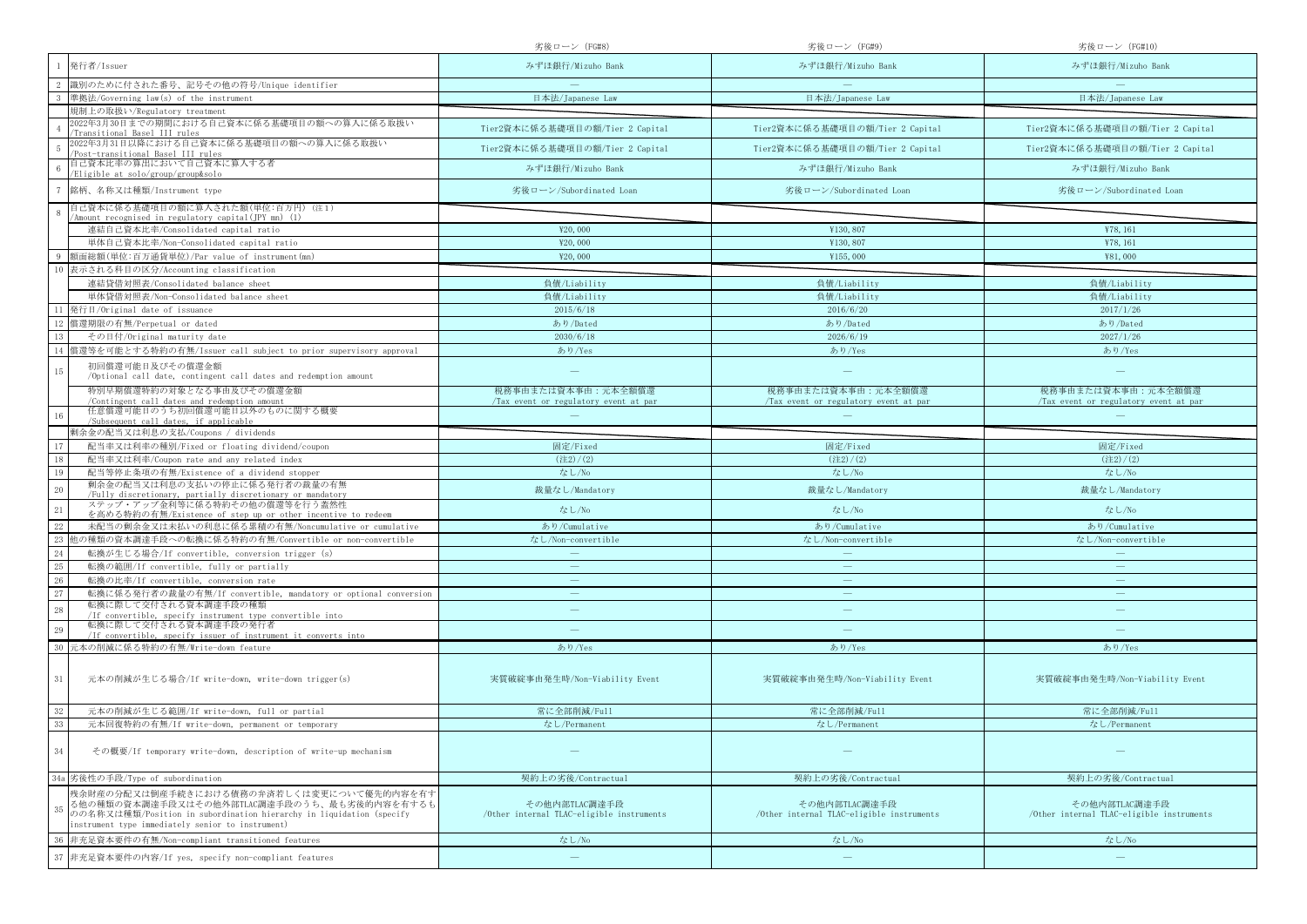|                                                                                                                                                                                                                             | 劣後ローン (FG#12)                                              | 劣後ローン (FG#13)                                              | 劣後ローン(FG#14)                                               |
|-----------------------------------------------------------------------------------------------------------------------------------------------------------------------------------------------------------------------------|------------------------------------------------------------|------------------------------------------------------------|------------------------------------------------------------|
| 発行者/Issuer                                                                                                                                                                                                                  | みずほ銀行/Mizuho Bank                                          | みずほ銀行/Mizuho Bank                                          | みずほ銀行/Mizuho Bank                                          |
| 識別のために付された番号、記号その他の符号/Unique identifier                                                                                                                                                                                     |                                                            |                                                            |                                                            |
| 準拠法/Governing law(s) of the instrument                                                                                                                                                                                      | 日本法/Japanese Law                                           | 日本法/Japanese Law                                           | 日本法/Japanese Law                                           |
| 規制上の取扱い/Regulatory treatment                                                                                                                                                                                                |                                                            |                                                            |                                                            |
| 2022年3月30日までの期間における自己資本に係る基礎項目の額への算入に係る取扱い<br>Transitional Basel III rules                                                                                                                                                  | Tier2資本に係る基礎項目の額/Tier 2 Capital                            | Tier2資本に係る基礎項目の額/Tier 2 Capital                            | Tier2資本に係る基礎項目の額/Tier 2 Capital                            |
| 2022年3月31日以降における自己資本に係る基礎項目の額への算入に係る取扱い<br>Post-transitional Basel III rules                                                                                                                                                | Tier2資本に係る基礎項目の額/Tier 2 Capital                            | Tier2資本に係る基礎項目の額/Tier 2 Capital                            | Tier2資本に係る基礎項目の額/Tier 2 Capital                            |
| 自己資本比率の算出において自己資本に算入する者<br>Eligible at solo/group/group&solo                                                                                                                                                                | みずほ銀行/Mizuho Bank                                          | みずほ銀行/Mizuho Bank                                          | みずほ銀行/Mizuho Bank                                          |
| 銘柄、名称又は種類/Instrument type                                                                                                                                                                                                   | 劣後ローン/Subordinated Loan                                    | 劣後ローン/Subordinated Loan                                    | 劣後ローン/Subordinated Loan                                    |
| 自己資本に係る基礎項目の額に算入された額(単位:百万円)(注1)<br>'Amount recognised in regulatory capital(IPY mn) (1)                                                                                                                                    |                                                            |                                                            |                                                            |
| 連結自己資本比率/Consolidated capital ratio                                                                                                                                                                                         | ¥35,000                                                    | ¥79,000                                                    | ¥70,000                                                    |
| 単体自己資本比率/Non-Consolidated capital ratio                                                                                                                                                                                     | ¥35,000                                                    | ¥79,000                                                    | ¥70,000                                                    |
| 額面総額(単位:百万通貨単位)/Par value of instrument(mn)                                                                                                                                                                                 | ¥35,000                                                    | ¥79,000                                                    | ¥70,000                                                    |
| 表示される科目の区分/Accounting classification                                                                                                                                                                                        |                                                            |                                                            |                                                            |
| 連結貸借対照表/Consolidated balance sheet                                                                                                                                                                                          | 負債/Liability                                               | 負債/Liability                                               | 負債/Liability                                               |
| 単体貸借対照表/Non-Consolidated balance sheet                                                                                                                                                                                      | 負債/Liability                                               | 負債/Liability                                               | 負債/Liability                                               |
| 発行日/Original date of issuance                                                                                                                                                                                               | 2017/6/21                                                  | 2017/6/21                                                  | 2018/6/20                                                  |
| 償還期限の有無/Perpetual or dated                                                                                                                                                                                                  | あり/Dated                                                   | あり/Dated                                                   | あり/Dated                                                   |
| その日付/Original maturity date                                                                                                                                                                                                 | 2027/6/21                                                  | 2027/6/21                                                  | 2028/6/20                                                  |
| 償還等を可能とする特約の有無/Issuer call subject to prior supervisory approval                                                                                                                                                            | あり/Yes                                                     | あり/Yes                                                     | あり/Yes                                                     |
| 初回償還可能日及びその償還金額<br>15                                                                                                                                                                                                       |                                                            | 2022/6/21、 元本全額償還/ at par                                  | 2023/6/20、 元本全額償還/ at par                                  |
| /Optional call date, contingent call dates and redemption amount<br>特別早期償還特約の対象となる事由及びその償還金額                                                                                                                                | 税務事由または資本事由:元本全額償還                                         | 税務事由または資本事由:元本全額償還                                         | 税務事由または資本事由:元本全額償還                                         |
| /Contingent call dates and redemption amount<br>任意償還可能日のうち初回償還可能日以外のものに関する概要                                                                                                                                                | Tax event or regulatory event at par                       | /Tax event or regulatory event at par                      | /Tax event or regulatory event at par                      |
| /Subsequent call dates, if applicable                                                                                                                                                                                       |                                                            | 初回償還可能日のみ/No                                               | 初回償還可能日のみ/No                                               |
| 剰余金の配当又は利息の支払/Coupons / dividends                                                                                                                                                                                           |                                                            |                                                            |                                                            |
| 配当率又は利率の種別/Fixed or floating dividend/coupon                                                                                                                                                                                | 固定/Fixed                                                   | 固定/Fixed                                                   | 固定/Fixed                                                   |
| 配当率又は利率/Coupon rate and any related index                                                                                                                                                                                   | (22)/(2)                                                   | (22)/(2)                                                   | (22)/(2)                                                   |
| 配当等停止条項の有無/Existence of a dividend stopper<br>19                                                                                                                                                                            | なし/No                                                      | なし/No                                                      | なし/No                                                      |
| 剰余金の配当又は利息の支払いの停止に係る発行者の裁量の有無<br>20<br>/Fully discretionary, partially discretionary or mandatory                                                                                                                           | 裁量なし/Mandatory                                             | 裁量なし/Mandatory                                             | 裁量なし/Mandatory                                             |
| ステップ・アップ金利等に係る特約その他の償還等を行う蓋然性<br>21<br>を高める特約の有無/Existence of step up or other incentive to redeem                                                                                                                          | なし/No                                                      | なし/No                                                      | なし/No                                                      |
| 未配当の剰余金又は未払いの利息に係る累積の有無/Noncumulative or cumulative                                                                                                                                                                         | あり/Cumulative                                              | あり/Cumulative                                              | あり/Cumulative                                              |
| 也の種類の資本調達手段への転換に係る特約の有無/Convertible or non-convertible                                                                                                                                                                      | なし/Non-convertible                                         | なし/Non-convertible                                         | なし/Non-convertible                                         |
| 24<br>転換が生じる場合/If convertible, conversion trigger (s)                                                                                                                                                                       |                                                            |                                                            |                                                            |
| 25<br>転換の範囲/If convertible, fully or partially                                                                                                                                                                              |                                                            |                                                            |                                                            |
| 26<br>転換の比率/If convertible, conversion rate                                                                                                                                                                                 | $\overline{\phantom{m}}$                                   | $\overline{\phantom{m}}$                                   | $\overline{\phantom{m}}$                                   |
| 27<br>転換に係る発行者の裁量の有無/If convertible, mandatory or optional conversion                                                                                                                                                       |                                                            |                                                            |                                                            |
| 転換に際して交付される資本調達手段の種類<br>28<br>/If convertible, specify instrument type convertible into                                                                                                                                     |                                                            | $\qquad \qquad -$                                          | $\qquad \qquad$                                            |
| 転換に際して交付される資本調達手段の発行者<br>29<br>/If convertible, specify issuer of instrument it converts into                                                                                                                               |                                                            |                                                            |                                                            |
| 元本の削減に係る特約の有無/Write-down feature                                                                                                                                                                                            | あり/Yes                                                     | あり/Yes                                                     | あり/Yes                                                     |
| $31\,$<br>元本の削減が生じる場合/If write-down, write-down trigger(s)                                                                                                                                                                  | 実質破綻事由発生時/Non-Viability Event                              | 実質破綻事由発生時/Non-Viability Event                              | 実質破綻事由発生時/Non-Viability Event                              |
| 元本の削減が生じる範囲/If write-down, full or partial                                                                                                                                                                                  | 常に全部削減/Full                                                | 常に全部削減/Full                                                | 常に全部削減/Full                                                |
|                                                                                                                                                                                                                             | なし/Permanent                                               | なし/Permanent                                               | なし/Permanent                                               |
| 元本回復特約の有無/If write-down, permanent or temporary                                                                                                                                                                             |                                                            |                                                            |                                                            |
| 34<br>その概要/If temporary write-down, description of write-up mechanism                                                                                                                                                       |                                                            |                                                            |                                                            |
| 劣後性の手段/Type of subordination<br>34a                                                                                                                                                                                         | 契約上の劣後/Contractual                                         | 契約上の劣後/Contractual                                         | 契約上の劣後/Contractual                                         |
| 残余財産の分配又は倒産手続きにおける債務の弁済若しくは変更について優先的内容を有す<br>る他の種類の資本調達手段又はその他外部TLAC調達手段のうち、最も劣後的内容を有するも<br>35<br>のの名称又は種類/Position in subordination hierarchy in liquidation (specify<br>instrument type immediately senior to instrument) | その他内部TLAC調達手段<br>/Other internal TLAC-eligible instruments | その他内部TLAC調達手段<br>/Other internal TLAC-eligible instruments | その他内部TLAC調達手段<br>/Other internal TLAC-eligible instruments |
| 非充足資本要件の有無/Non-compliant transitioned features                                                                                                                                                                              | なし/No                                                      | なし/No                                                      | なし/No                                                      |
| 非充足資本要件の内容/If yes, specify non-compliant features                                                                                                                                                                           | $\overline{\phantom{m}}$                                   | $\qquad \qquad -$                                          |                                                            |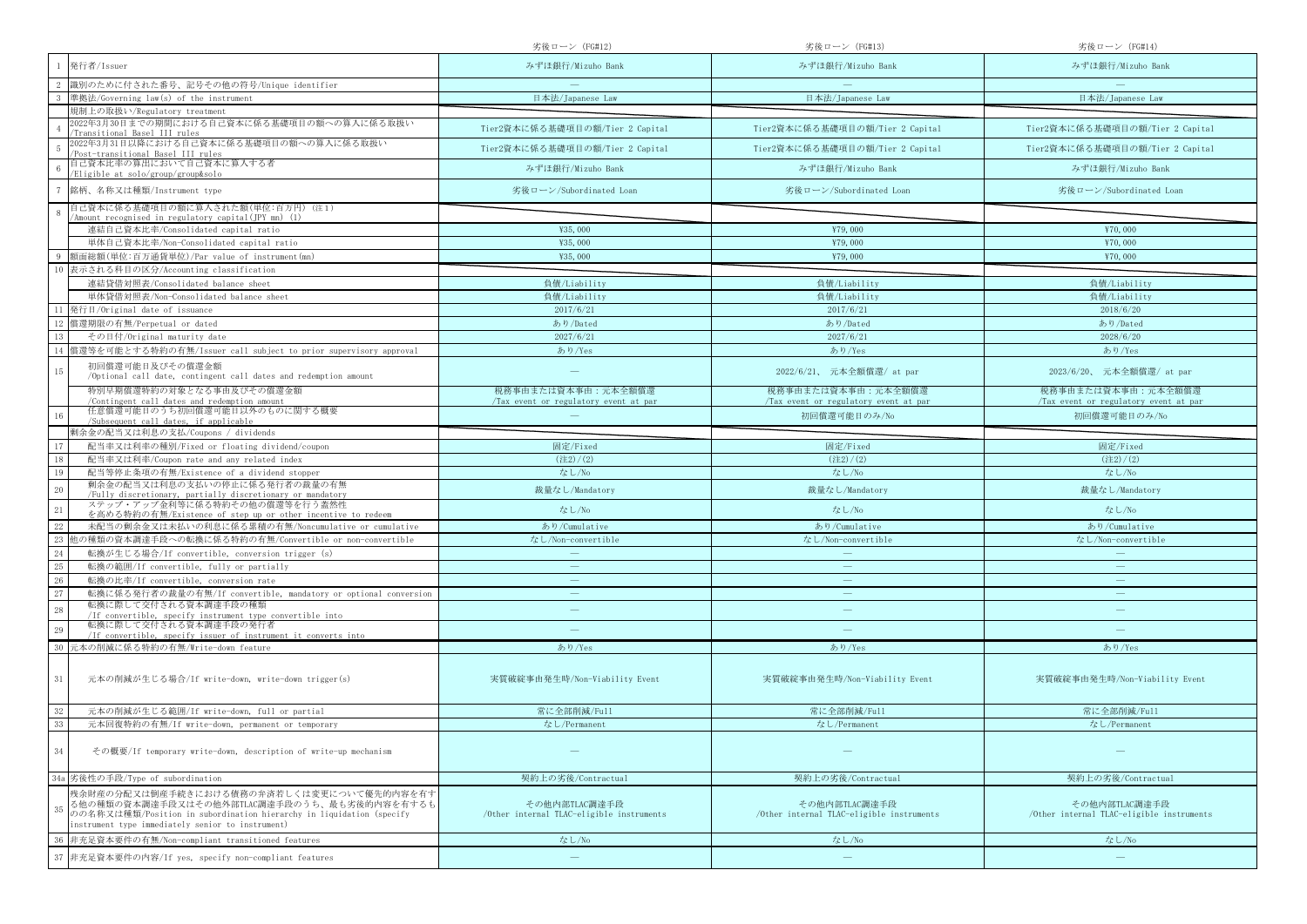|                                                                                                                                                                                                                             | 劣後ローン(FG#15)                                               | 劣後ローン (FG#16)                                                       | 劣後ローン (FG#17)                                              |
|-----------------------------------------------------------------------------------------------------------------------------------------------------------------------------------------------------------------------------|------------------------------------------------------------|---------------------------------------------------------------------|------------------------------------------------------------|
| 発行者/Issuer                                                                                                                                                                                                                  | みずほ銀行/Mizuho Bank                                          | みずほ銀行/Mizuho Bank                                                   | みずほ銀行/Mizuho Bank                                          |
| 識別のために付された番号、記号その他の符号/Unique identifier                                                                                                                                                                                     |                                                            |                                                                     |                                                            |
| 準拠法/Governing law(s) of the instrument                                                                                                                                                                                      | 日本法/Japanese Law                                           | 日本法/Japanese Law                                                    | 日本法/Japanese Law                                           |
| 規制上の取扱い/Regulatory treatment                                                                                                                                                                                                |                                                            |                                                                     |                                                            |
| 2022年3月30日までの期間における自己資本に係る基礎項目の額への算入に係る取扱い<br>Transitional Basel III rules                                                                                                                                                  | Tier2資本に係る基礎項目の額/Tier 2 Capital                            | Tier2資本に係る基礎項目の額/Tier 2 Capital                                     | Tier2資本に係る基礎項目の額/Tier 2 Capital                            |
| 2022年3月31日以降における自己資本に係る基礎項目の額への算入に係る取扱い<br>Post-transitional Basel III rules                                                                                                                                                | Tier2資本に係る基礎項目の額/Tier 2 Capital                            | Tier2資本に係る基礎項目の額/Tier 2 Capital                                     | Tier2資本に係る基礎項目の額/Tier 2 Capital                            |
| 自己資本比率の算出において自己資本に算入する者<br>Eligible at solo/group/group&solo                                                                                                                                                                | みずほ銀行/Mizuho Bank                                          | みずほ銀行/Mizuho Bank                                                   | みずほ銀行/Mizuho Bank                                          |
| 銘柄、名称又は種類/Instrument type                                                                                                                                                                                                   | 劣後ローン/Subordinated Loan                                    | 劣後ローン/Subordinated Loan                                             | 劣後ローン/Subordinated Loan                                    |
| 自己資本に係る基礎項目の額に算入された額(単位:百万円)(注1)<br>'Amount recognised in regulatory capital(JPY mn) (1)                                                                                                                                    |                                                            |                                                                     |                                                            |
| 連結自己資本比率/Consolidated capital ratio                                                                                                                                                                                         | ¥15,000                                                    | ¥25,000                                                             | ¥35,000                                                    |
| 単体自己資本比率/Non-Consolidated capital ratio                                                                                                                                                                                     | ¥15,000                                                    | ¥25,000                                                             | ¥35,000                                                    |
| 額面総額(単位:百万通貨単位)/Par value of instrument(mn)                                                                                                                                                                                 | ¥15,000                                                    | ¥25,000                                                             | ¥35,000                                                    |
| 表示される科目の区分/Accounting classification                                                                                                                                                                                        |                                                            |                                                                     |                                                            |
| 連結貸借対照表/Consolidated balance sheet                                                                                                                                                                                          | 負債/Liability                                               | 負債/Liability                                                        | 負債/Liability                                               |
| 単体貸借対照表/Non-Consolidated balance sheet                                                                                                                                                                                      | 負債/Liability                                               | 負債/Liability                                                        | 負債/Liability                                               |
| 発行日/Original date of issuance                                                                                                                                                                                               | 2018/6/12                                                  | 2018/6/12                                                           | 2019/6/13                                                  |
| 償還期限の有無/Perpetual or dated                                                                                                                                                                                                  | あり/Dated                                                   | あり/Dated                                                            | あり/Dated                                                   |
| その日付/Original maturity date                                                                                                                                                                                                 | 2028/6/12                                                  | 2028/6/12                                                           | 2029/6/13                                                  |
| 償還等を可能とする特約の有無/Issuer call subject to prior supervisory approval                                                                                                                                                            | あり/Yes                                                     | あり/Yes                                                              | あり/Yes                                                     |
| 初回償還可能日及びその償還金額<br>15                                                                                                                                                                                                       |                                                            | 2023/6/12、 元本全額償還/ at par                                           |                                                            |
| /Optional call date, contingent call dates and redemption amount                                                                                                                                                            |                                                            |                                                                     |                                                            |
| 特別早期償還特約の対象となる事由及びその償還金額<br>/Contingent call dates and redemption amount                                                                                                                                                    | 税務事由または資本事由:元本全額償還<br>Tax event or regulatory event at par | 税務事由または資本事由:元本全額償還<br>/Tax event or regulatory event at par         | 税務事由または資本事由:元本全額償還<br>Tax event or regulatory event at par |
| 任意償還可能日のうち初回償還可能日以外のものに関する概要<br>/Subsequent call dates, if applicable                                                                                                                                                       |                                                            | 初回償還可能日以降の各利払日<br>/Each interest payment date after first call date |                                                            |
| 剰余金の配当又は利息の支払/Coupons / dividends                                                                                                                                                                                           |                                                            |                                                                     |                                                            |
| 配当率又は利率の種別/Fixed or floating dividend/coupon                                                                                                                                                                                | 固定/Fixed                                                   | 固定から変動/Fixed to Floating                                            | 固定/Fixed                                                   |
| 配当率又は利率/Coupon rate and any related index                                                                                                                                                                                   | (22)/(2)                                                   | $(\pm 2)/(2)$                                                       | (22)/(2)                                                   |
| 配当等停止条項の有無/Existence of a dividend stopper<br>19                                                                                                                                                                            | なし/No                                                      | なし/No                                                               | なし/No                                                      |
| 剰余金の配当又は利息の支払いの停止に係る発行者の裁量の有無<br>20<br>/Fully discretionary, partially discretionary or mandatory                                                                                                                           | 裁量なし/Mandatory                                             | 裁量なし/Mandatory                                                      | 裁量なし/Mandatory                                             |
| ステップ・アップ金利等に係る特約その他の償還等を行う蓋然性<br>21<br>を高める特約の有無/Existence of step up or other incentive to redeem                                                                                                                          | なし/No                                                      | なし/No                                                               | なし/No                                                      |
| 未配当の剰余金又は未払いの利息に係る累積の有無/Noncumulative or cumulative                                                                                                                                                                         | あり/Cumulative                                              | あり/Cumulative                                                       | あり/Cumulative                                              |
| 23<br>也の種類の資本調達手段への転換に係る特約の有無/Convertible or non-convertible                                                                                                                                                                | なし/Non-convertible                                         | なし/Non-convertible                                                  | なし/Non-convertible                                         |
| 24<br>転換が生じる場合/If convertible, conversion trigger (s)                                                                                                                                                                       |                                                            |                                                                     |                                                            |
| 25<br>転換の範囲/If convertible, fully or partially                                                                                                                                                                              |                                                            | $\overline{\phantom{m}}$                                            | $\overline{\phantom{0}}$                                   |
| 26<br>転換の比率/If convertible, conversion rate                                                                                                                                                                                 | $\overline{\phantom{m}}$                                   | $\overline{\phantom{m}}$                                            | $\overline{\phantom{m}}$                                   |
| 27<br>転換に係る発行者の裁量の有無/If convertible, mandatory or optional conversion                                                                                                                                                       |                                                            | $\overline{\phantom{0}}$                                            |                                                            |
| 転換に際して交付される資本調達手段の種類<br>28<br>/If convertible, specify instrument type convertible into                                                                                                                                     |                                                            | $\overline{\phantom{m}}$                                            |                                                            |
| 転換に際して交付される資本調達手段の発行者<br>29<br>/If convertible, specify issuer of instrument it converts into                                                                                                                               |                                                            |                                                                     |                                                            |
| 元本の削減に係る特約の有無/Write-down feature                                                                                                                                                                                            | あり/Yes                                                     | あり/Yes                                                              | あり/Yes                                                     |
|                                                                                                                                                                                                                             |                                                            |                                                                     |                                                            |
| $31\,$<br>元本の削減が生じる場合/If write-down, write-down trigger(s)                                                                                                                                                                  | 実質破綻事由発生時/Non-Viability Event                              | 実質破綻事由発生時/Non-Viability Event                                       | 実質破綻事由発生時/Non-Viability Event                              |
| 元本の削減が生じる範囲/If write-down, full or partial                                                                                                                                                                                  | 常に全部削減/Full                                                | 常に全部削減/Full                                                         | 常に全部削減/Full                                                |
| 元本回復特約の有無/If write-down, permanent or temporary                                                                                                                                                                             | なし/Permanent                                               | なし/Permanent                                                        | なし/Permanent                                               |
| 34<br>その概要/If temporary write-down, description of write-up mechanism                                                                                                                                                       |                                                            |                                                                     |                                                            |
| 劣後性の手段/Type of subordination<br>34a                                                                                                                                                                                         | 契約上の劣後/Contractual                                         | 契約上の劣後/Contractual                                                  | 契約上の劣後/Contractual                                         |
| 残余財産の分配又は倒産手続きにおける債務の弁済若しくは変更について優先的内容を有す<br>る他の種類の資本調達手段又はその他外部TLAC調達手段のうち、最も劣後的内容を有するも<br>35<br>のの名称又は種類/Position in subordination hierarchy in liquidation (specify<br>instrument type immediately senior to instrument) | その他内部TLAC調達手段<br>/Other internal TLAC-eligible instruments | その他内部TLAC調達手段<br>/Other internal TLAC-eligible instruments          | その他内部TLAC調達手段<br>/Other internal TLAC-eligible instruments |
| 非充足資本要件の有無/Non-compliant transitioned features                                                                                                                                                                              | なし/No                                                      | なし/No                                                               | なし/No                                                      |
| 非充足資本要件の内容/If yes, specify non-compliant features                                                                                                                                                                           | $\overline{\phantom{m}}$                                   | $\qquad \qquad =$                                                   |                                                            |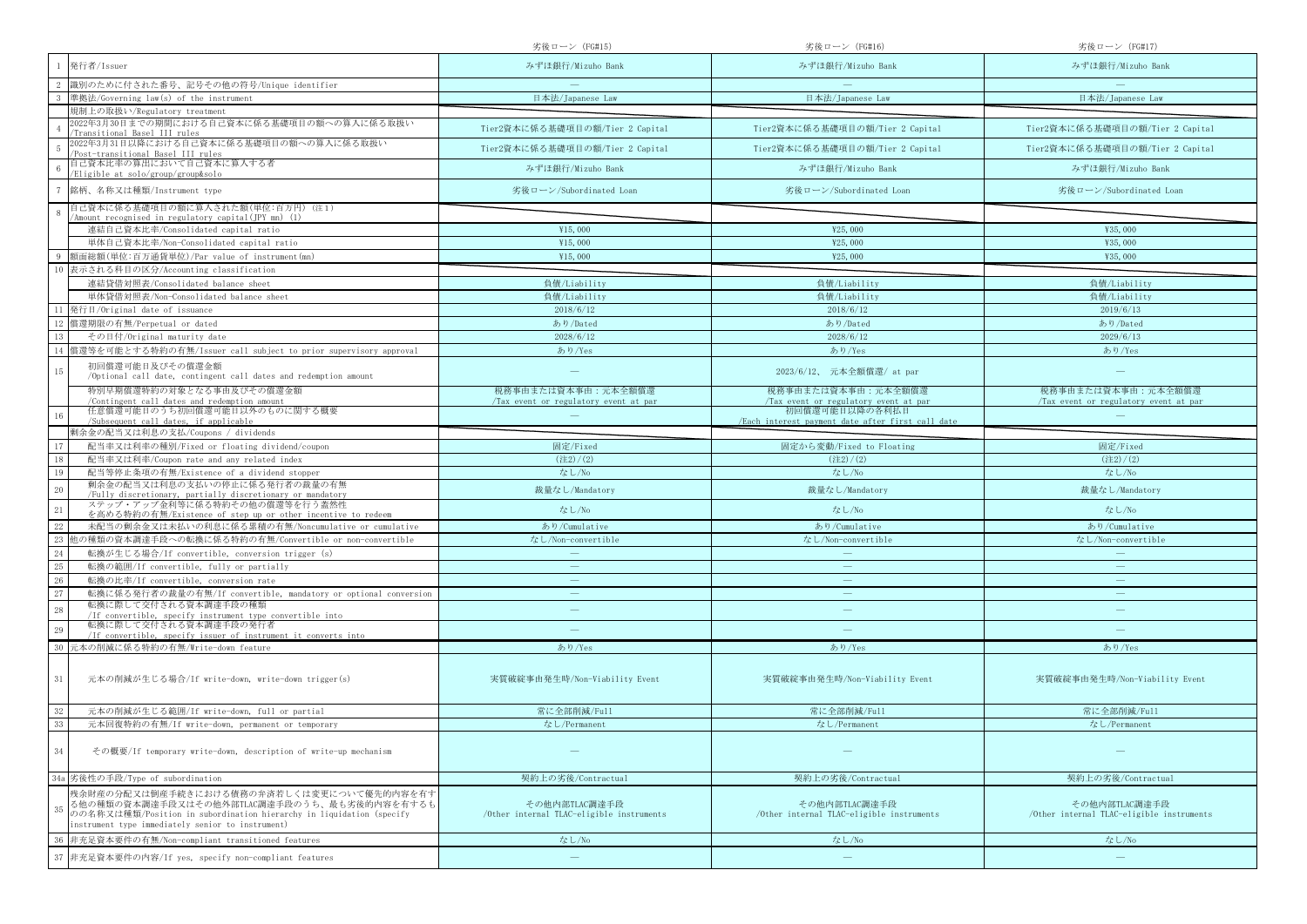|                                                                                                                                                                                                                             | 劣後ローン (FG#18)                                              | 劣後ローン (FG#19)                                              | 劣後ローン (FG#20)                                              |
|-----------------------------------------------------------------------------------------------------------------------------------------------------------------------------------------------------------------------------|------------------------------------------------------------|------------------------------------------------------------|------------------------------------------------------------|
| 発行者/Issuer                                                                                                                                                                                                                  | みずほ銀行/Mizuho Bank                                          | みずほ銀行/Mizuho Bank                                          | みずほ銀行/Mizuho Bank                                          |
| 識別のために付された番号、記号その他の符号/Unique identifier                                                                                                                                                                                     |                                                            |                                                            |                                                            |
| 準拠法/Governing law(s) of the instrument                                                                                                                                                                                      | 日本法/Japanese Law                                           | 日本法/Japanese Law                                           | 日本法/Japanese Law                                           |
| 規制上の取扱い/Regulatory treatment                                                                                                                                                                                                |                                                            |                                                            |                                                            |
| 2022年3月30日までの期間における自己資本に係る基礎項目の額への算入に係る取扱い<br>Transitional Basel III rules                                                                                                                                                  | Tier2資本に係る基礎項目の額/Tier 2 Capital                            | Tier2資本に係る基礎項目の額/Tier 2 Capital                            | Tier2資本に係る基礎項目の額/Tier 2 Capital                            |
| 2022年3月31日以降における自己資本に係る基礎項目の額への算入に係る取扱い<br>Post-transitional Basel III rules                                                                                                                                                | Tier2資本に係る基礎項目の額/Tier 2 Capital                            | Tier2資本に係る基礎項目の額/Tier 2 Capital                            | Tier2資本に係る基礎項目の額/Tier 2 Capital                            |
| 自己資本比率の算出において自己資本に算入する者<br>Eligible at solo/group/group&solo                                                                                                                                                                | みずほ銀行/Mizuho Bank                                          | みずほ銀行/Mizuho Bank                                          | みずほ銀行/Mizuho Bank                                          |
| 銘柄、名称又は種類/Instrument type                                                                                                                                                                                                   | 劣後ローン/Subordinated Loan                                    | 劣後ローン/Subordinated Loan                                    | 劣後ローン/Subordinated Loan                                    |
| 自己資本に係る基礎項目の額に算入された額(単位:百万円)(注1)<br>'Amount recognised in regulatory capital(JPY mn) (1)                                                                                                                                    |                                                            |                                                            |                                                            |
| 連結自己資本比率/Consolidated capital ratio                                                                                                                                                                                         | ¥55,000                                                    | ¥41,000                                                    | ¥117,000                                                   |
| 単体自己資本比率/Non-Consolidated capital ratio                                                                                                                                                                                     | ¥55,000                                                    | ¥41,000                                                    | ¥117,000                                                   |
| 額面総額(単位:百万通貨単位)/Par value of instrument(mn)                                                                                                                                                                                 | ¥55,000                                                    | ¥41,000                                                    | ¥117,000                                                   |
| 表示される科目の区分/Accounting classification                                                                                                                                                                                        |                                                            |                                                            |                                                            |
| 連結貸借対照表/Consolidated balance sheet                                                                                                                                                                                          | 負債/Liability                                               | 負債/Liability                                               | 負債/Liability                                               |
| 単体貸借対照表/Non-Consolidated balance sheet                                                                                                                                                                                      | 負債/Liability                                               | 負債/Liability                                               | 負債/Liability                                               |
| 発行日/Original date of issuance                                                                                                                                                                                               | 2019/6/13                                                  | 2019/10/30                                                 | 2019/10/30                                                 |
| 償還期限の有無/Perpetual or dated                                                                                                                                                                                                  | あり/Dated                                                   | あり/Dated                                                   | あり/Dated                                                   |
| その日付/Original maturity date                                                                                                                                                                                                 | 2029/6/13                                                  | 2029/10/30                                                 | 2029/10/30                                                 |
| 償還等を可能とする特約の有無/Issuer call subject to prior supervisory approval                                                                                                                                                            | あり/Yes                                                     | あり/Yes                                                     | あり/Yes                                                     |
| 初回償還可能日及びその償還金額<br>15<br>/Optional call date, contingent call dates and redemption amount                                                                                                                                   | 2024/6/13、 元本全額償還/ at par                                  |                                                            | 2024/10/30、 元本全額償還/ at par                                 |
| 特別早期償還特約の対象となる事由及びその償還金額                                                                                                                                                                                                    | 税務事由または資本事由:元本全額償還                                         | 税務事由または資本事由:元本全額償還                                         | 税務事由または資本事由:元本全額償還                                         |
| /Contingent call dates and redemption amount<br>任意償還可能日のうち初回償還可能日以外のものに関する概要                                                                                                                                                | /Tax event or regulatory event at par<br>初回償還可能日以降の各利払日    | /Tax event or regulatory event at par                      | /Tax event or regulatory event at par                      |
| /Subsequent call dates, if applicable                                                                                                                                                                                       | /Each interest navment date after first call date          |                                                            | 初回償還可能日のみ/No                                               |
| 剰余金の配当又は利息の支払/Coupons / dividends                                                                                                                                                                                           |                                                            |                                                            |                                                            |
| 配当率又は利率の種別/Fixed or floating dividend/coupon                                                                                                                                                                                | 固定から変動/Fixed to Floating                                   | 固定/Fixed                                                   | 固定/Fixed                                                   |
| 18<br>配当率又は利率/Coupon rate and any related index                                                                                                                                                                             | (22)/(2)                                                   | (22)/(2)                                                   | (22)/(2)                                                   |
| 配当等停止条項の有無/Existence of a dividend stopper<br>19                                                                                                                                                                            | なし/No                                                      | なし/No                                                      | なし/No                                                      |
| 剰余金の配当又は利息の支払いの停止に係る発行者の裁量の有無<br>$20\,$<br>/Fully discretionary, partially discretionary or mandatory                                                                                                                       | 裁量なし/Mandatory                                             | 裁量なし/Mandatory                                             | 裁量なし/Mandatory                                             |
| ステップ・アップ金利等に係る特約その他の償還等を行う蓋然性<br>21<br>を高める特約の有無/Existence of step up or other incentive to redeem                                                                                                                          | なし/No                                                      | なし/No                                                      | なし/No                                                      |
| 未配当の剰余金又は未払いの利息に係る累積の有無/Noncumulative or cumulative                                                                                                                                                                         | あり/Cumulative                                              | あり/Cumulative                                              | あり/Cumulative                                              |
| 23<br>也の種類の資本調達手段への転換に係る特約の有無/Convertible or non-convertible                                                                                                                                                                | なし/Non-convertible                                         | なし/Non-convertible                                         | なし/Non-convertible                                         |
| 24<br>転換が生じる場合/If convertible, conversion trigger (s)                                                                                                                                                                       |                                                            |                                                            |                                                            |
| 25<br>転換の範囲/If convertible, fully or partially                                                                                                                                                                              | $\overline{\phantom{a}}$                                   |                                                            |                                                            |
| 26<br>転換の比率/If convertible, conversion rate                                                                                                                                                                                 | $\overline{\phantom{m}}$                                   | $\overline{\phantom{m}}$                                   | $\overline{\phantom{m}}$                                   |
| 27<br>転換に係る発行者の裁量の有無/If convertible, mandatory or optional conversion                                                                                                                                                       |                                                            |                                                            |                                                            |
| 転換に際して交付される資本調達手段の種類<br>28<br>/If convertible, specify instrument type convertible into                                                                                                                                     |                                                            | $\qquad \qquad -$                                          | $\qquad \qquad$                                            |
| 転換に際して交付される資本調達手段の発行者<br>29<br>/If convertible, specify issuer of instrument it converts into                                                                                                                               |                                                            |                                                            |                                                            |
| 元本の削減に係る特約の有無/Write-down feature                                                                                                                                                                                            | あり/Yes                                                     | あり/Yes                                                     | あり/Yes                                                     |
|                                                                                                                                                                                                                             |                                                            |                                                            |                                                            |
| $31\,$<br>元本の削減が生じる場合/If write-down, write-down trigger(s)                                                                                                                                                                  | 実質破綻事由発生時/Non-Viability Event                              | 実質破綻事由発生時/Non-Viability Event                              | 実質破綻事由発生時/Non-Viability Event                              |
| 元本の削減が生じる範囲/If write-down, full or partial                                                                                                                                                                                  | 常に全部削減/Full                                                | 常に全部削減/Full                                                | 常に全部削減/Full                                                |
| 元本回復特約の有無/If write-down, permanent or temporary                                                                                                                                                                             | なし/Permanent                                               | なし/Permanent                                               | なし/Permanent                                               |
| 34<br>その概要/If temporary write-down, description of write-up mechanism                                                                                                                                                       |                                                            |                                                            |                                                            |
| 劣後性の手段/Type of subordination<br>34a                                                                                                                                                                                         | 契約上の劣後/Contractual                                         | 契約上の劣後/Contractual                                         | 契約上の劣後/Contractual                                         |
| 残余財産の分配又は倒産手続きにおける債務の弁済若しくは変更について優先的内容を有す<br>る他の種類の資本調達手段又はその他外部TLAC調達手段のうち、最も劣後的内容を有するも<br>35<br>のの名称又は種類/Position in subordination hierarchy in liquidation (specify<br>instrument type immediately senior to instrument) | その他内部TLAC調達手段<br>/Other internal TLAC-eligible instruments | その他内部TLAC調達手段<br>/Other internal TLAC-eligible instruments | その他内部TLAC調達手段<br>/Other internal TLAC-eligible instruments |
| 非充足資本要件の有無/Non-compliant transitioned features                                                                                                                                                                              | なし/No                                                      | なし/No                                                      | なし/No                                                      |
| 非充足資本要件の内容/If yes, specify non-compliant features                                                                                                                                                                           | $\overline{\phantom{m}}$                                   | $\overline{\phantom{m}}$                                   |                                                            |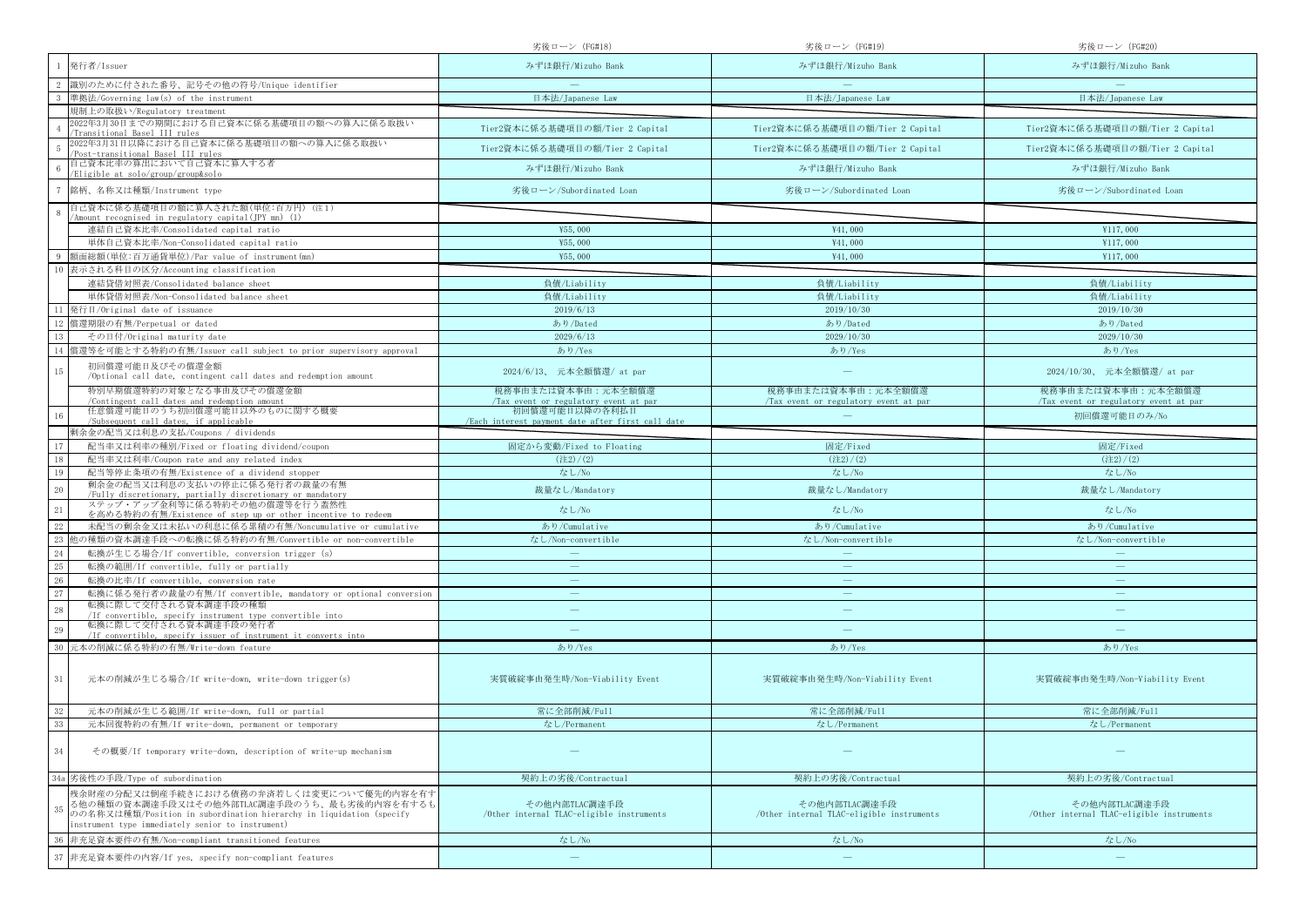|                                                                                                                                                                                                                             | 劣後ローン (FG#21)                                              | 劣後ローン (FG#22)                                                       | 劣後ローン (FG#23)                                              |
|-----------------------------------------------------------------------------------------------------------------------------------------------------------------------------------------------------------------------------|------------------------------------------------------------|---------------------------------------------------------------------|------------------------------------------------------------|
| 発行者/Issuer                                                                                                                                                                                                                  | みずほ銀行/Mizuho Bank                                          | みずほ銀行/Mizuho Bank                                                   | みずほ銀行/Mizuho Bank                                          |
| 識別のために付された番号、記号その他の符号/Unique identifier                                                                                                                                                                                     |                                                            |                                                                     |                                                            |
| 準拠法/Governing law(s) of the instrument                                                                                                                                                                                      | 日本法/Japanese Law                                           | 日本法/Japanese Law                                                    | 日本法/Japanese Law                                           |
| 規制上の取扱い/Regulatory treatment                                                                                                                                                                                                |                                                            |                                                                     |                                                            |
| 2022年3月30日までの期間における自己資本に係る基礎項目の額への算入に係る取扱い<br>Transitional Basel III rules                                                                                                                                                  | Tier2資本に係る基礎項目の額/Tier 2 Capital                            | Tier2資本に係る基礎項目の額/Tier 2 Capital                                     | Tier2資本に係る基礎項目の額/Tier 2 Capital                            |
| 2022年3月31日以降における自己資本に係る基礎項目の額への算入に係る取扱い<br>Post-transitional Basel III rules                                                                                                                                                | Tier2資本に係る基礎項目の額/Tier 2 Capital                            | Tier2資本に係る基礎項目の額/Tier 2 Capital                                     | Tier2資本に係る基礎項目の額/Tier 2 Capital                            |
| 自己資本比率の算出において自己資本に算入する者<br>Eligible at solo/group/group&solo                                                                                                                                                                | みずほ銀行/Mizuho Bank                                          | みずほ銀行/Mizuho Bank                                                   | みずほ銀行/Mizuho Bank                                          |
| 銘柄、名称又は種類/Instrument type                                                                                                                                                                                                   | 劣後ローン/Subordinated Loan                                    | 劣後ローン/Subordinated Loan                                             | 劣後ローン/Subordinated Loan                                    |
| 自己資本に係る基礎項目の額に算入された額(単位:百万円)(注1)<br>'Amount recognised in regulatory capital(JPY mn) (1)                                                                                                                                    |                                                            |                                                                     |                                                            |
| 連結自己資本比率/Consolidated capital ratio                                                                                                                                                                                         | ¥40,000                                                    | ¥40,000                                                             | ¥63,000                                                    |
| 単体自己資本比率/Non-Consolidated capital ratio                                                                                                                                                                                     | ¥40,000                                                    | ¥40,000                                                             | ¥63,000                                                    |
| 額面総額(単位:百万通貨単位)/Par value of instrument(mn)                                                                                                                                                                                 | ¥40,000                                                    | ¥40,000                                                             | ¥63,000                                                    |
| 表示される科目の区分/Accounting classification                                                                                                                                                                                        |                                                            |                                                                     |                                                            |
| 連結貸借対照表/Consolidated balance sheet                                                                                                                                                                                          | 負債/Liability                                               | 負債/Liability                                                        | 負債/Liability                                               |
| 単体貸借対照表/Non-Consolidated balance sheet                                                                                                                                                                                      | 負債/Liability                                               | 負債/Liability                                                        | 負債/Liability                                               |
| 発行日/Original date of issuance                                                                                                                                                                                               | 2020/6/24                                                  | 2020/6/24                                                           | 2020/10/30                                                 |
| 償還期限の有無/Perpetual or dated                                                                                                                                                                                                  | あり/Dated                                                   | あり/Dated                                                            | あり/Dated                                                   |
| その日付/Original maturity date                                                                                                                                                                                                 | 2030/6/24                                                  | 2030/6/24                                                           | 2030/10/30                                                 |
| 償還等を可能とする特約の有無/Issuer call subject to prior supervisory approval                                                                                                                                                            | あり/Yes                                                     | あり/Yes                                                              | あり/Yes                                                     |
| 初回償還可能日及びその償還金額<br>15                                                                                                                                                                                                       |                                                            | 2025/6/24、 元本全額償還/ at par                                           |                                                            |
| /Optional call date, contingent call dates and redemption amount<br>特別早期償還特約の対象となる事由及びその償還金額                                                                                                                                | 税務事由または資本事由:元本全額償還                                         | 税務事由または資本事由:元本全額償還                                                  | 税務事由または資本事由:元本全額償還                                         |
| /Contingent call dates and redemption amount                                                                                                                                                                                | Tax event or regulatory event at par                       | /Tax event or regulatory event at par                               | /Tax event or regulatory event at par                      |
| 任意償還可能日のうち初回償還可能日以外のものに関する概要<br>/Subsequent call dates, if applicable                                                                                                                                                       |                                                            | 初回償還可能日以降の各利払日<br>/Each interest payment date after first call date |                                                            |
| 剰余金の配当又は利息の支払/Coupons / dividends                                                                                                                                                                                           |                                                            |                                                                     |                                                            |
| 配当率又は利率の種別/Fixed or floating dividend/coupon                                                                                                                                                                                | 固定/Fixed                                                   | 固定から変動/Fixed to Floating                                            | 固定/Fixed                                                   |
| 18<br>配当率又は利率/Coupon rate and any related index                                                                                                                                                                             | (22)/(2)                                                   | $(\pm 2)/(2)$                                                       | $(\pm 2)/(2)$                                              |
| 配当等停止条項の有無/Existence of a dividend stopper<br>19                                                                                                                                                                            | なし/No                                                      | なし/No                                                               | なし/No                                                      |
| 剰余金の配当又は利息の支払いの停止に係る発行者の裁量の有無<br>$20\,$<br>/Fully discretionary, partially discretionary or mandatory                                                                                                                       | 裁量なし/Mandatory                                             | 裁量なし/Mandatory                                                      | 裁量なし/Mandatory                                             |
| ステップ・アップ金利等に係る特約その他の償還等を行う蓋然性<br>21<br>を高める特約の有無/Existence of step up or other incentive to redeem                                                                                                                          | なし/No                                                      | なし/No                                                               | なし/No                                                      |
| 未配当の剰余金又は未払いの利息に係る累積の有無/Noncumulative or cumulative                                                                                                                                                                         | あり/Cumulative                                              | あり/Cumulative                                                       | あり/Cumulative                                              |
| 23<br>也の種類の資本調達手段への転換に係る特約の有無/Convertible or non-convertible                                                                                                                                                                | なし/Non-convertible                                         | なし/Non-convertible                                                  | なし/Non-convertible                                         |
| 24<br>転換が生じる場合/If convertible, conversion trigger (s)                                                                                                                                                                       |                                                            |                                                                     |                                                            |
| 25<br>転換の範囲/If convertible, fully or partially                                                                                                                                                                              |                                                            |                                                                     |                                                            |
| 26<br>転換の比率/If convertible, conversion rate                                                                                                                                                                                 | $\overline{\phantom{m}}$                                   | $\overline{\phantom{m}}$                                            | $\overline{\phantom{m}}$                                   |
| 27<br>転換に係る発行者の裁量の有無/If convertible, mandatory or optional conversion                                                                                                                                                       |                                                            |                                                                     |                                                            |
| 転換に際して交付される資本調達手段の種類<br>28<br>/If convertible, specify instrument type convertible into                                                                                                                                     |                                                            | $\qquad \qquad -$                                                   | $\qquad \qquad$                                            |
| 転換に際して交付される資本調達手段の発行者<br>29<br>/If convertible, specify issuer of instrument it converts into                                                                                                                               |                                                            |                                                                     |                                                            |
| 元本の削減に係る特約の有無/Write-down feature                                                                                                                                                                                            | あり/Yes                                                     | あり/Yes                                                              | あり/Yes                                                     |
|                                                                                                                                                                                                                             |                                                            |                                                                     |                                                            |
| $31\,$<br>元本の削減が生じる場合/If write-down, write-down trigger(s)                                                                                                                                                                  | 実質破綻事由発生時/Non-Viability Event                              | 実質破綻事由発生時/Non-Viability Event                                       | 実質破綻事由発生時/Non-Viability Event                              |
| 元本の削減が生じる範囲/If write-down, full or partial                                                                                                                                                                                  | 常に全部削減/Full                                                | 常に全部削減/Full                                                         | 常に全部削減/Full                                                |
| 33<br>元本回復特約の有無/If write-down, permanent or temporary                                                                                                                                                                       | なし/Permanent                                               | なし/Permanent                                                        | なし/Permanent                                               |
| 34<br>その概要/If temporary write-down, description of write-up mechanism                                                                                                                                                       |                                                            |                                                                     |                                                            |
| 劣後性の手段/Type of subordination<br>34a                                                                                                                                                                                         | 契約上の劣後/Contractual                                         | 契約上の劣後/Contractual                                                  | 契約上の劣後/Contractual                                         |
| 残余財産の分配又は倒産手続きにおける債務の弁済若しくは変更について優先的内容を有す<br>る他の種類の資本調達手段又はその他外部TLAC調達手段のうち、最も劣後的内容を有するも<br>35<br>のの名称又は種類/Position in subordination hierarchy in liquidation (specify<br>instrument type immediately senior to instrument) | その他内部TLAC調達手段<br>/Other internal TLAC-eligible instruments | その他内部TLAC調達手段<br>/Other internal TLAC-eligible instruments          | その他内部TLAC調達手段<br>/Other internal TLAC-eligible instruments |
| 非充足資本要件の有無/Non-compliant transitioned features                                                                                                                                                                              | なし/No                                                      |                                                                     |                                                            |
|                                                                                                                                                                                                                             |                                                            | なし/No                                                               | なし/No                                                      |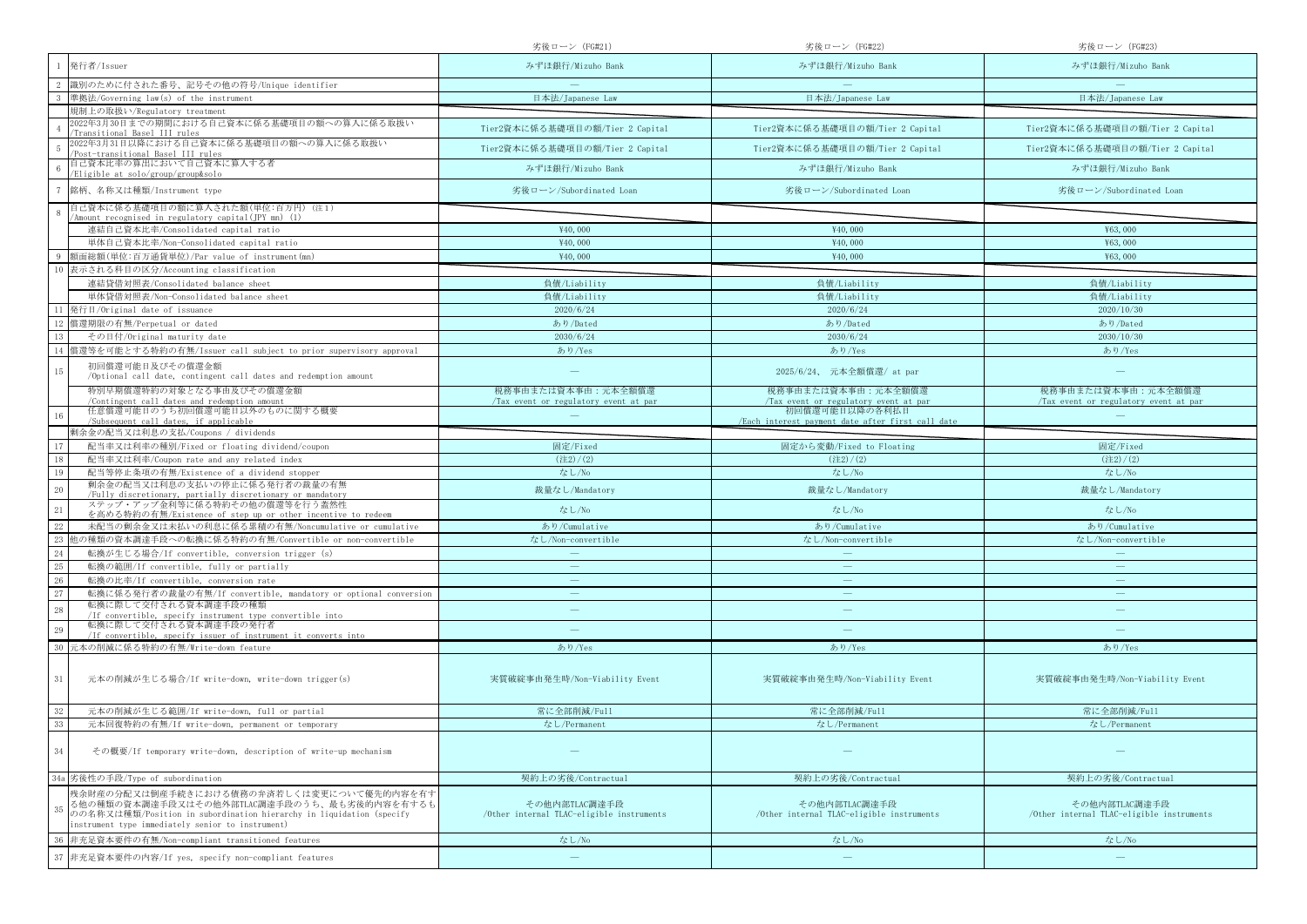|                                                                                                                                                                                                                             | 劣後ローン (FG#24)                                              | 劣後ローン(FG私募#2)                                              | 劣後ローン (FG私募#3)                                             |
|-----------------------------------------------------------------------------------------------------------------------------------------------------------------------------------------------------------------------------|------------------------------------------------------------|------------------------------------------------------------|------------------------------------------------------------|
| 発行者/Issuer                                                                                                                                                                                                                  | みずほ銀行/Mizuho Bank                                          | みずほ銀行/Mizuho Bank                                          | みずほ銀行/Mizuho Bank                                          |
| 識別のために付された番号、記号その他の符号/Unique identifier                                                                                                                                                                                     |                                                            |                                                            |                                                            |
| 準拠法/Governing law(s) of the instrument                                                                                                                                                                                      | 日本法/Japanese Law                                           | 日本法/Japanese Law                                           | 日本法/Japanese Law                                           |
| 規制上の取扱い/Regulatory treatment                                                                                                                                                                                                |                                                            |                                                            |                                                            |
| 2022年3月30日までの期間における自己資本に係る基礎項目の額への算入に係る取扱い<br>Transitional Basel III rules                                                                                                                                                  | Tier2資本に係る基礎項目の額/Tier 2 Capital                            | Tier2資本に係る基礎項目の額/Tier 2 Capital                            | Tier2資本に係る基礎項目の額/Tier 2 Capital                            |
| 2022年3月31日以降における自己資本に係る基礎項目の額への算入に係る取扱い<br>Post-transitional Basel III rules                                                                                                                                                | Tier2資本に係る基礎項目の額/Tier 2 Capital                            | Tier2資本に係る基礎項目の額/Tier 2 Capital                            | Tier2資本に係る基礎項目の額/Tier 2 Capital                            |
| 自己資本比率の算出において自己資本に算入する者<br>Eligible at solo/group/group&solo                                                                                                                                                                | みずほ銀行/Mizuho Bank                                          | みずほ銀行/Mizuho Bank                                          | みずほ銀行/Mizuho Bank                                          |
| 銘柄、名称又は種類/Instrument type                                                                                                                                                                                                   | 劣後ローン/Subordinated Loan                                    | 劣後ローン/Subordinated Loan                                    | 劣後ローン/Subordinated Loan                                    |
| 自己資本に係る基礎項目の額に算入された額(単位:百万円)(注1)<br>'Amount recognised in regulatory capital(JPY mn) (1)                                                                                                                                    |                                                            |                                                            |                                                            |
| 連結自己資本比率/Consolidated capital ratio                                                                                                                                                                                         | ¥74,000                                                    | ¥29,000                                                    | ¥20,000                                                    |
| 単体自己資本比率/Non-Consolidated capital ratio                                                                                                                                                                                     | ¥74,000                                                    | ¥29,000                                                    | ¥20,000                                                    |
| 額面総額(単位:百万通貨単位)/Par value of instrument(mn)                                                                                                                                                                                 | ¥74,000                                                    | ¥29,000                                                    | ¥20,000                                                    |
| 表示される科目の区分/Accounting classification                                                                                                                                                                                        |                                                            |                                                            |                                                            |
| 連結貸借対照表/Consolidated balance sheet                                                                                                                                                                                          | 負債/Liability                                               | 負債/Liability                                               | 負債/Liability                                               |
| 単体貸借対照表/Non-Consolidated balance sheet                                                                                                                                                                                      | 負債/Liability                                               | 負債/Liability                                               | 負債/Liability                                               |
| 発行日/Original date of issuance                                                                                                                                                                                               | 2020/10/30                                                 | 2021/6/30                                                  | 2021/10/29                                                 |
| 償還期限の有無/Perpetual or dated                                                                                                                                                                                                  | あり/Dated                                                   | あり/Dated                                                   | あり/Dated                                                   |
| その日付/Original maturity date                                                                                                                                                                                                 | 2030/10/30                                                 | 2031/7/7                                                   | 2031/10/29                                                 |
| 償還等を可能とする特約の有無/Issuer call subject to prior supervisory approval                                                                                                                                                            | あり/Yes                                                     | あり/Yes                                                     | あり/Yes                                                     |
| 初回償還可能日及びその償還金額<br>15<br>/Optional call date, contingent call dates and redemption amount                                                                                                                                   | 2025/10/30、 元本全額償還/ at par                                 | 2026/7/7、 元本全額償還/ at par                                   | 2026/10/29、 元本全額償還/ at par                                 |
| 特別早期償還特約の対象となる事由及びその償還金額                                                                                                                                                                                                    | 税務事由または資本事由:元本全額償還                                         | 税務事由または資本事由:元本全額償還                                         | 税務事由または資本事由:元本全額償還                                         |
| /Contingent call dates and redemption amount<br>任意償還可能日のうち初回償還可能日以外のものに関する概要                                                                                                                                                | Tax event or regulatory event at par<br>初回償還可能日のみ/No       | Tax event or regulatory event at par<br>初回償還可能日のみ/No       | Tax event or regulatory event at par<br>初回償還可能日のみ/No       |
| /Subsequent call dates, if applicable                                                                                                                                                                                       |                                                            |                                                            |                                                            |
| 剰余金の配当又は利息の支払/Coupons / dividends                                                                                                                                                                                           |                                                            |                                                            |                                                            |
| 配当率又は利率の種別/Fixed or floating dividend/coupon                                                                                                                                                                                | 固定/Fixed                                                   | 固定/Fixed                                                   | 固定/Fixed                                                   |
| 配当率又は利率/Coupon rate and any related index                                                                                                                                                                                   | (22)/(2)                                                   | (22)/(2)                                                   | (22)/(2)                                                   |
| 配当等停止条項の有無/Existence of a dividend stopper<br>19                                                                                                                                                                            | なし/No                                                      | なし/No                                                      | なし/No                                                      |
| 剰余金の配当又は利息の支払いの停止に係る発行者の裁量の有無<br>20<br>/Fully discretionary, partially discretionary or mandatory<br>ステップ・アップ金利等に係る特約その他の償還等を行う蓋然性                                                                                          | 裁量なし/Mandatory                                             | 裁量なし/Mandatory                                             | 裁量なし/Mandatory                                             |
| 21<br>を高める特約の有無/Existence of step up or other incentive to redeem                                                                                                                                                           | なし/No                                                      | なし/No                                                      | なし/No                                                      |
| 未配当の剰余金又は未払いの利息に係る累積の有無/Noncumulative or cumulative                                                                                                                                                                         | あり/Cumulative                                              | あり/Cumulative                                              | あり/Cumulative                                              |
| 也の種類の資本調達手段への転換に係る特約の有無/Convertible or non-convertible                                                                                                                                                                      | なし/Non-convertible                                         | なし/Non-convertible                                         | なし/Non-convertible                                         |
| 24<br>転換が生じる場合/If convertible, conversion trigger (s)                                                                                                                                                                       |                                                            |                                                            |                                                            |
| 25<br>転換の範囲/If convertible, fully or partially                                                                                                                                                                              |                                                            | $\overline{\phantom{0}}$                                   | $\overline{\phantom{0}}$                                   |
| 26<br>転換の比率/If convertible, conversion rate                                                                                                                                                                                 | $\overline{\phantom{m}}$                                   | $\overline{\phantom{m}}$                                   | $\overline{\phantom{m}}$                                   |
| 27<br>転換に係る発行者の裁量の有無/If convertible, mandatory or optional conversion                                                                                                                                                       |                                                            | $\overline{\phantom{0}}$                                   |                                                            |
| 転換に際して交付される資本調達手段の種類<br>28<br>/If convertible, specify instrument type convertible into                                                                                                                                     |                                                            | $\overline{\phantom{m}}$                                   |                                                            |
| 転換に際して交付される資本調達手段の発行者<br>29<br>/If convertible, specify issuer of instrument it converts into                                                                                                                               |                                                            |                                                            |                                                            |
| 元本の削減に係る特約の有無/Write-down feature                                                                                                                                                                                            | あり/Yes                                                     | あり/Yes                                                     | あり/Yes                                                     |
| 31<br>元本の削減が生じる場合/If write-down, write-down trigger(s)                                                                                                                                                                      | 実質破綻事由発生時/Non-Viability Event                              | 実質破綻事由発生時/Non-Viability Event                              | 実質破綻事由発生時/Non-Viability Event                              |
| 元本の削減が生じる範囲/If write-down, full or partial                                                                                                                                                                                  | 常に全部削減/Full                                                | 常に全部削減/Full                                                | 常に全部削減/Full                                                |
| 元本回復特約の有無/If write-down, permanent or temporary                                                                                                                                                                             | なし/Permanent                                               | なし/Permanent                                               | なし/Permanent                                               |
|                                                                                                                                                                                                                             |                                                            |                                                            |                                                            |
| 34<br>その概要/If temporary write-down, description of write-up mechanism                                                                                                                                                       |                                                            |                                                            |                                                            |
| 劣後性の手段/Type of subordination<br>34a                                                                                                                                                                                         | 契約上の劣後/Contractual                                         | 契約上の劣後/Contractual                                         | 契約上の劣後/Contractual                                         |
| 残余財産の分配又は倒産手続きにおける債務の弁済若しくは変更について優先的内容を有す<br>る他の種類の資本調達手段又はその他外部TLAC調達手段のうち、最も劣後的内容を有するも<br>35<br>のの名称又は種類/Position in subordination hierarchy in liquidation (specify<br>instrument type immediately senior to instrument) | その他内部TLAC調達手段<br>/Other internal TLAC-eligible instruments | その他内部TLAC調達手段<br>/Other internal TLAC-eligible instruments | その他内部TLAC調達手段<br>/Other internal TLAC-eligible instruments |
| 非充足資本要件の有無/Non-compliant transitioned features                                                                                                                                                                              | なし/No                                                      | なし/No                                                      | なし/No                                                      |
| 非充足資本要件の内容/If yes, specify non-compliant features                                                                                                                                                                           | $\overline{\phantom{m}}$                                   | $\qquad \qquad =$                                          |                                                            |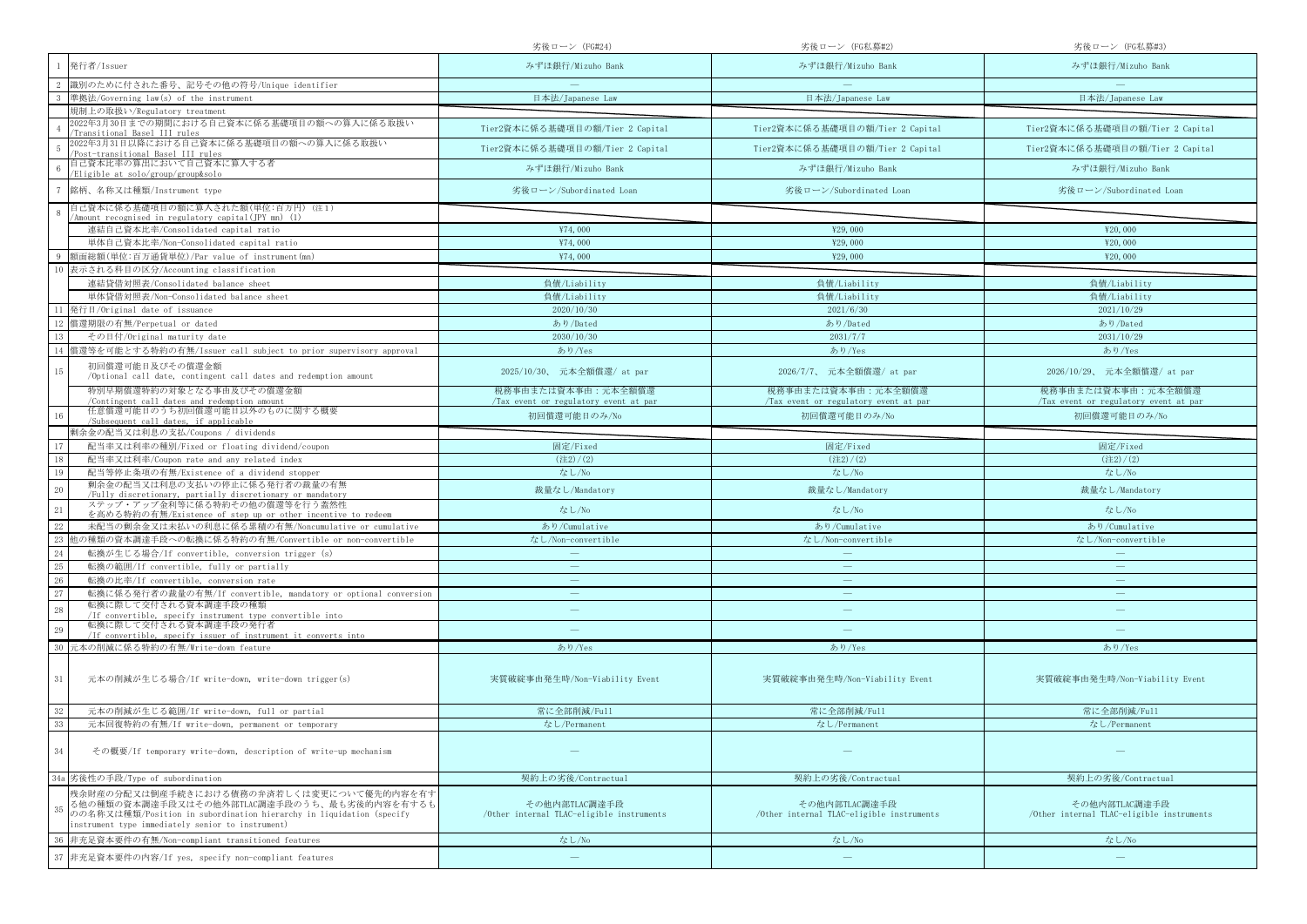|                                                                                                                                                                                                                             | 劣後ローン (海外_1510)                                            | 劣後ローン(海外_2109)                                             | 劣後ローン (MFGCL3)                                             |
|-----------------------------------------------------------------------------------------------------------------------------------------------------------------------------------------------------------------------------|------------------------------------------------------------|------------------------------------------------------------|------------------------------------------------------------|
| 発行者/Issuer                                                                                                                                                                                                                  | みずほ銀行/Mizuho Bank                                          | みずほ銀行/Mizuho Bank                                          | みずほ銀行/Mizuho Bank                                          |
| 識別のために付された番号、記号その他の符号/Unique identifier                                                                                                                                                                                     |                                                            |                                                            |                                                            |
| 準拠法/Governing law(s) of the instrument                                                                                                                                                                                      | 日本法/Japanese Law                                           | 日本法/Japanese Law                                           | 日本法/Japanese Law                                           |
| 規制上の取扱い/Regulatory treatment                                                                                                                                                                                                |                                                            |                                                            |                                                            |
| 2022年3月30日までの期間における自己資本に係る基礎項目の額への算入に係る取扱い<br>Transitional Basel III rules                                                                                                                                                  | Tier2資本に係る基礎項目の額/Tier 2 Capital                            | Tier2資本に係る基礎項目の額/Tier 2 Capital                            | Tier2資本に係る基礎項目の額/Tier 2 Capital                            |
| 2022年3月31日以降における自己資本に係る基礎項目の額への算入に係る取扱い<br>Post-transitional Basel III rules                                                                                                                                                | Tier2資本に係る基礎項目の額/Tier 2 Capital                            | Tier2資本に係る基礎項目の額/Tier 2 Capital                            | Tier2資本に係る基礎項目の額/Tier 2 Capital                            |
| 自己資本比率の算出において自己資本に算入する者<br>Eligible at solo/group/group&solo                                                                                                                                                                | みずほ銀行/Mizuho Bank                                          | みずほ銀行/Mizuho Bank                                          | みずほ銀行/Mizuho Bank                                          |
| 銘柄、名称又は種類/Instrument type                                                                                                                                                                                                   | 劣後ローン/Subordinated Loan                                    | 劣後ローン/Subordinated Loan                                    | 劣後ローン/Subordinated Loan                                    |
| 自己資本に係る基礎項目の額に算入された額(単位:百万円) (注1)                                                                                                                                                                                           |                                                            |                                                            |                                                            |
| 'Amount recognised in regulatory capital(JPY mn) (1)<br>連結自己資本比率/Consolidated capital ratio                                                                                                                                 | ¥65, 311                                                   | ¥122, 410                                                  | ¥73,064                                                    |
| 単体自己資本比率/Non-Consolidated capital ratio                                                                                                                                                                                     | ¥65, 311                                                   | ¥122, 410                                                  | ¥73,064                                                    |
| 額面総額(単位:百万通貨単位)/Par value of instrument(mn)                                                                                                                                                                                 | <b>USD 750</b>                                             | USD 1,000                                                  | USD 1,500                                                  |
| 表示される科目の区分/Accounting classification<br>10                                                                                                                                                                                  |                                                            |                                                            |                                                            |
| 連結貸借対照表/Consolidated balance sheet                                                                                                                                                                                          | 負債/Liability                                               | 負債/Liability                                               | 負債/Liability                                               |
| 単体貸借対照表/Non-Consolidated balance sheet                                                                                                                                                                                      | 負債/Liability                                               | 負債/Liability                                               | 負債/Liability                                               |
| 発行日/Original date of issuance                                                                                                                                                                                               | 2015/10/21                                                 | 2021/9/13                                                  | 2014/3/28                                                  |
| 償還期限の有無/Perpetual or dated<br>12                                                                                                                                                                                            | あり/Dated                                                   | あり/Dated                                                   | あり/Dated                                                   |
| その日付/Original maturity date                                                                                                                                                                                                 | 2025/10/20                                                 | 2031/9/13                                                  | 2024/3/27                                                  |
| 償還等を可能とする特約の有無/Issuer call subject to prior supervisory approval                                                                                                                                                            | あり/Yes                                                     | あり/Yes                                                     | あり/Yes                                                     |
| 初回償還可能日及びその償還金額<br>15                                                                                                                                                                                                       |                                                            | $\overline{\phantom{m}}$                                   |                                                            |
| /Optional call date, contingent call dates and redemption amount<br>特別早期償還特約の対象となる事由及びその償還金額                                                                                                                                | 税務事由または資本事由:元本全額償還                                         | 税務事由または資本事由:元本全額償還                                         | 税務事由または規制事由:元本全額償還                                         |
| /Contingent call dates and redemption amount<br>任意償還可能日のうち初回償還可能日以外のものに関する概要                                                                                                                                                | Tax event or regulatory event at par                       | Tax event or regulatory event at par                       | Tax event or regulatory recognition at par                 |
| /Subsequent call dates, if applicable                                                                                                                                                                                       |                                                            |                                                            |                                                            |
| 剰余金の配当又は利息の支払/Coupons / dividends                                                                                                                                                                                           |                                                            |                                                            |                                                            |
| 配当率又は利率の種別/Fixed or floating dividend/coupon                                                                                                                                                                                | 固定/Fixed                                                   | 固定/Fixed                                                   | 固定/Fixed                                                   |
| 配当率又は利率/Coupon rate and any related index                                                                                                                                                                                   | $(\pm 2)/(2)$                                              | (22)/(2)                                                   | (22)/(2)                                                   |
| 19<br>配当等停止条項の有無/Existence of a dividend stopper                                                                                                                                                                            | なし/No                                                      | なし/No                                                      | なし/No                                                      |
| 剰余金の配当又は利息の支払いの停止に係る発行者の裁量の有無<br>20<br>/Fully discretionary, partially discretionary or mandatory                                                                                                                           | 裁量なし/Mandatory                                             | 裁量なし/Mandatory                                             | 裁量なし/Mandatory                                             |
| ステップ・アップ金利等に係る特約その他の償還等を行う蓋然性<br>21<br>を高める特約の有無/Existence of step up or other incentive to redeem                                                                                                                          | なし/No                                                      | なし/No                                                      | なし/No                                                      |
| 未配当の剰余金又は未払いの利息に係る累積の有無/Noncumulative or cumulative                                                                                                                                                                         | あり/Cumulative                                              | あり/Cumulative                                              | あり/Cumulative                                              |
| 也の種類の資本調達手段への転換に係る特約の有無/Convertible or non-convertible                                                                                                                                                                      | なし/Non-convertible                                         | なし/Non-convertible                                         | なし/Non-convertible                                         |
| 転換が生じる場合/If convertible, conversion trigger (s)                                                                                                                                                                             |                                                            |                                                            |                                                            |
| 25<br>転換の範囲/If convertible, fully or partially                                                                                                                                                                              |                                                            | $\overline{\phantom{0}}$                                   | $\overline{\phantom{0}}$                                   |
| 26<br>転換の比率/If convertible, conversion rate                                                                                                                                                                                 |                                                            | $\overline{\phantom{m}}$                                   |                                                            |
| $27\,$<br>転換に係る発行者の裁量の有無/If convertible, mandatory or optional conversion                                                                                                                                                   |                                                            | $\qquad \qquad -$                                          |                                                            |
| 転換に際して交付される資本調達手段の種類<br>$\bf 28$<br>/If convertible, specify instrument type convertible into                                                                                                                               |                                                            |                                                            |                                                            |
| 転換に際して交付される資本調達手段の発行者<br>29<br>/If convertible, specify issuer of instrument it converts into                                                                                                                               |                                                            |                                                            |                                                            |
| 元本の削減に係る特約の有無/Write-down feature<br>30                                                                                                                                                                                      | あり/Yes                                                     | あり/Yes                                                     | あり/Yes                                                     |
|                                                                                                                                                                                                                             |                                                            |                                                            |                                                            |
| $31\,$<br>元本の削減が生じる場合/If write-down, write-down trigger(s)                                                                                                                                                                  | 実質破綻事由発生時/Non-Viability Event                              | 実質破綻事由発生時/Non-Viability Event                              | 実質破綻事由発生時/Non-Viability Event                              |
| 元本の削減が生じる範囲/If write-down, full or partial                                                                                                                                                                                  | 常に全部削減/Full                                                | 常に全部削減/Full                                                | 常に全部削減/Full                                                |
| 33<br>元本回復特約の有無/If write-down, permanent or temporary                                                                                                                                                                       | なし/Permanent                                               | なし/Permanent                                               | なし/Permanent                                               |
| 34<br>その概要/If temporary write-down, description of write-up mechanism                                                                                                                                                       |                                                            |                                                            |                                                            |
| 34a 劣後性の手段/Type of subordination                                                                                                                                                                                            | 契約上の劣後/Contractual                                         | 契約上の劣後/Contractual                                         | 契約上の劣後/Contractual                                         |
| 残余財産の分配又は倒産手続きにおける債務の弁済若しくは変更について優先的内容を有す<br>る他の種類の資本調達手段又はその他外部TLAC調達手段のうち、最も劣後的内容を有するも<br>35<br>のの名称又は種類/Position in subordination hierarchy in liquidation (specify<br>instrument type immediately senior to instrument) | その他内部TLAC調達手段<br>/Other internal TLAC-eligible instruments | その他内部TLAC調達手段<br>/Other internal TLAC-eligible instruments | その他内部TLAC調達手段<br>/Other internal TLAC-eligible instruments |
| 非充足資本要件の有無/Non-compliant transitioned features                                                                                                                                                                              | なし/No                                                      | なし/No                                                      | なし/No                                                      |
| 非充足資本要件の内容/If yes, specify non-compliant features<br>37                                                                                                                                                                     | $\sim$                                                     | $\qquad \qquad -$                                          |                                                            |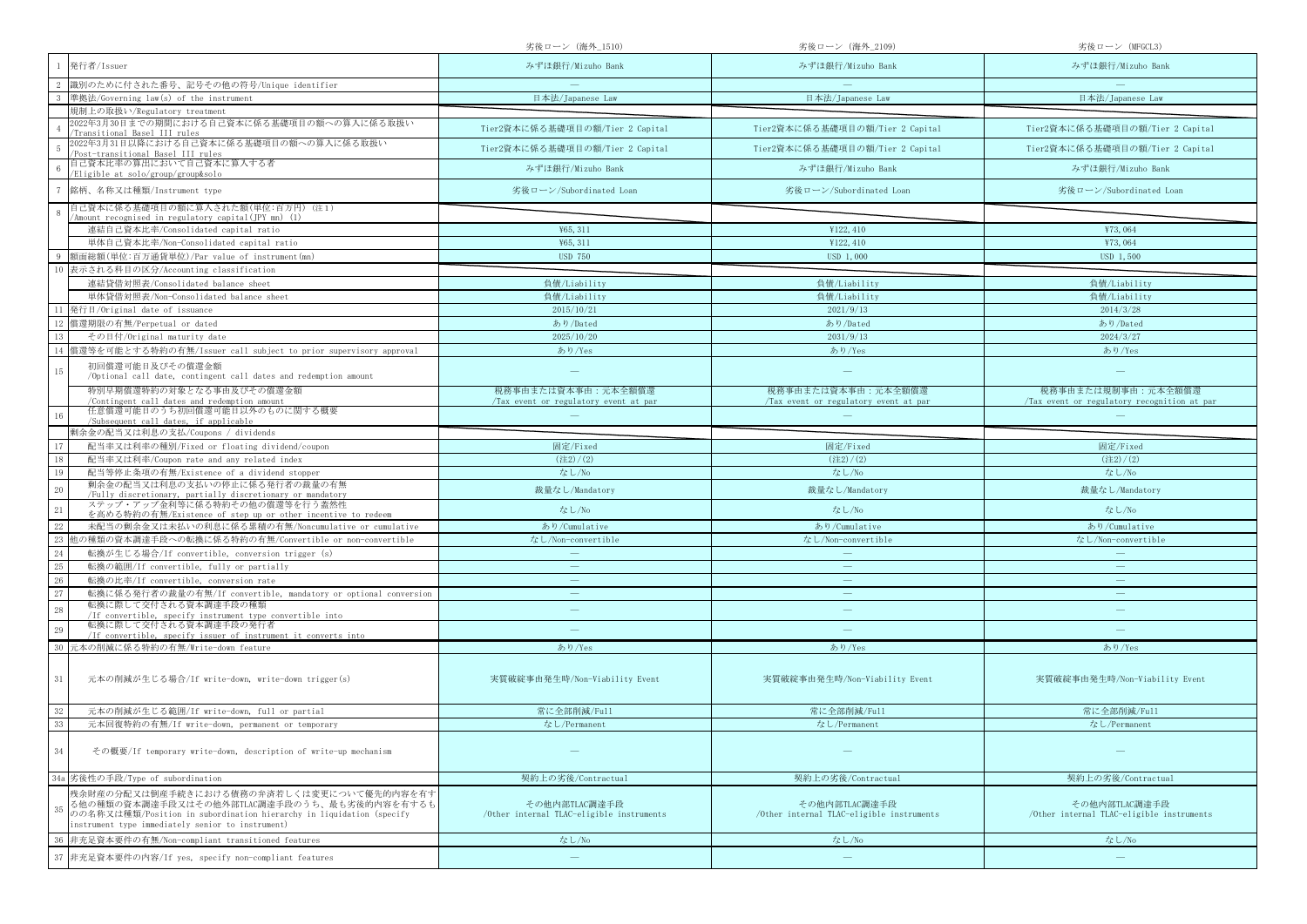|                                                                                                                                                                                                                             | 劣後ローン (FG_151009)                                          | 劣後ローン (FG_151216)                                           | 劣後ローン (FG_151222)                                           |
|-----------------------------------------------------------------------------------------------------------------------------------------------------------------------------------------------------------------------------|------------------------------------------------------------|-------------------------------------------------------------|-------------------------------------------------------------|
| 発行者/Issuer                                                                                                                                                                                                                  | みずほ銀行/Mizuho Bank                                          | みずほ銀行/Mizuho Bank                                           | みずほ銀行/Mizuho Bank                                           |
| 識別のために付された番号、記号その他の符号/Unique identifier                                                                                                                                                                                     |                                                            |                                                             |                                                             |
| 準拠法/Governing law(s) of the instrument                                                                                                                                                                                      | 日本法/Japanese Law                                           | 日本法/Japanese Law                                            | 日本法/Japanese Law                                            |
| 規制上の取扱い/Regulatory treatment                                                                                                                                                                                                |                                                            |                                                             |                                                             |
| 2022年3月30日までの期間における自己資本に係る基礎項目の額への算入に係る取扱い<br>Transitional Basel III rules                                                                                                                                                  | Tier2資本に係る基礎項目の額/Tier 2 Capital                            | Tier2資本に係る基礎項目の額/Tier 2 Capital                             | Tier2資本に係る基礎項目の額/Tier 2 Capital                             |
| 2022年3月31日以降における自己資本に係る基礎項目の額への算入に係る取扱い<br>Post-transitional Basel III rules                                                                                                                                                | Tier2資本に係る基礎項目の額/Tier 2 Capital                            | Tier2資本に係る基礎項目の額/Tier 2 Capital                             | Tier2資本に係る基礎項目の額/Tier 2 Capital                             |
| 自己資本比率の算出において自己資本に算入する者<br>Eligible at solo/group/group&solo                                                                                                                                                                | みずほ銀行/Mizuho Bank                                          | みずほ銀行/Mizuho Bank                                           | みずほ銀行/Mizuho Bank                                           |
| 銘柄、名称又は種類/Instrument type                                                                                                                                                                                                   | 劣後ローン/Subordinated Loan                                    | 劣後ローン/Subordinated Loan                                     | 劣後ローン/Subordinated Loan                                     |
| 自己資本に係る基礎項目の額に算入された額(単位:百万円)(注1)<br>'Amount recognised in regulatory capital(JPY mn) (1)                                                                                                                                    |                                                            |                                                             |                                                             |
| 連結自己資本比率/Consolidated capital ratio                                                                                                                                                                                         | ¥7,053                                                     | ¥3,713                                                      | ¥20,000                                                     |
| 単体自己資本比率/Non-Consolidated capital ratio                                                                                                                                                                                     | ¥7,053                                                     | ¥3,713                                                      | ¥20,000                                                     |
| 額面総額(単位:百万通貨単位)/Par value of instrument(mn)                                                                                                                                                                                 | ¥10,000                                                    | ¥5,000                                                      | ¥20,000                                                     |
| 表示される科目の区分/Accounting classification                                                                                                                                                                                        |                                                            |                                                             |                                                             |
| 連結貸借対照表/Consolidated balance sheet                                                                                                                                                                                          | 負債/Liability                                               | 負債/Liability                                                | 負債/Liability                                                |
| 単体貸借対照表/Non-Consolidated balance sheet                                                                                                                                                                                      | 負債/Liability                                               | 負債/Liability                                                | 負債/Liability                                                |
| 発行日/Original date of issuance                                                                                                                                                                                               | 2015/10/9                                                  | 2015/12/16                                                  | 2015/12/22                                                  |
| 償還期限の有無/Perpetual or dated                                                                                                                                                                                                  | あり/Dated                                                   | あり/Dated                                                    | あり/Dated                                                    |
| その日付/Original maturity date                                                                                                                                                                                                 | 2025/10/9                                                  | 2025/12/16                                                  | 2030/12/20                                                  |
| 償還等を可能とする特約の有無/Issuer call subject to prior supervisory approval                                                                                                                                                            | あり/Yes                                                     | あり/Yes                                                      | あり/Yes                                                      |
| 初回償還可能日及びその償還金額<br>15<br>/Optional call date, contingent call dates and redemption amount                                                                                                                                   |                                                            |                                                             |                                                             |
| 特別早期償還特約の対象となる事由及びその償還金額<br>/Contingent call dates and redemption amount                                                                                                                                                    | 税務事由または資本事由:元本全額償還<br>Tax event or regulatory event at par | 税務事由または資本事由:元本全額償還<br>/Tax event or regulatory event at par | 税務事由または資本事由:元本全額償還<br>/Tax event or regulatory event at par |
| 任意償還可能日のうち初回償還可能日以外のものに関する概要<br>/Subsequent call dates, if applicable                                                                                                                                                       |                                                            |                                                             |                                                             |
| 剰余金の配当又は利息の支払/Coupons / dividends                                                                                                                                                                                           |                                                            |                                                             |                                                             |
| 配当率又は利率の種別/Fixed or floating dividend/coupon                                                                                                                                                                                | 固定/Fixed                                                   | 固定/Fixed                                                    | 固定/Fixed                                                    |
| 配当率又は利率/Coupon rate and any related index<br>18                                                                                                                                                                             | (22)/(2)                                                   | (22)/(2)                                                    | $(\pm 2)/(2)$                                               |
| 配当等停止条項の有無/Existence of a dividend stopper<br>19                                                                                                                                                                            | なし/No                                                      | なし/No                                                       | なし/No                                                       |
| 剰余金の配当又は利息の支払いの停止に係る発行者の裁量の有無<br>$20\,$<br>/Fully discretionary, partially discretionary or mandatory                                                                                                                       | 裁量なし/Mandatory                                             | 裁量なし/Mandatory                                              | 裁量なし/Mandatory                                              |
| ステップ・アップ金利等に係る特約その他の償還等を行う蓋然性<br>21<br>を高める特約の有無/Existence of step up or other incentive to redeem                                                                                                                          | なし/No                                                      | なし/No                                                       | なし/No                                                       |
| 未配当の剰余金又は未払いの利息に係る累積の有無/Noncumulative or cumulative                                                                                                                                                                         | あり/Cumulative                                              | あり/Cumulative                                               | あり/Cumulative                                               |
| 也の種類の資本調達手段への転換に係る特約の有無/Convertible or non-convertible<br>23                                                                                                                                                                | なし/Non-convertible                                         | なし/Non-convertible                                          | なし/Non-convertible                                          |
| 24<br>転換が生じる場合/If convertible, conversion trigger (s)                                                                                                                                                                       |                                                            |                                                             |                                                             |
| 25<br>転換の範囲/If convertible, fully or partially                                                                                                                                                                              |                                                            |                                                             |                                                             |
| 26<br>転換の比率/If convertible, conversion rate                                                                                                                                                                                 | $\overline{\phantom{m}}$                                   | $\overline{\phantom{m}}$                                    | $\overline{\phantom{m}}$                                    |
| 27<br>転換に係る発行者の裁量の有無/If convertible, mandatory or optional conversion                                                                                                                                                       |                                                            |                                                             |                                                             |
| 転換に際して交付される資本調達手段の種類<br>28<br>/If convertible, specify instrument type convertible into                                                                                                                                     |                                                            | $\qquad \qquad -$                                           | $\qquad \qquad$                                             |
| 転換に際して交付される資本調達手段の発行者<br>29<br>/If convertible, specify issuer of instrument it converts into                                                                                                                               |                                                            |                                                             |                                                             |
| 元本の削減に係る特約の有無/Write-down feature                                                                                                                                                                                            | あり/Yes                                                     | あり/Yes                                                      | あり/Yes                                                      |
| $31\,$<br>元本の削減が生じる場合/If write-down, write-down trigger(s)                                                                                                                                                                  | 実質破綻事由発生時/Non-Viability Event                              | 実質破綻事由発生時/Non-Viability Event                               | 実質破綻事由発生時/Non-Viability Event                               |
| 元本の削減が生じる範囲/If write-down, full or partial                                                                                                                                                                                  | 常に全部削減/Full                                                | 常に全部削減/Full                                                 | 常に全部削減/Full                                                 |
| 33<br>元本回復特約の有無/If write-down, permanent or temporary                                                                                                                                                                       | なし/Permanent                                               | なし/Permanent                                                | なし/Permanent                                                |
| 34<br>その概要/If temporary write-down, description of write-up mechanism                                                                                                                                                       |                                                            |                                                             |                                                             |
| 劣後性の手段/Type of subordination<br>34a                                                                                                                                                                                         | 契約上の劣後/Contractual                                         | 契約上の劣後/Contractual                                          | 契約上の劣後/Contractual                                          |
| 残余財産の分配又は倒産手続きにおける債務の弁済若しくは変更について優先的内容を有す<br>る他の種類の資本調達手段又はその他外部TLAC調達手段のうち、最も劣後的内容を有するも<br>35<br>のの名称又は種類/Position in subordination hierarchy in liquidation (specify<br>instrument type immediately senior to instrument) | その他内部TLAC調達手段<br>/Other internal TLAC-eligible instruments | その他内部TLAC調達手段<br>/Other internal TLAC-eligible instruments  | その他内部TLAC調達手段<br>/Other internal TLAC-eligible instruments  |
| 非充足資本要件の有無/Non-compliant transitioned features                                                                                                                                                                              | なし/No                                                      | なし/No                                                       | なし/No                                                       |
| 非充足資本要件の内容/If yes, specify non-compliant features                                                                                                                                                                           | $\overline{\phantom{m}}$                                   | $\qquad \qquad -$                                           |                                                             |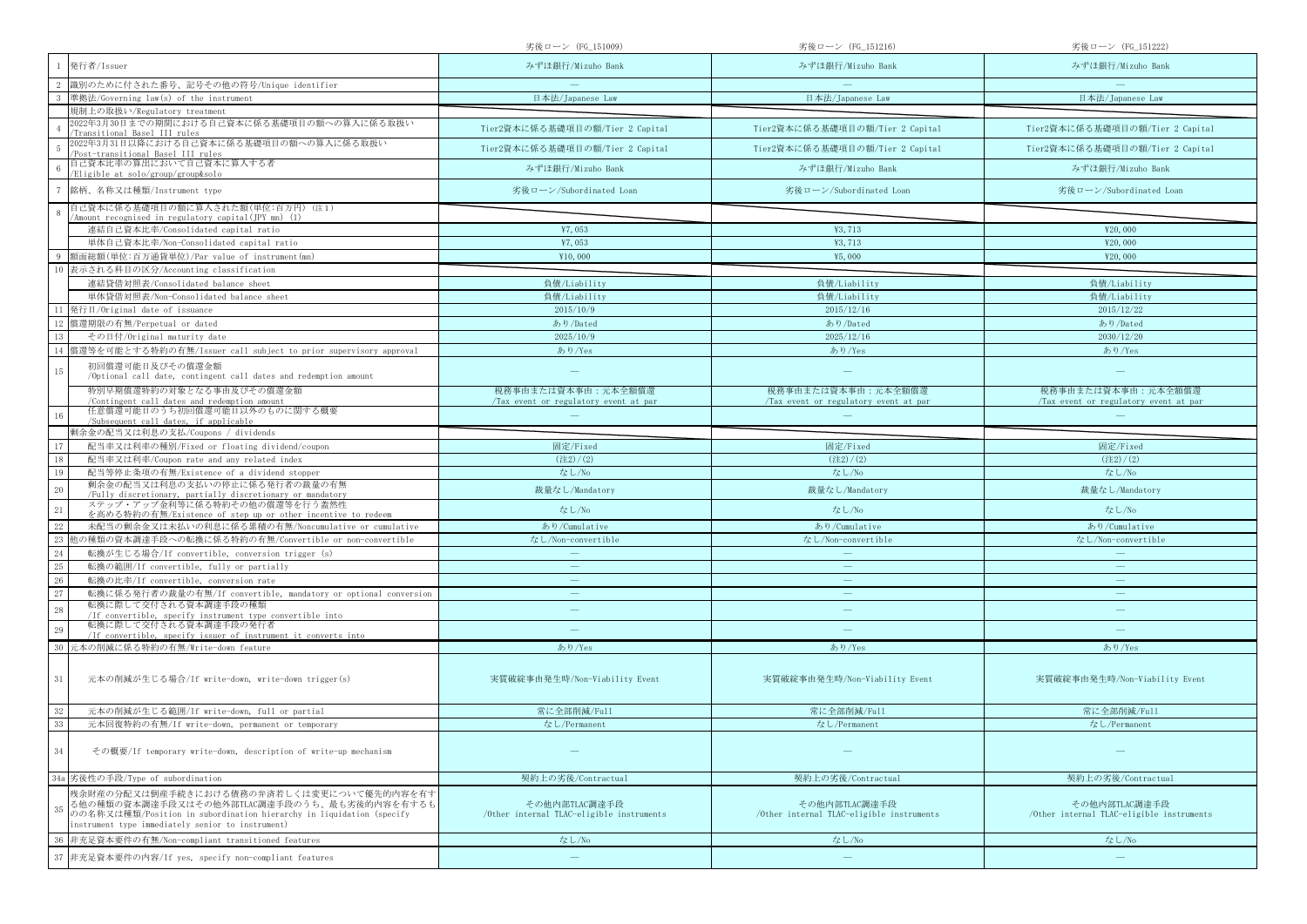|                                                                                                                                                                                                                             | 劣後ローン(FG_160322)                                           | 劣後ローン(FG_160629)                                            | 劣後ローン (FG_160921)                                          |
|-----------------------------------------------------------------------------------------------------------------------------------------------------------------------------------------------------------------------------|------------------------------------------------------------|-------------------------------------------------------------|------------------------------------------------------------|
| 発行者/Issuer                                                                                                                                                                                                                  | みずほ銀行/Mizuho Bank                                          | みずほ銀行/Mizuho Bank                                           | みずほ銀行/Mizuho Bank                                          |
| 識別のために付された番号、記号その他の符号/Unique identifier                                                                                                                                                                                     |                                                            |                                                             |                                                            |
| 準拠法/Governing law(s) of the instrument                                                                                                                                                                                      | 日本法/Japanese Law                                           | 日本法/Japanese Law                                            | 日本法/Japanese Law                                           |
| 規制上の取扱い/Regulatory treatment                                                                                                                                                                                                |                                                            |                                                             |                                                            |
| 2022年3月30日までの期間における自己資本に係る基礎項目の額への算入に係る取扱い<br>Transitional Basel III rules                                                                                                                                                  | Tier2資本に係る基礎項目の額/Tier 2 Capital                            | Tier2資本に係る基礎項目の額/Tier 2 Capital                             | Tier2資本に係る基礎項目の額/Tier 2 Capital                            |
| 2022年3月31日以降における自己資本に係る基礎項目の額への算入に係る取扱い<br>Post-transitional Basel III rules                                                                                                                                                | Tier2資本に係る基礎項目の額/Tier 2 Capital                            | Tier2資本に係る基礎項目の額/Tier 2 Capital                             | Tier2資本に係る基礎項目の額/Tier 2 Capital                            |
| 自己資本比率の算出において自己資本に算入する者<br>Eligible at solo/group/group&solo                                                                                                                                                                | みずほ銀行/Mizuho Bank                                          | みずほ銀行/Mizuho Bank                                           | みずほ銀行/Mizuho Bank                                          |
| 銘柄、名称又は種類/Instrument type                                                                                                                                                                                                   | 劣後ローン/Subordinated Loan                                    | 劣後ローン/Subordinated Loan                                     | 劣後ローン/Subordinated Loan                                    |
| 自己資本に係る基礎項目の額に算入された額(単位:百万円)(注1)<br>'Amount recognised in regulatory capital(IPY mn) (1)                                                                                                                                    |                                                            |                                                             |                                                            |
| 連結自己資本比率/Consolidated capital ratio                                                                                                                                                                                         | ¥5,000                                                     | ¥12,740                                                     | ¥10,000                                                    |
| 単体自己資本比率/Non-Consolidated capital ratio                                                                                                                                                                                     | 45,000                                                     | ¥12,740                                                     | ¥10,000                                                    |
| 額面総額(単位:百万通貨単位)/Par value of instrument(mn)                                                                                                                                                                                 | 45,000                                                     | ¥15,000                                                     | ¥10,000                                                    |
| 表示される科目の区分/Accounting classification                                                                                                                                                                                        |                                                            |                                                             |                                                            |
| 連結貸借対照表/Consolidated balance sheet                                                                                                                                                                                          | 負債/Liability                                               | 負債/Liability                                                | 負債/Liability                                               |
| 単体貸借対照表/Non-Consolidated balance sheet                                                                                                                                                                                      | 負債/Liability                                               | 負債/Liability                                                | 負債/Liability                                               |
| 発行日/Original date of issuance                                                                                                                                                                                               | 2016/3/22                                                  | 2016/6/29                                                   | 2016/9/21                                                  |
| 償還期限の有無/Perpetual or dated                                                                                                                                                                                                  | あり/Dated                                                   | あり/Dated                                                    | あり/Dated                                                   |
| その日付/Original maturity date                                                                                                                                                                                                 | 2031/3/20                                                  | 2026/6/29                                                   | 2031/9/19                                                  |
| 償還等を可能とする特約の有無/Issuer call subject to prior supervisory approval                                                                                                                                                            | あり/Yes                                                     | あり/Yes                                                      | あり/Yes                                                     |
| 初回償還可能日及びその償還金額<br>15<br>/Optional call date, contingent call dates and redemption amount                                                                                                                                   |                                                            |                                                             |                                                            |
| 特別早期償還特約の対象となる事由及びその償還金額<br>/Contingent call dates and redemption amount                                                                                                                                                    | 税務事由または資本事由:元本全額償還<br>Tax event or regulatory event at par | 税務事由または資本事由:元本全額償還<br>/Tax event or regulatory event at par | 税務事由または資本事由:元本全額償還<br>Tax event or regulatory event at par |
| 任意償還可能日のうち初回償還可能日以外のものに関する概要<br>/Subsequent call dates, if applicable                                                                                                                                                       |                                                            |                                                             |                                                            |
| 剰余金の配当又は利息の支払/Coupons / dividends                                                                                                                                                                                           |                                                            |                                                             |                                                            |
| 配当率又は利率の種別/Fixed or floating dividend/coupon                                                                                                                                                                                | 固定/Fixed                                                   | 固定/Fixed                                                    | 固定/Fixed                                                   |
| 配当率又は利率/Coupon rate and any related index                                                                                                                                                                                   | (22)/(2)                                                   | $(\pm 2)/(2)$                                               | (22)/(2)                                                   |
| 配当等停止条項の有無/Existence of a dividend stopper<br>19                                                                                                                                                                            | なし/No                                                      | なし/No                                                       | なし/No                                                      |
| 剰余金の配当又は利息の支払いの停止に係る発行者の裁量の有無<br>20<br>/Fully discretionary, partially discretionary or mandatory                                                                                                                           | 裁量なし/Mandatory                                             | 裁量なし/Mandatory                                              | 裁量なし/Mandatory                                             |
| ステップ・アップ金利等に係る特約その他の償還等を行う蓋然性<br>21<br>を高める特約の有無/Existence of step up or other incentive to redeem                                                                                                                          | なし/No                                                      | なし/No                                                       | なし/No                                                      |
| 未配当の剰余金又は未払いの利息に係る累積の有無/Noncumulative or cumulative                                                                                                                                                                         | あり/Cumulative                                              | あり/Cumulative                                               | あり/Cumulative                                              |
| 23<br>也の種類の資本調達手段への転換に係る特約の有無/Convertible or non-convertible                                                                                                                                                                | なし/Non-convertible                                         | なし/Non-convertible                                          | なし/Non-convertible                                         |
| 24<br>転換が生じる場合/If convertible, conversion trigger (s)                                                                                                                                                                       |                                                            |                                                             |                                                            |
| 25<br>転換の範囲/If convertible, fully or partially                                                                                                                                                                              |                                                            | $\overline{\phantom{m}}$                                    | $\overline{\phantom{0}}$                                   |
| 26<br>転換の比率/If convertible, conversion rate                                                                                                                                                                                 | $\overline{\phantom{m}}$                                   | $\overline{\phantom{m}}$                                    | $\overline{\phantom{m}}$                                   |
| 27<br>転換に係る発行者の裁量の有無/If convertible, mandatory or optional conversion                                                                                                                                                       |                                                            | $\overline{\phantom{0}}$                                    |                                                            |
| 転換に際して交付される資本調達手段の種類<br>28<br>/If convertible, specify instrument type convertible into                                                                                                                                     |                                                            | $\overline{\phantom{m}}$                                    |                                                            |
| 転換に際して交付される資本調達手段の発行者<br>29<br>/If convertible, specify issuer of instrument it converts into                                                                                                                               |                                                            |                                                             |                                                            |
| 元本の削減に係る特約の有無/Write-down feature                                                                                                                                                                                            | あり/Yes                                                     | あり/Yes                                                      | あり/Yes                                                     |
| $31\,$<br>元本の削減が生じる場合/If write-down, write-down trigger(s)                                                                                                                                                                  | 実質破綻事由発生時/Non-Viability Event                              | 実質破綻事由発生時/Non-Viability Event                               | 実質破綻事由発生時/Non-Viability Event                              |
| 元本の削減が生じる範囲/If write-down, full or partial                                                                                                                                                                                  | 常に全部削減/Full                                                | 常に全部削減/Full                                                 | 常に全部削減/Full                                                |
| 元本回復特約の有無/If write-down, permanent or temporary                                                                                                                                                                             | なし/Permanent                                               | なし/Permanent                                                | なし/Permanent                                               |
|                                                                                                                                                                                                                             |                                                            |                                                             |                                                            |
| 34<br>その概要/If temporary write-down, description of write-up mechanism                                                                                                                                                       |                                                            |                                                             |                                                            |
| 劣後性の手段/Type of subordination<br>34a                                                                                                                                                                                         | 契約上の劣後/Contractual                                         | 契約上の劣後/Contractual                                          | 契約上の劣後/Contractual                                         |
| 残余財産の分配又は倒産手続きにおける債務の弁済若しくは変更について優先的内容を有す<br>る他の種類の資本調達手段又はその他外部TLAC調達手段のうち、最も劣後的内容を有するも<br>35<br>のの名称又は種類/Position in subordination hierarchy in liquidation (specify<br>instrument type immediately senior to instrument) | その他内部TLAC調達手段<br>/Other internal TLAC-eligible instruments | その他内部TLAC調達手段<br>/Other internal TLAC-eligible instruments  | その他内部TLAC調達手段<br>/Other internal TLAC-eligible instruments |
| 非充足資本要件の有無/Non-compliant transitioned features                                                                                                                                                                              | なし/No                                                      | なし/No                                                       | なし/No                                                      |
| 非充足資本要件の内容/If yes, specify non-compliant features                                                                                                                                                                           | $\overline{\phantom{m}}$                                   | $\qquad \qquad =$                                           |                                                            |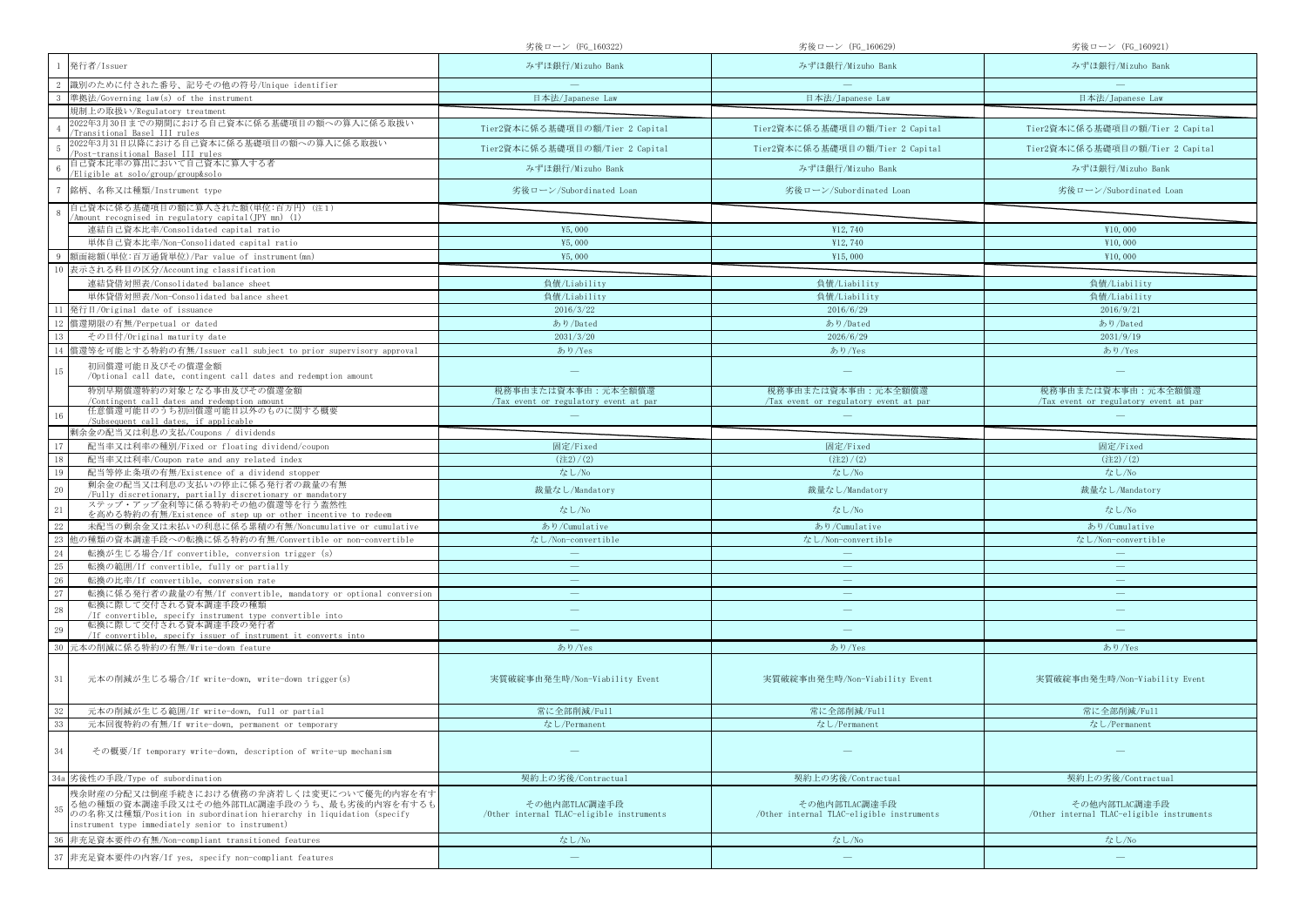|                                                                                                                                                                                                                             | 劣後ローン(FG_170628)                                           | 劣後ローン(FG_170629)                                            | 劣後ローン (FG_180328)                                          |
|-----------------------------------------------------------------------------------------------------------------------------------------------------------------------------------------------------------------------------|------------------------------------------------------------|-------------------------------------------------------------|------------------------------------------------------------|
| 発行者/Issuer                                                                                                                                                                                                                  | みずほ銀行/Mizuho Bank                                          | みずほ銀行/Mizuho Bank                                           | みずほ銀行/Mizuho Bank                                          |
| 識別のために付された番号、記号その他の符号/Unique identifier                                                                                                                                                                                     |                                                            |                                                             |                                                            |
| 準拠法/Governing law(s) of the instrument                                                                                                                                                                                      | 日本法/Japanese Law                                           | 日本法/Japanese Law                                            | 日本法/Japanese Law                                           |
| 規制上の取扱い/Regulatory treatment                                                                                                                                                                                                |                                                            |                                                             |                                                            |
| 2022年3月30日までの期間における自己資本に係る基礎項目の額への算入に係る取扱い<br>Transitional Basel III rules                                                                                                                                                  | Tier2資本に係る基礎項目の額/Tier 2 Capital                            | Tier2資本に係る基礎項目の額/Tier 2 Capital                             | Tier2資本に係る基礎項目の額/Tier 2 Capital                            |
| 2022年3月31日以降における自己資本に係る基礎項目の額への算入に係る取扱い<br>Post-transitional Basel III rules                                                                                                                                                | Tier2資本に係る基礎項目の額/Tier 2 Capital                            | Tier2資本に係る基礎項目の額/Tier 2 Capital                             | Tier2資本に係る基礎項目の額/Tier 2 Capital                            |
| 自己資本比率の算出において自己資本に算入する者<br>Eligible at solo/group/group&solo                                                                                                                                                                | みずほ銀行/Mizuho Bank                                          | みずほ銀行/Mizuho Bank                                           | みずほ銀行/Mizuho Bank                                          |
| 銘柄、名称又は種類/Instrument type                                                                                                                                                                                                   | 劣後ローン/Subordinated Loan                                    | 劣後ローン/Subordinated Loan                                     | 劣後ローン/Subordinated Loan                                    |
| 自己資本に係る基礎項目の額に算入された額(単位:百万円)(注1)<br>'Amount recognised in regulatory capital(JPY mn) (1)                                                                                                                                    |                                                            |                                                             |                                                            |
| 連結自己資本比率/Consolidated capital ratio                                                                                                                                                                                         | ¥10,000                                                    | ¥20,000                                                     | ¥5,000                                                     |
| 単体自己資本比率/Non-Consolidated capital ratio                                                                                                                                                                                     | ¥10,000                                                    | ¥20,000                                                     | ¥5,000                                                     |
| 額面総額(単位:百万通貨単位)/Par value of instrument(mn)                                                                                                                                                                                 | ¥10,000                                                    | ¥20,000                                                     | ¥5,000                                                     |
| 表示される科目の区分/Accounting classification                                                                                                                                                                                        |                                                            |                                                             |                                                            |
| 連結貸借対照表/Consolidated balance sheet                                                                                                                                                                                          | 負債/Liability                                               | 負債/Liability                                                | 負債/Liability                                               |
| 単体貸借対照表/Non-Consolidated balance sheet                                                                                                                                                                                      | 負債/Liability                                               | 負債/Liability                                                | 負債/Liability                                               |
| 発行日/Original date of issuance                                                                                                                                                                                               | 2017/6/28                                                  | 2017/6/29                                                   | 2018/3/28                                                  |
| 償還期限の有無/Perpetual or dated                                                                                                                                                                                                  | あり/Dated                                                   | あり/Dated                                                    | あり/Dated                                                   |
| その日付/Original maturity date                                                                                                                                                                                                 | 2027/6/28                                                  | 2032/6/29                                                   | 2028/3/28                                                  |
| 償還等を可能とする特約の有無/Issuer call subject to prior supervisory approval                                                                                                                                                            | あり/Yes                                                     | あり/Yes                                                      | あり/Yes                                                     |
| 初回償還可能日及びその償還金額<br>15<br>/Optional call date, contingent call dates and redemption amount                                                                                                                                   |                                                            |                                                             |                                                            |
| 特別早期償還特約の対象となる事由及びその償還金額<br>/Contingent call dates and redemption amount                                                                                                                                                    | 税務事由または資本事由:元本全額償還<br>Tax event or regulatory event at par | 税務事由または資本事由:元本全額償還<br>/Tax event or regulatory event at par | 税務事由または資本事由:元本全額償還<br>Tax event or regulatory event at par |
| 任意償還可能日のうち初回償還可能日以外のものに関する概要<br>/Subsequent call dates, if applicable                                                                                                                                                       |                                                            |                                                             |                                                            |
| 剰余金の配当又は利息の支払/Coupons / dividends                                                                                                                                                                                           |                                                            |                                                             |                                                            |
| 配当率又は利率の種別/Fixed or floating dividend/coupon                                                                                                                                                                                | 固定/Fixed                                                   | 固定/Fixed                                                    | 固定/Fixed                                                   |
| 配当率又は利率/Coupon rate and any related index                                                                                                                                                                                   | (22)/(2)                                                   | $(\pm 2)/(2)$                                               | (22)/(2)                                                   |
| 配当等停止条項の有無/Existence of a dividend stopper<br>19                                                                                                                                                                            | なし/No                                                      | なし/No                                                       | なし/No                                                      |
| 剰余金の配当又は利息の支払いの停止に係る発行者の裁量の有無<br>20<br>/Fully discretionary, partially discretionary or mandatory                                                                                                                           | 裁量なし/Mandatory                                             | 裁量なし/Mandatory                                              | 裁量なし/Mandatory                                             |
| ステップ・アップ金利等に係る特約その他の償還等を行う蓋然性<br>21<br>を高める特約の有無/Existence of step up or other incentive to redeem                                                                                                                          | なし/No                                                      | なし/No                                                       | なし/No                                                      |
| 未配当の剰余金又は未払いの利息に係る累積の有無/Noncumulative or cumulative                                                                                                                                                                         | あり/Cumulative                                              | あり/Cumulative                                               | あり/Cumulative                                              |
| 23<br>也の種類の資本調達手段への転換に係る特約の有無/Convertible or non-convertible                                                                                                                                                                | なし/Non-convertible                                         | なし/Non-convertible                                          | なし/Non-convertible                                         |
| 24<br>転換が生じる場合/If convertible, conversion trigger (s)                                                                                                                                                                       |                                                            |                                                             |                                                            |
| 25<br>転換の範囲/If convertible, fully or partially                                                                                                                                                                              |                                                            | $\overline{\phantom{m}}$                                    | $\overline{\phantom{0}}$                                   |
| 26<br>転換の比率/If convertible, conversion rate                                                                                                                                                                                 | $\overline{\phantom{m}}$                                   | $\overline{\phantom{m}}$                                    | $\overline{\phantom{m}}$                                   |
| 27<br>転換に係る発行者の裁量の有無/If convertible, mandatory or optional conversion                                                                                                                                                       |                                                            | $\overline{\phantom{0}}$                                    |                                                            |
| 転換に際して交付される資本調達手段の種類<br>28<br>/If convertible, specify instrument type convertible into                                                                                                                                     |                                                            | $\overline{\phantom{m}}$                                    |                                                            |
| 転換に際して交付される資本調達手段の発行者<br>29<br>/If convertible, specify issuer of instrument it converts into                                                                                                                               |                                                            |                                                             |                                                            |
| 元本の削減に係る特約の有無/Write-down feature                                                                                                                                                                                            | あり/Yes                                                     | あり/Yes                                                      | あり/Yes                                                     |
| $31\,$<br>元本の削減が生じる場合/If write-down, write-down trigger(s)                                                                                                                                                                  | 実質破綻事由発生時/Non-Viability Event                              | 実質破綻事由発生時/Non-Viability Event                               | 実質破綻事由発生時/Non-Viability Event                              |
| 元本の削減が生じる範囲/If write-down, full or partial                                                                                                                                                                                  | 常に全部削減/Full                                                | 常に全部削減/Full                                                 | 常に全部削減/Full                                                |
| 元本回復特約の有無/If write-down, permanent or temporary                                                                                                                                                                             | なし/Permanent                                               | なし/Permanent                                                | なし/Permanent                                               |
|                                                                                                                                                                                                                             |                                                            |                                                             |                                                            |
| 34<br>その概要/If temporary write-down, description of write-up mechanism                                                                                                                                                       |                                                            |                                                             |                                                            |
| 劣後性の手段/Type of subordination<br>34a                                                                                                                                                                                         | 契約上の劣後/Contractual                                         | 契約上の劣後/Contractual                                          | 契約上の劣後/Contractual                                         |
| 残余財産の分配又は倒産手続きにおける債務の弁済若しくは変更について優先的内容を有す<br>る他の種類の資本調達手段又はその他外部TLAC調達手段のうち、最も劣後的内容を有するも<br>35<br>のの名称又は種類/Position in subordination hierarchy in liquidation (specify<br>instrument type immediately senior to instrument) | その他内部TLAC調達手段<br>/Other internal TLAC-eligible instruments | その他内部TLAC調達手段<br>/Other internal TLAC-eligible instruments  | その他内部TLAC調達手段<br>/Other internal TLAC-eligible instruments |
| 非充足資本要件の有無/Non-compliant transitioned features                                                                                                                                                                              | なし/No                                                      | なし/No                                                       | なし/No                                                      |
| 非充足資本要件の内容/If yes, specify non-compliant features                                                                                                                                                                           | $\overline{\phantom{m}}$                                   | $\qquad \qquad =$                                           |                                                            |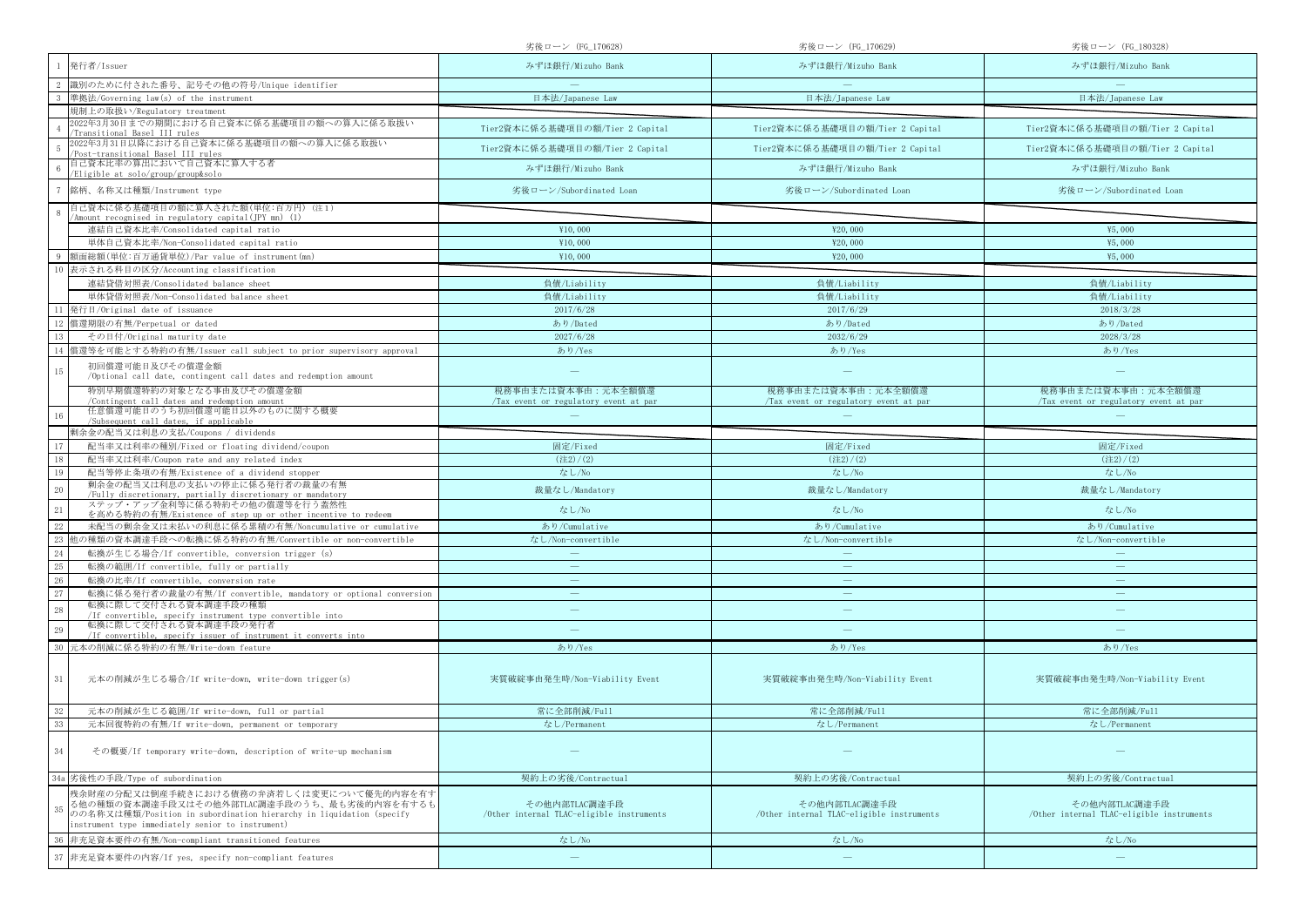|                                                                                                                                                                                                                             | 劣後ローン (FG_181011)                                          | 劣後ローン(FG_191031)                                            | 劣後ローン (FG_201030)                                           |
|-----------------------------------------------------------------------------------------------------------------------------------------------------------------------------------------------------------------------------|------------------------------------------------------------|-------------------------------------------------------------|-------------------------------------------------------------|
| 発行者/Issuer                                                                                                                                                                                                                  | みずほ銀行/Mizuho Bank                                          | みずほ銀行/Mizuho Bank                                           | みずほ銀行/Mizuho Bank                                           |
| 識別のために付された番号、記号その他の符号/Unique identifier                                                                                                                                                                                     |                                                            |                                                             |                                                             |
| 準拠法/Governing law(s) of the instrument                                                                                                                                                                                      | 日本法/Japanese Law                                           | 日本法/Japanese Law                                            | 日本法/Japanese Law                                            |
| 規制上の取扱い/Regulatory treatment                                                                                                                                                                                                |                                                            |                                                             |                                                             |
| 2022年3月30日までの期間における自己資本に係る基礎項目の額への算入に係る取扱い<br>Transitional Basel III rules                                                                                                                                                  | Tier2資本に係る基礎項目の額/Tier 2 Capital                            | Tier2資本に係る基礎項目の額/Tier 2 Capital                             | Tier2資本に係る基礎項目の額/Tier 2 Capital                             |
| 2022年3月31日以降における自己資本に係る基礎項目の額への算入に係る取扱い<br>Post-transitional Basel III rules                                                                                                                                                | Tier2資本に係る基礎項目の額/Tier 2 Capital                            | Tier2資本に係る基礎項目の額/Tier 2 Capital                             | Tier2資本に係る基礎項目の額/Tier 2 Capital                             |
| 自己資本比率の算出において自己資本に算入する者<br>Eligible at solo/group/group&solo                                                                                                                                                                | みずほ銀行/Mizuho Bank                                          | みずほ銀行/Mizuho Bank                                           | みずほ銀行/Mizuho Bank                                           |
| 銘柄、名称又は種類/Instrument type                                                                                                                                                                                                   | 劣後ローン/Subordinated Loan                                    | 劣後ローン/Subordinated Loan                                     | 劣後ローン/Subordinated Loan                                     |
| 自己資本に係る基礎項目の額に算入された額(単位:百万円)(注1)<br>'Amount recognised in regulatory capital(JPY mn) (1)                                                                                                                                    |                                                            |                                                             |                                                             |
| 連結自己資本比率/Consolidated capital ratio                                                                                                                                                                                         | ¥10,000                                                    | ¥15,000                                                     | ¥10,000                                                     |
| 単体自己資本比率/Non-Consolidated capital ratio                                                                                                                                                                                     | ¥10,000                                                    | ¥15,000                                                     | ¥10,000                                                     |
| 額面総額(単位:百万通貨単位)/Par value of instrument(mn)                                                                                                                                                                                 | ¥10,000                                                    | ¥15,000                                                     | ¥10,000                                                     |
| 表示される科目の区分/Accounting classification                                                                                                                                                                                        |                                                            |                                                             |                                                             |
| 連結貸借対照表/Consolidated balance sheet                                                                                                                                                                                          | 負債/Liability                                               | 負債/Liability                                                | 負債/Liability                                                |
| 単体貸借対照表/Non-Consolidated balance sheet                                                                                                                                                                                      | 負債/Liability                                               | 負債/Liability                                                | 負債/Liability                                                |
| 発行日/Original date of issuance                                                                                                                                                                                               | 2018/10/11                                                 | 2019/10/31                                                  | 2020/10/30                                                  |
| 償還期限の有無/Perpetual or dated                                                                                                                                                                                                  | あり/Dated                                                   | あり/Dated                                                    | あり/Dated                                                    |
| その日付/Original maturity date                                                                                                                                                                                                 | 2033/10/11                                                 | 2034/10/31                                                  | 2030/10/30                                                  |
| 償還等を可能とする特約の有無/Issuer call subject to prior supervisory approval                                                                                                                                                            | あり/Yes                                                     | あり/Yes                                                      | あり/Yes                                                      |
| 初回償還可能日及びその償還金額<br>15<br>/Optional call date, contingent call dates and redemption amount                                                                                                                                   |                                                            |                                                             |                                                             |
| 特別早期償還特約の対象となる事由及びその償還金額<br>/Contingent call dates and redemption amount                                                                                                                                                    | 税務事由または資本事由:元本全額償還<br>Tax event or regulatory event at par | 税務事由または資本事由:元本全額償還<br>/Tax event or regulatory event at par | 税務事由または資本事由:元本全額償還<br>/Tax event or regulatory event at par |
| 任意償還可能日のうち初回償還可能日以外のものに関する概要<br>/Subsequent call dates, if applicable                                                                                                                                                       |                                                            |                                                             |                                                             |
| 剰余金の配当又は利息の支払/Coupons / dividends                                                                                                                                                                                           |                                                            |                                                             |                                                             |
| 配当率又は利率の種別/Fixed or floating dividend/coupon                                                                                                                                                                                | 固定/Fixed                                                   | 固定/Fixed                                                    | 固定/Fixed                                                    |
| 18<br>配当率又は利率/Coupon rate and any related index                                                                                                                                                                             | (22)/(2)                                                   | $(\pm 2) / (2)$                                             | $(\pm 2)/(2)$                                               |
| 配当等停止条項の有無/Existence of a dividend stopper<br>19                                                                                                                                                                            | なし/No                                                      | なし/No                                                       | なし/No                                                       |
| 剰余金の配当又は利息の支払いの停止に係る発行者の裁量の有無<br>$20\,$<br>/Fully discretionary, partially discretionary or mandatory                                                                                                                       | 裁量なし/Mandatory                                             | 裁量なし/Mandatory                                              | 裁量なし/Mandatory                                              |
| ステップ・アップ金利等に係る特約その他の償還等を行う蓋然性<br>21<br>を高める特約の有無/Existence of step up or other incentive to redeem                                                                                                                          | なし/No                                                      | なし/No                                                       | なし/No                                                       |
| 未配当の剰余金又は未払いの利息に係る累積の有無/Noncumulative or cumulative                                                                                                                                                                         | あり/Cumulative                                              | あり/Cumulative                                               | あり/Cumulative                                               |
| 也の種類の資本調達手段への転換に係る特約の有無/Convertible or non-convertible<br>23                                                                                                                                                                | なし/Non-convertible                                         | なし/Non-convertible                                          | なし/Non-convertible                                          |
| 24<br>転換が生じる場合/If convertible, conversion trigger (s)                                                                                                                                                                       |                                                            |                                                             |                                                             |
| 25<br>転換の範囲/If convertible, fully or partially                                                                                                                                                                              |                                                            |                                                             |                                                             |
| 26<br>転換の比率/If convertible, conversion rate                                                                                                                                                                                 | $\overline{\phantom{m}}$                                   | $\overline{\phantom{m}}$                                    | $\overline{\phantom{m}}$                                    |
| 27<br>転換に係る発行者の裁量の有無/If convertible, mandatory or optional conversion                                                                                                                                                       |                                                            |                                                             |                                                             |
| 転換に際して交付される資本調達手段の種類<br>28<br>/If convertible, specify instrument type convertible into                                                                                                                                     |                                                            | $\qquad \qquad -$                                           | $\qquad \qquad$                                             |
| 転換に際して交付される資本調達手段の発行者<br>29<br>/If convertible, specify issuer of instrument it converts into                                                                                                                               |                                                            |                                                             |                                                             |
| 元本の削減に係る特約の有無/Write-down feature                                                                                                                                                                                            | あり/Yes                                                     | あり/Yes                                                      | あり/Yes                                                      |
|                                                                                                                                                                                                                             |                                                            |                                                             |                                                             |
| $31\,$<br>元本の削減が生じる場合/If write-down, write-down trigger(s)                                                                                                                                                                  | 実質破綻事由発生時/Non-Viability Event                              | 実質破綻事由発生時/Non-Viability Event                               | 実質破綻事由発生時/Non-Viability Event                               |
| 元本の削減が生じる範囲/If write-down, full or partial                                                                                                                                                                                  | 常に全部削減/Full                                                | 常に全部削減/Full                                                 | 常に全部削減/Full                                                 |
| 33<br>元本回復特約の有無/If write-down, permanent or temporary                                                                                                                                                                       | なし/Permanent                                               | なし/Permanent                                                | なし/Permanent                                                |
| 34<br>その概要/If temporary write-down, description of write-up mechanism                                                                                                                                                       |                                                            |                                                             |                                                             |
| 劣後性の手段/Type of subordination<br>34a                                                                                                                                                                                         | 契約上の劣後/Contractual                                         | 契約上の劣後/Contractual                                          | 契約上の劣後/Contractual                                          |
| 残余財産の分配又は倒産手続きにおける債務の弁済若しくは変更について優先的内容を有す<br>る他の種類の資本調達手段又はその他外部TLAC調達手段のうち、最も劣後的内容を有するも<br>35<br>のの名称又は種類/Position in subordination hierarchy in liquidation (specify<br>instrument type immediately senior to instrument) | その他内部TLAC調達手段<br>/Other internal TLAC-eligible instruments | その他内部TLAC調達手段<br>/Other internal TLAC-eligible instruments  | その他内部TLAC調達手段<br>/Other internal TLAC-eligible instruments  |
| 非充足資本要件の有無/Non-compliant transitioned features                                                                                                                                                                              | なし/No                                                      | なし/No                                                       | なし/No                                                       |
| 非充足資本要件の内容/If yes, specify non-compliant features                                                                                                                                                                           | $\overline{\phantom{m}}$                                   | $\qquad \qquad -$                                           |                                                             |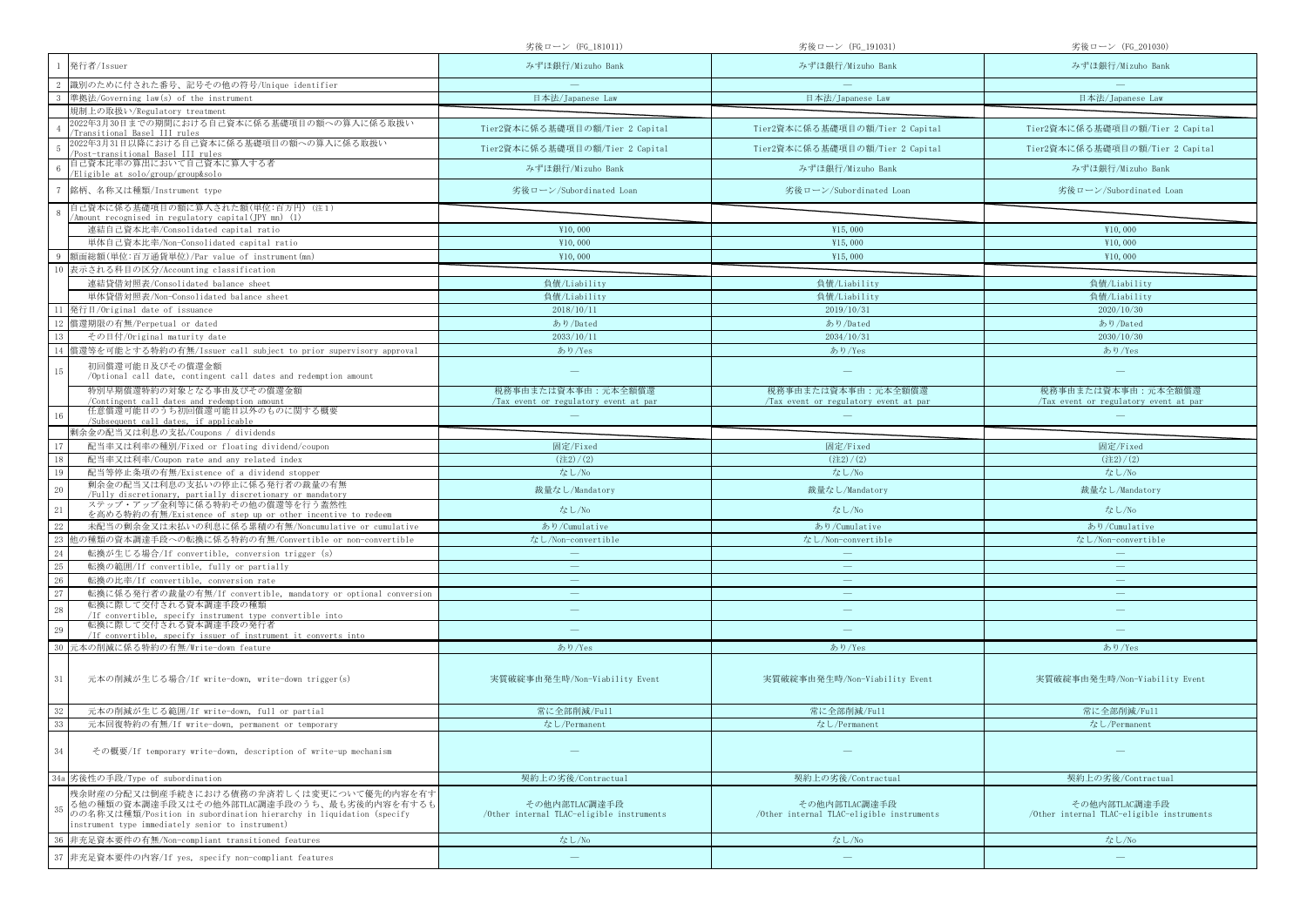|          |                                                                                                                                                                                                                       | 劣後ローン(FG_201216)                                           | 劣後ローン (FG_211224)                                          |
|----------|-----------------------------------------------------------------------------------------------------------------------------------------------------------------------------------------------------------------------|------------------------------------------------------------|------------------------------------------------------------|
|          | 発行者/Issuer                                                                                                                                                                                                            | みずほ銀行/Mizuho Bank                                          | みずほ銀行/Mizuho Bank                                          |
|          | 識別のために付された番号、記号その他の符号/Unique identifier                                                                                                                                                                               |                                                            |                                                            |
|          | 準拠法/Governing law(s) of the instrument                                                                                                                                                                                | 日本法/Japanese Law                                           | 日本法/Japanese Law                                           |
|          | 規制上の取扱い/Regulatory treatment                                                                                                                                                                                          |                                                            |                                                            |
|          | 2022年3月30日までの期間における自己資本に係る基礎項目の額への算入に係る取扱い<br>Transitional Basel III rules                                                                                                                                            | Tier2資本に係る基礎項目の額/Tier 2 Capital                            | Tier2資本に係る基礎項目の額/Tier 2 Capital                            |
|          | 2022年3月31日以降における自己資本に係る基礎項目の額への算入に係る取扱い<br>Post-transitional Basel III rules                                                                                                                                          | Tier2資本に係る基礎項目の額/Tier 2 Capital                            | Tier2資本に係る基礎項目の額/Tier 2 Capital                            |
|          | 自己資本比率の算出において自己資本に算入する者<br>/Eligible at solo/group/group&solo                                                                                                                                                         | みずほ銀行/Mizuho Bank                                          | みずほ銀行/Mizuho Bank                                          |
|          | 銘柄、名称又は種類/Instrument type                                                                                                                                                                                             | 劣後ローン/Subordinated Loan                                    | 劣後ローン/Subordinated Loan                                    |
|          | 自己資本に係る基礎項目の額に算入された額(単位:百万円) (注1)                                                                                                                                                                                     |                                                            |                                                            |
|          | /Amount recognised in regulatory capital(JPY mn) (1)                                                                                                                                                                  |                                                            |                                                            |
|          | 連結自己資本比率/Consolidated capital ratio                                                                                                                                                                                   | ¥5,000                                                     | ¥10,000                                                    |
|          | 単体自己資本比率/Non-Consolidated capital ratio                                                                                                                                                                               | ¥5,000                                                     | ¥10,000                                                    |
|          | 額面総額(単位:百万通貨単位)/Par value of instrument(mn)                                                                                                                                                                           | ¥5,000                                                     | ¥10,000                                                    |
| 10       | 表示される科目の区分/Accounting classification                                                                                                                                                                                  |                                                            |                                                            |
|          | 連結貸借対照表/Consolidated balance sheet                                                                                                                                                                                    | 負債/Liability                                               | 負債/Liability                                               |
|          | 単体貸借対照表/Non-Consolidated balance sheet                                                                                                                                                                                | 負債/Liability                                               | 負債/Liability                                               |
|          | 11 発行日/Original date of issuance                                                                                                                                                                                      | 2020/12/16                                                 | 2021/12/24                                                 |
| 12       | 償還期限の有無/Perpetual or dated                                                                                                                                                                                            | あり/Dated                                                   | あり/Dated                                                   |
| 13       | その日付/Original maturity date                                                                                                                                                                                           | 2030/12/16                                                 | 2031/12/24                                                 |
| 14       | 償還等を可能とする特約の有無/Issuer call subject to prior supervisory approval                                                                                                                                                      | あり/Yes                                                     | あり/Yes                                                     |
| 15       | 初回償還可能日及びその償還金額<br>/Optional call date, contingent call dates and redemption amount                                                                                                                                   |                                                            |                                                            |
|          | 特別早期償還特約の対象となる事由及びその償還金額                                                                                                                                                                                              | 税務事由または資本事由:元本全額償還                                         | 税務事由または資本事由:元本全額償還                                         |
| 16       | /Contingent call dates and redemption amount<br>任意償還可能日のうち初回償還可能日以外のものに関する概要                                                                                                                                          | Tax event or regulatory event at par                       | Tax event or regulatory event at par                       |
|          | /Subsequent call dates, if applicable<br>剰余金の配当又は利息の支払/Coupons / dividends                                                                                                                                            |                                                            |                                                            |
| 17       | 配当率又は利率の種別/Fixed or floating dividend/coupon                                                                                                                                                                          | 固定/Fixed                                                   | 固定/Fixed                                                   |
|          |                                                                                                                                                                                                                       |                                                            |                                                            |
|          |                                                                                                                                                                                                                       |                                                            |                                                            |
| 18       | 配当率又は利率/Coupon rate and any related index                                                                                                                                                                             | $(\pm 2)/(2)$                                              | $(\pm 2)/(2)$                                              |
| 19       | 配当等停止条項の有無/Existence of a dividend stopper<br>剰余金の配当又は利息の支払いの停止に係る発行者の裁量の有無                                                                                                                                           | なし/No                                                      | なし/No                                                      |
| $20\,$   | /Fully discretionary, partially discretionary or mandatory                                                                                                                                                            | 裁量なし/Mandatory                                             | 裁量なし/Mandatory                                             |
| 21       | ステップ・アップ金利等に係る特約その他の償還等を行う蓋然性<br>を高める特約の有無/Existence of step up or other incentive to redeem                                                                                                                          | なし/No                                                      | なし/No                                                      |
| 22       | 未配当の剰余金又は未払いの利息に係る累積の有無/Noncumulative or cumulative                                                                                                                                                                   | あり/Cumulative                                              | あり/Cumulative                                              |
| 23       | 他の種類の資本調達手段への転換に係る特約の有無/Convertible or non-convertible                                                                                                                                                                | なし/Non-convertible                                         | なし/Non-convertible                                         |
| 24       | 転換が生じる場合/If convertible, conversion trigger (s)                                                                                                                                                                       |                                                            |                                                            |
| $25\,$   | 転換の範囲/If convertible, fully or partially                                                                                                                                                                              | $\qquad \qquad -$                                          | $\overline{\phantom{m}}$                                   |
| 26       | 転換の比率/If convertible, conversion rate                                                                                                                                                                                 | $\qquad \qquad -$                                          | $\qquad \qquad -$                                          |
| 27       | 転換に係る発行者の裁量の有無/If convertible, mandatory or optional conversion                                                                                                                                                       | $\overline{\phantom{0}}$                                   |                                                            |
| $\bf 28$ | 転換に際して交付される資本調達手段の種類<br>/If convertible, specify instrument type convertible into                                                                                                                                     |                                                            |                                                            |
| 29       | 転換に際して交付される資本調達手段の発行者<br>/If convertible, specify issuer of instrument it converts into                                                                                                                               |                                                            |                                                            |
| 30       | 元本の削減に係る特約の有無/Write-down feature                                                                                                                                                                                      | あり/Yes                                                     | あり/Yes                                                     |
| 31       | 元本の削減が生じる場合/If write-down, write-down trigger(s)                                                                                                                                                                      | 実質破綻事由発生時/Non-Viability Event                              | 実質破綻事由発生時/Non-Viability Event                              |
| 32       | 元本の削減が生じる範囲/If write-down, full or partial                                                                                                                                                                            | 常に全部削減/Full                                                | 常に全部削減/Full                                                |
| 33       | 元本回復特約の有無/If write-down, permanent or temporary                                                                                                                                                                       | なし/Permanent                                               | なし/Permanent                                               |
| 34       | その概要/If temporary write-down, description of write-up mechanism                                                                                                                                                       |                                                            |                                                            |
|          | 34a 劣後性の手段/Type of subordination                                                                                                                                                                                      | 契約上の劣後/Contractual                                         | 契約上の劣後/Contractual                                         |
| 35       | 残余財産の分配又は倒産手続きにおける債務の弁済若しくは変更について優先的内容を有す<br>る他の種類の資本調達手段又はその他外部TLAC調達手段のうち、最も劣後的内容を有するも<br>のの名称又は種類/Position in subordination hierarchy in liquidation (specify<br>instrument type immediately senior to instrument) | その他内部TLAC調達手段<br>/Other internal TLAC-eligible instruments | その他内部TLAC調達手段<br>/Other internal TLAC-eligible instruments |
| 36       | 非充足資本要件の有無/Non-compliant transitioned features                                                                                                                                                                        | なし/No                                                      | なし/No                                                      |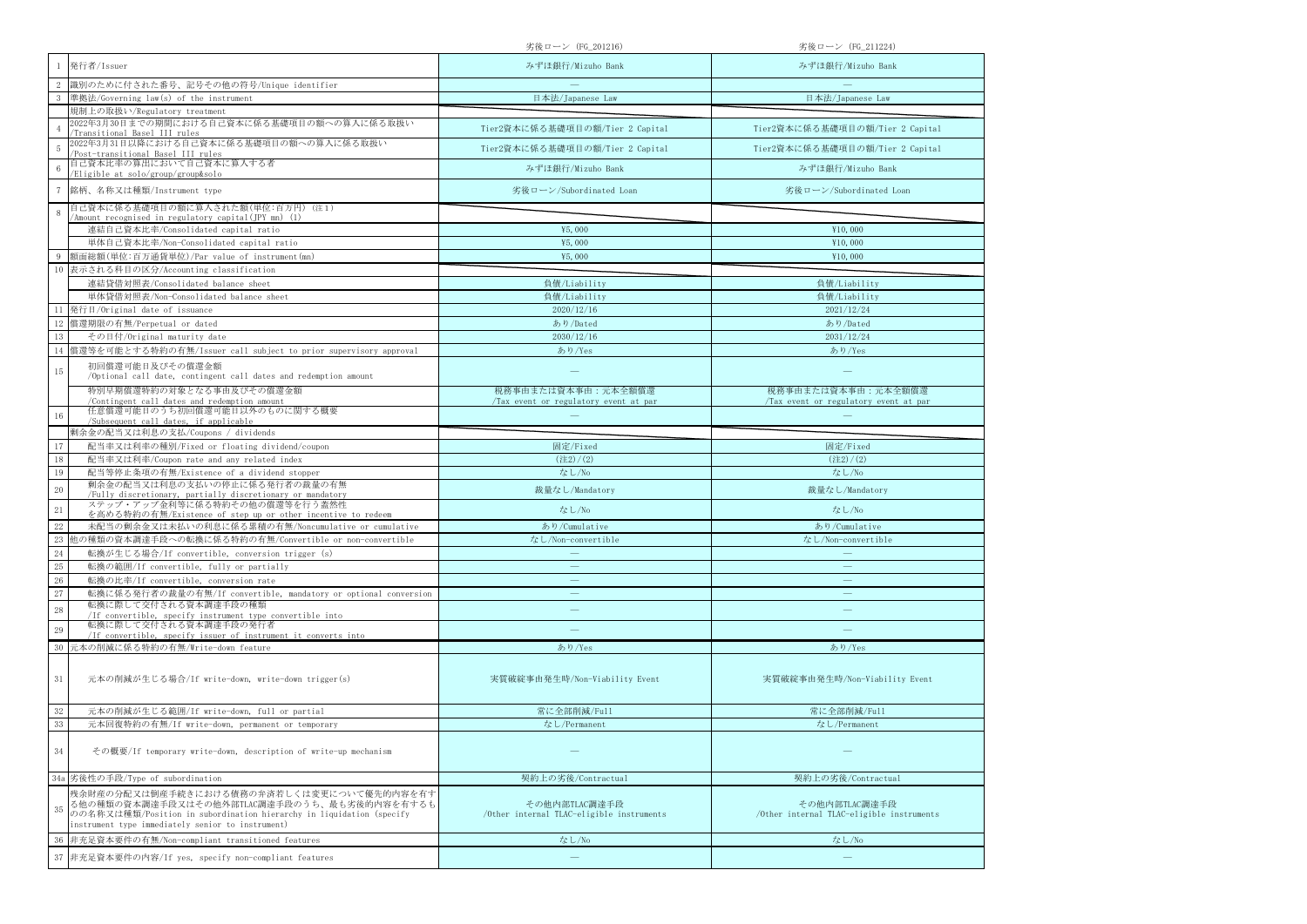## ≪契約内容の詳細≫

以下、当行の自己資本に算入される資本調達手段について、前掲の表にない主な契約内容を記載しております。

| 【債務者:みずほ銀行】永久劣後ローン           |                                                                                                                                                                                                                                                                                                                                                                                                                           |
|------------------------------|---------------------------------------------------------------------------------------------------------------------------------------------------------------------------------------------------------------------------------------------------------------------------------------------------------------------------------------------------------------------------------------------------------------------------|
| 特別早期償還特約の対象となる事由及びそ<br>の償還金額 | 税務事由または資本事由が発生し、かつ当該事由が継続している場合、あらかじめ金融庁長官の確認を受けたうえで、残存する元金の全額(一部は不<br>可)を、弁済期日までの経過利息を付して、弁済できる。ただし、以下の「元本の削減に係る特約」および「元本回復特約」に従う。                                                                                                                                                                                                                                                                                       |
| 利払停止特約の概要                    | (1) 任意利払停止<br> 債務者は、本劣後債務の利息の支払を行わないことが必要であるとその完全な裁量により判断する場合には、各利払日において、本劣後債務の利息の<br> 全部または一部の支払を行わないことができる。この場合、債務者はその直前の配当の基準日に係る株式配当を行う旨の取締役会の決議等を行わな<br>$V_{\alpha}$                                                                                                                                                                                                                                                 |
|                              | (2) 利払可能額制限<br> 債務者が利払日に支払うべき本劣後債務の利息の額は、利払可能額を限度とし、債務者は当該限度額を超える金額について、本劣後債務の利息の支払<br>を行わない。<br> 利払可能額とは、ある利払日における債務者の会社法上の分配可能額から、当該利払日の属する事業年度の初日以降当該利払日の前日までに支払われ<br> た本劣後債務、同順位証券および劣後証券の配当および利息の総額を控除して得られる調整後分配可能額を、当該利払日に支払うべき各本劣後債務の<br>利息および各同順位証券の配当または利息の額で按分して算出される額のうち、各本劣後債務に係る按分額をいう。<br> 同順位証券とは、債務者の債務で、利息に係る権利について本劣後債務と実質的に同じ条件を付されたもの等をいう。<br>劣後証券とは、債務者の債務で、利息に係る権利について本劣後債務に実質的に劣後する条件を付されたもの等をいう。 |
|                              | 上記(1)または(2)に基づき支払われなかった本劣後債務の利息は繰り延べられず、当該利息の支払義務の効力は将来に向かって消滅する。                                                                                                                                                                                                                                                                                                                                                         |
| 元本の削減に係る特約(債務免除特約)の<br>概要    | (1) 損失吸収事由に係る債務免除<br> 債務者が報告または公表する単体普通株式等Tier1比率または連結普通株式等Tier1比率が5.125%を下回った場合、本劣後債務の元金のうち、本劣後<br> 債務および他の負債性その他Tier1資本調達手段等の全部または一部の免除または普通株転換により債務者の単体普通株式等Tier1比率および連結普通<br>株式等Tier1比率が5.125%を上回ることとなるために必要な額として、債務者が金融庁その他の監督当局と協議のうえ決定する額を、各本劣後債務の<br>元金額および他の各負債性その他Tier1資本調達手段等の元金額で按分して算出される額のうち、各本劣後債務に係る按分額、ならびに当該金額の元<br> 金に応じた利息について、債務者は本劣後債務に基づく元利金の支払義務を免除される。                                           |
|                              | (2) 実質破綻事由に係る債務免除<br> 内閣総理大臣が、債務者について、預金保険法第102条第1項第2号に定める措置である第二号措置もしくは同項第3号に定める措置である第三号措置ま<br> たは同法第126条の2第1項第2号に定める措置である特定第二号措置を講ずる必要がある旨の認定を行った場合、債務者は、本劣後債務に基づく元利金 <br>の支払義務を免除される。                                                                                                                                                                                                                                  |
|                              | (3) 倒産手続開始事由に係る債務免除<br> 債務者について、倒産手続の開始の決定等が行われた場合、債務者は、本劣後債務に基づく元利金の支払義務を免除される。                                                                                                                                                                                                                                                                                                                                          |
| 元本回復特約の概要                    | 損失吸収事由の発生により、本劣後債務に基づく元金の一部の支払義務が免除されている場合において、元金回復事由が生じた場合、債務者が金融庁<br> その他の監督当局との協議のうえ決定する額について、支払義務の免除の効力は将来に向かって消滅する。<br> 元金回復事由とは、元金回復がなされた直後においても、十分に高い水準の単体普通株式等Tier1比率および連結普通株式等Tier1比率が維持されるこ<br> とについて、あらかじめ金融庁その他の監督当局の確認を受けたうえで、債務者が元金の支払義務の免除の効力を将来に向かって消滅させることを決<br>定した場合をいう。                                                                                                                                |
| 劣後特約の概要                      | 本劣後債務は、債務者の清算手続(特別清算手続を除く。)における債務の支払に関し、債務者の一般債権者およびTier2資本に係る劣後債権者に劣<br>後する。                                                                                                                                                                                                                                                                                                                                             |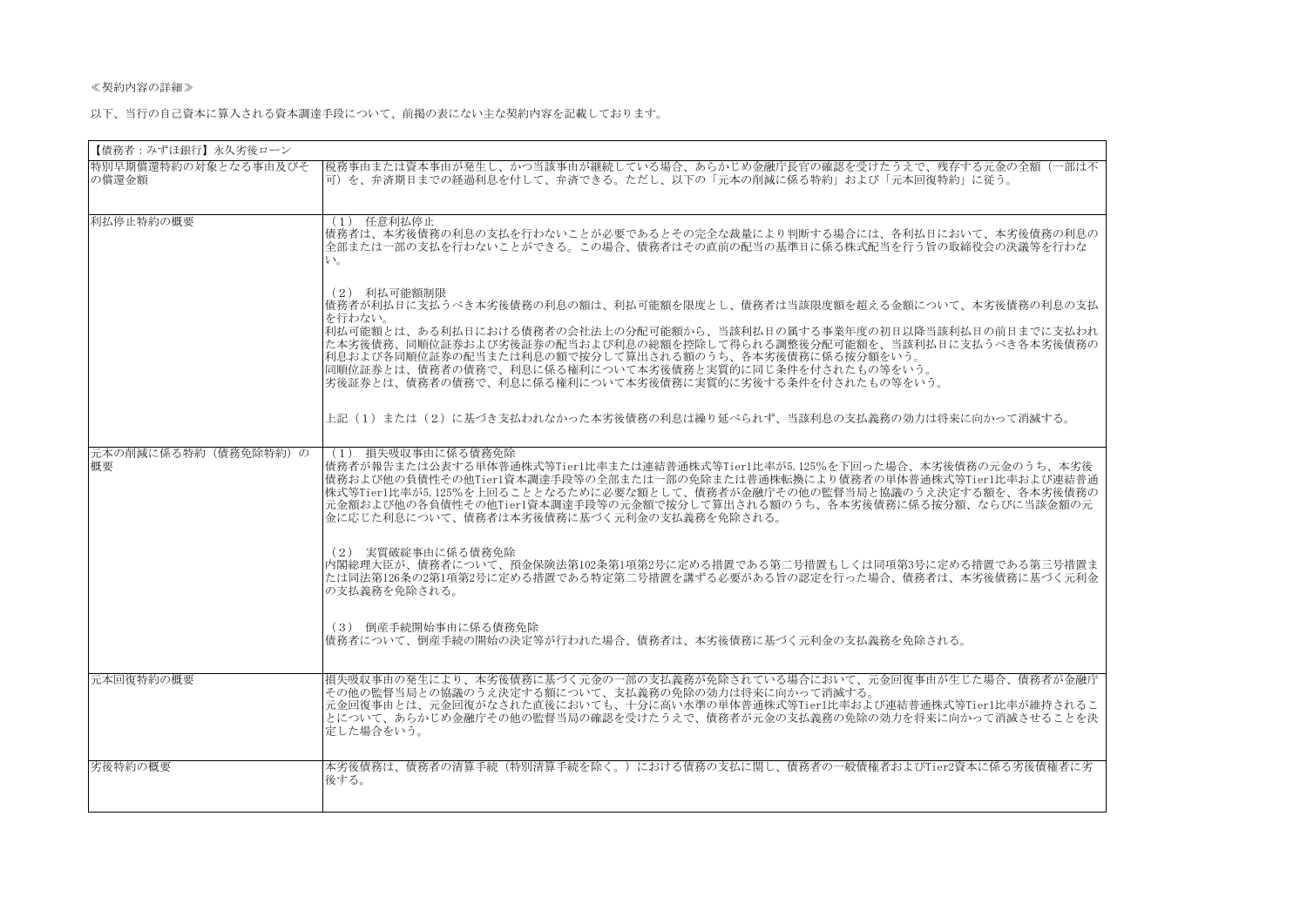| 【債務者:みずほ銀行】劣後ローン             |                                                                                                                                                                                                                                         |
|------------------------------|-----------------------------------------------------------------------------------------------------------------------------------------------------------------------------------------------------------------------------------------|
| 特別早期償還特約の対象となる事由及びそ<br>の償還金額 | 税務事由または資本事由が発生し、かつ当該事由が継続している場合、あらかじめ金融庁長官の確認を受けたうえで、残存する元本の全部(一部は不<br> 可)を、期限前弁済日までの経過利息を付して、弁済できる。                                                                                                                                    |
| 元本の削減に係る特約の概要                | 内閣総理大臣が、債務者について、預金保険法第102条第1項第2号に定める措置である第二号措置もしくは同項第3号に定める措置である第三号措置ま<br> たは同法第126条の2第1項第2号に定める措置である特定第二号措置を講ずる必要がある旨の認定を行った場合、債務者は、本劣後債務に基づく元利金<br> の支払義務を免除される。                                                                      |
| 劣後特約の概要                      | 本劣後債務の弁済および利息の支払いは、債務者につき破産手続開始、会社更生手続開始または民事再生手続開始の決定があり、あるいは日本法によ<br> らない破産手続、会社更生手続、民事再生手続またはこれらに準ずる手続が外国において行われる場合、本劣後債務に基づく元利金の支払請求権の効<br> 力は、本劣後債務に基づく債権と同順位もしくは劣後する、または、その旨規定された債権を除くすべての債権が、その確定した債権額について全額 <br>の弁済を受けたときに発生する。 |

| 【債務者:みずほ銀行】劣後ローン(MFGCL3)     |                                                                                                                                                                                                                                         |
|------------------------------|-----------------------------------------------------------------------------------------------------------------------------------------------------------------------------------------------------------------------------------------|
| 特別早期償還特約の対象となる事由及びそ<br>の償還金額 | 税制上の弁済事由または規制上の弁済事由が生じた場合には、金融庁の事前確認を条件としていつでも、本借入金の全部について、元本額ならびに未  <br>払利息および追加金額をもって弁済できる。                                                                                                                                           |
| 元本の削減に係る特約の概要                | 内閣総理大臣が、(1)債務者について、預金保険法第102条第1項第2号もしくは第3号にそれぞれ定める措置である第二号措置もしくは第三号措置を講<br> ずる必要がある旨の認定を行う場合、または、(2)債務者について、預金保険法第126条の2第1項第2号に定める措置である特定第二号措置を講ずる必<br> 要がある旨の特定認定を行う場合、債務者は、本劣後債務に基づく元利金の支払義務を免除される。                                   |
| 劣後特約の概要                      | 本劣後債務の弁済および利息の支払いは、債務者につき破産手続開始、会社更生手続開始または民事再生手続開始の決定があり、あるいは日本法によ<br> らない破産手続、会社更生手続、民事再生手続またはこれらに準ずる手続が外国において行われる場合、本劣後債務に基づく元利金の支払請求権の効<br> 力は、本劣後債務に基づく債権と同順位もしくは劣後する、または、その旨規定された債権を除くすべての債権が、その確定した債権額について全額 <br>の弁済を受けたときに発生する。 |